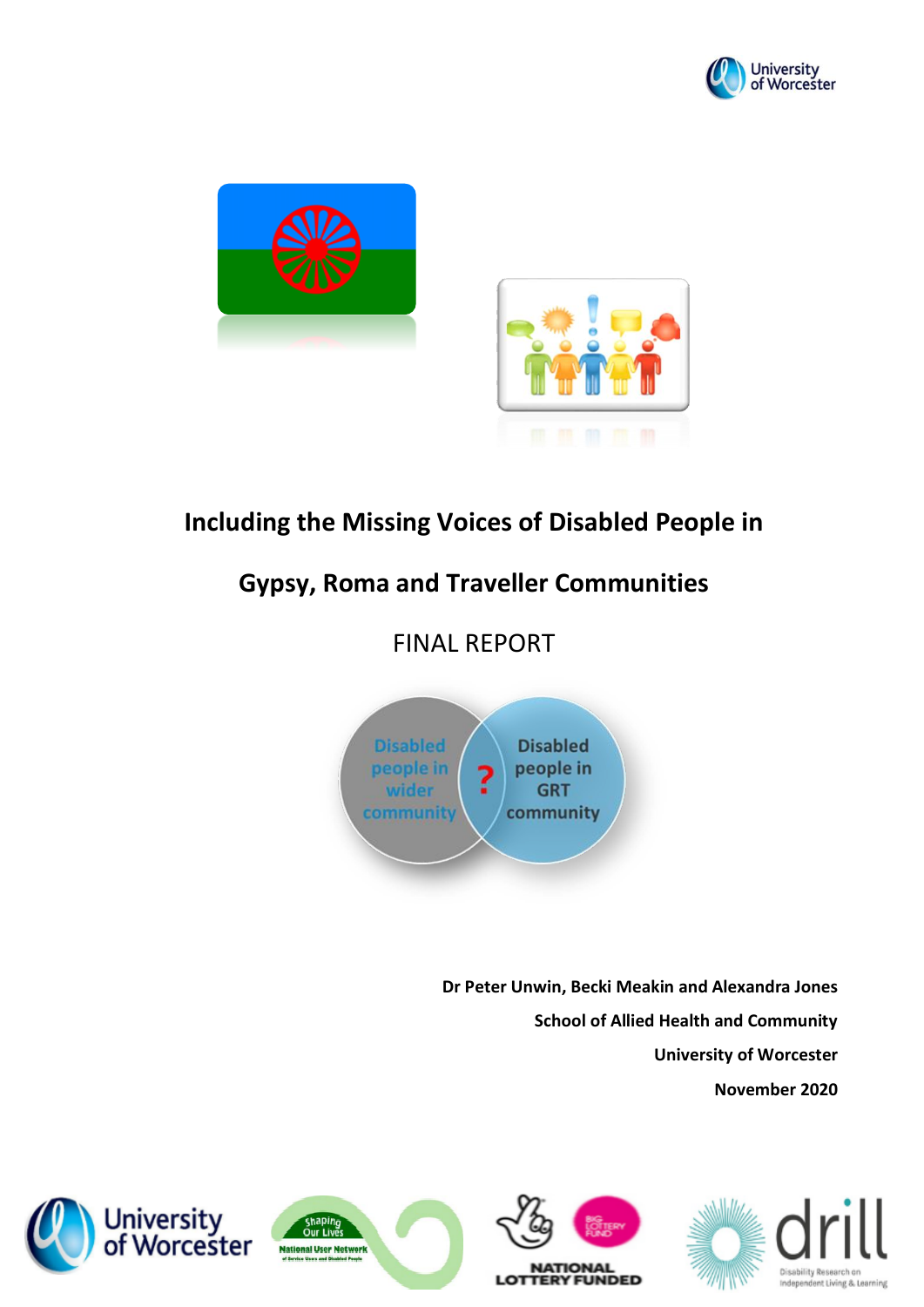

## **Table of Contents**

| Appendix 2: Survey Questions for Deaf & Disabled Peoples Organisations 38                |
|------------------------------------------------------------------------------------------|
|                                                                                          |
|                                                                                          |
|                                                                                          |
|                                                                                          |
|                                                                                          |
| Appendix 8: Organisations providing advice and services to GRT communities and community |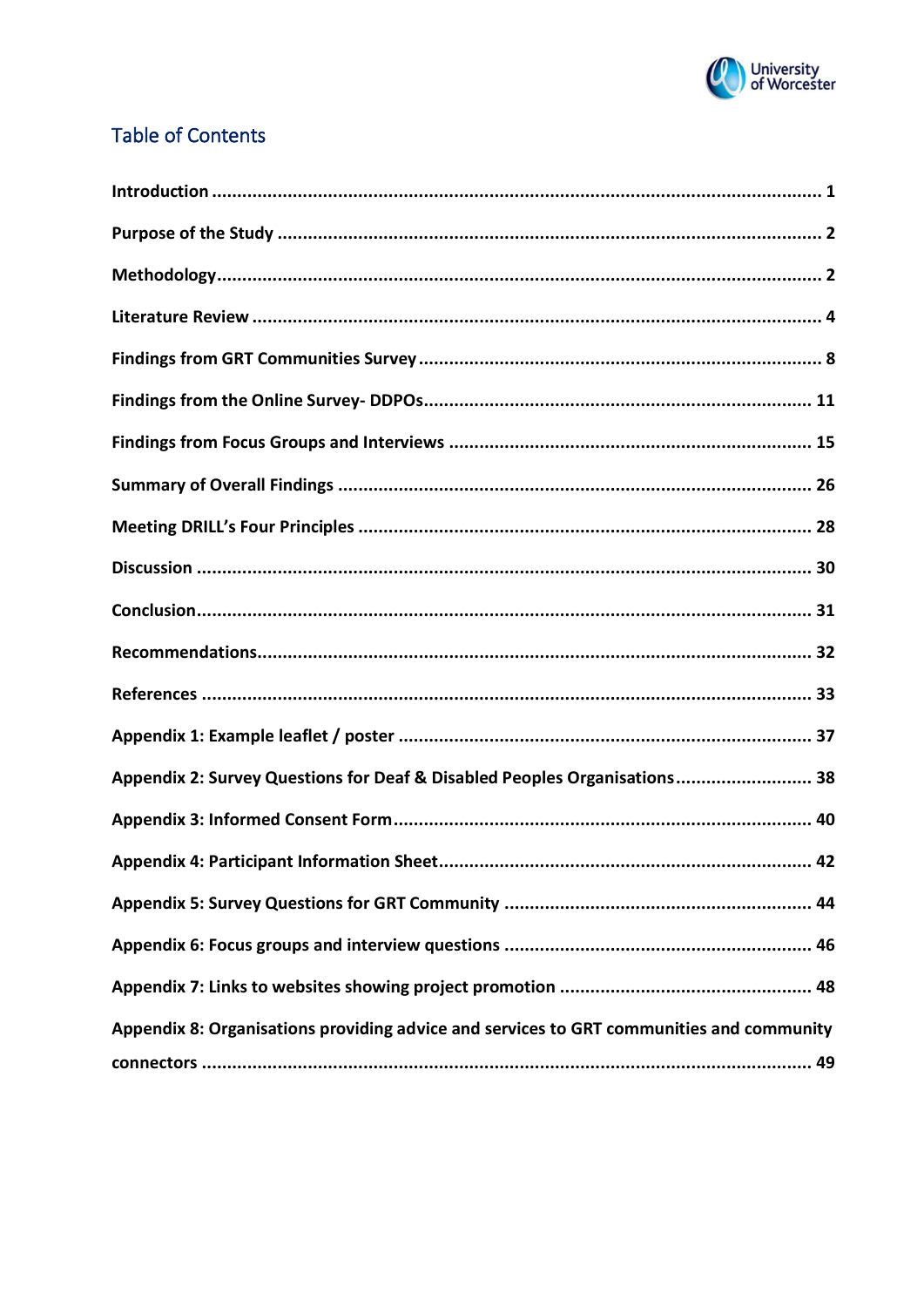

## **ACKNOWLEDGEMENTS**

The research team wish to thank all participants for their valuable contribution to this research project, which we hope has been constructive in opening up the debate about disability across Gypsy, Roma and Traveller communities.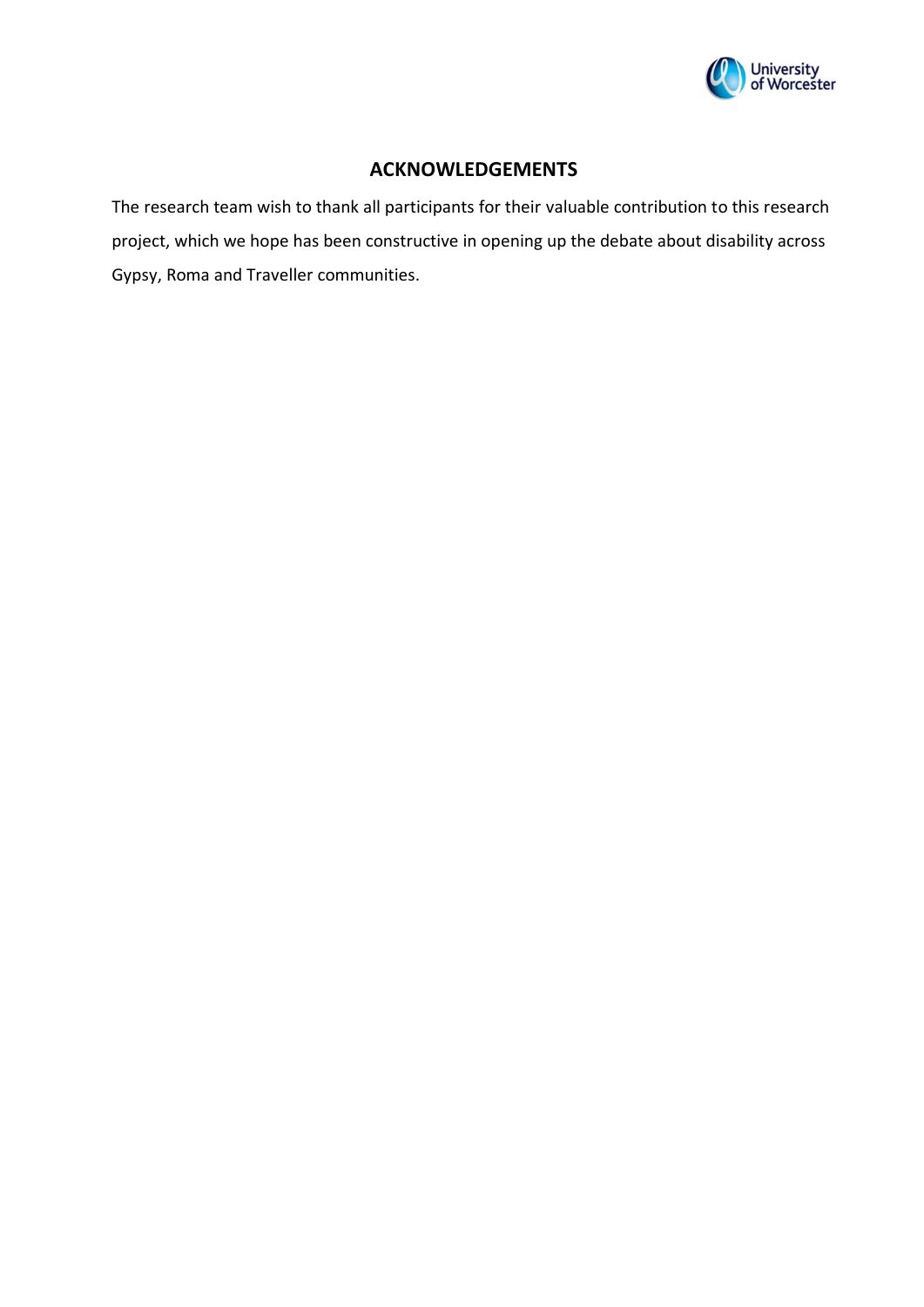

## **Executive Summary**

All four nations of the UK have produced numerous policy documents in recent years, expressing the need for Gypsy, Roma and Traveller (GRT) communities to be treated more fairly and criticising the high levels of discrimination and oppression they routinely experience. These reports have had little effect and discrimination against GRT communities across the UK remains rife, despite the range of anti-discrimination legislation which offers protection in terms of race and disabilities.

The current project was designed in response to a funding call from the National Lottery Community Fund to identify the 'missing voices' of Disabled people. The voices of GRT Disabled people were identified as 'missing' by a project group led by the University of Worcester in partnership with Shaping Our Lives Service User and Disability Network, a user-led organisation.

The term 'GRT' encompasses a range of groups with different histories, cultures and beliefs although it is important not to aggregate the various cultures as if they were one and the same. Each community, even within close geographical proximity, can hold quite different perspectives. While specific issues addressed in policy documents include hate crime, accommodation, health and educational needs, there is virtually no mention of Disabled people's needs and their voices have not been heard within their communities. This project aimed to provide a platform for the narratives of Disabled people who live in GRT communities regarding experiences in accessing health and social care services. Their potential to join with Deaf and Disabled people's Organisations (DDPOs) and have their voices heard in key policy forums was also explored.

Surveys, interviews and focus groups were arranged via 'community connectors', within England, Wales, Scotland and Northern Ireland, this project being the first to explore issues of disability within GRT communities. Findings were that stigma and shame were often associated with a range of Disabled people in regard to their various sensory, cognitive and neurodiverse conditions, learning disabilities or physical impairments, mental health issues or long-term health conditions. These issues have not traditionally been openly discussed within many GRT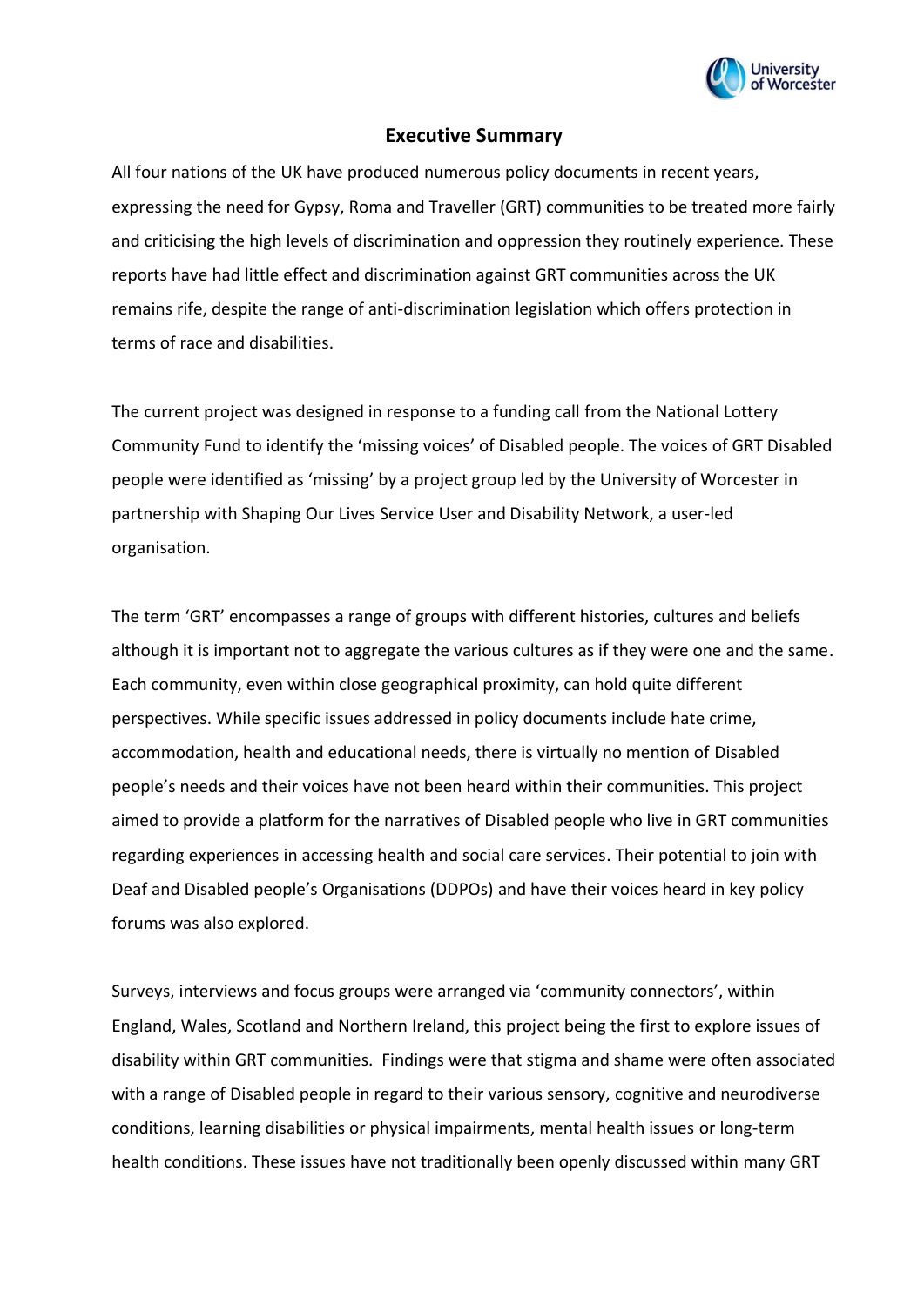

communities. Men, in particular, were less inclined to be open about issues of mental and physical disabilities, these being perceived culturally as weaknesses in many GRT communities. Across the UK, there is a cultural tendency to care for Disabled people within their own communities, with many being unaware of outside provision or DDPOs.

DDPOs took the general stance that they were inclusive organisations whose 'doors were open to all', but the reality was that only a tiny minority of GRT members were involved in such organisations and the voices of Disabled GRT members are not heard in policy debates. There was no general agreement across GRT communities about whether their Disabled members wished to combine with existing DDPOs. Focus groups took place in eleven communities across the UK, nine agreeing that they would use DDPOs, with two being of the opinion that the only services meeting their needs would be those run by their own members, previous experiences of joining outside groups having been discriminatory. Four accessible videos which illuminate the findings of this project are available as follows:

- Film 1 'The Missing Voices of Disabled Gypsies & Travellers' <https://vimeo.com/463393337>
- Film 2 'Missing Voices of Disabled Members of UK Roma Communities Overview' <https://www.youtube.com/watch?v=UY5AMGtqRHU&feature=youtu.be>
- Film 3 'Our Doors are Open to All' [https://www.youtube.com/watch?v=IhWi\\_6YVEGg&feature=youtu.be](https://www.youtube.com/watch?v=IhWi_6YVEGg&feature=youtu.be)
- Film 4 'Missing Voices- Voices of Disabled Roma in UK' <https://www.youtube.com/watch?v=ZOtYaplatlY>

This project has started an open conversation about the position of Disabled people within GRT communities and we all have a responsibility to take this forward. Recommendations are that DDPOs should work together with GRT organisations in the interests of including all Disabled people. A charter to promote this way of working, particularly reaching out to the missing voices of men, is seen as a positive next step.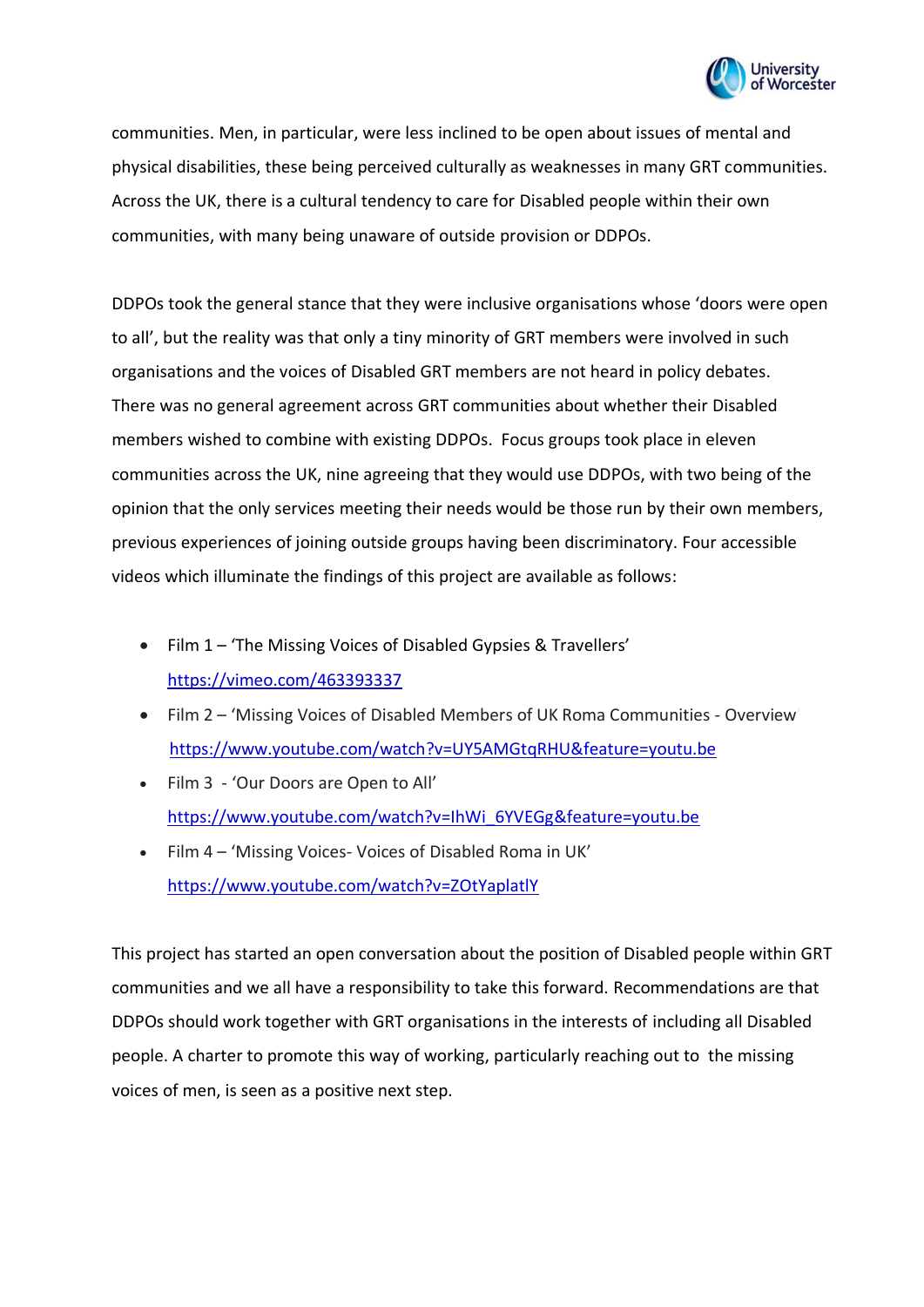

## <span id="page-5-0"></span>Introduction

The project was made possible by DRILL (Disability Research on Independent Living and Learning), a five-year programme funded by The National Lottery Community Fund and led by Disabled people. The aims of this study were to build better evidence about approaches to enable Disabled people to achieve independent living, which is used to inform future policy and service provision, as well as give a greater voice to Disabled people in decisions which affect them. DRILL is managed by Disability Rights UK, Inclusion Scotland, Disability Wales and Disability Action Northern Ireland.

Current policy and literature regarding GRT cultures reflect that high levels of marginalisation and discrimination are widely experienced across the UK. However, report after report seems to have had little impact on changing these levels of oppression (e.g. Equality and Human Rights Commission, Scotland, 2013; Northern Ireland Human Rights Commission, 2018; Welsh Government, 2018; Cromarty, 2019; House of Commons Women and Equalities Committee, 2019). 'The last acceptable form of racism' (Traveller Movement, 2017) is a phrase which perhaps captures the ways in which the UK governments and the public at large behave toward GRT communities. This project is about disability within GRT communities, a topic not discussed in the many reports regarding housing, health, education and hate crime; indeed, the voice of Disabled people is absent from the policy and literature regarding UK's GRT communities. Furthermore, during the course of this project the government in England and Wales, proposed that overnight stopping should be criminalised (Home Office, 2019) despite opposition from the police. The net result of such oppressive policies is to eliminate, rather than integrate, the cultures of Gypsy and Traveller communities, whose traditional work in manual trades and crafts is also rapidly disappearing in a technological world. If you are Disabled and a member of a GRT community, the likelihood is that you will encounter intersectional forms of discrimination. Cromarty (2019) delivered a House of Commons briefing paper which highlighted such discrimination, stating that Gypsies and Travellers have the lowest rate of economic activity of any ethnic group (47%, compared with 63 % overall across England and Wales).The main reason for Gypsy or Irish Travellers being economically inactive was cited as looking after the home or family (27%, compared with 11% for England and Wales overall). The second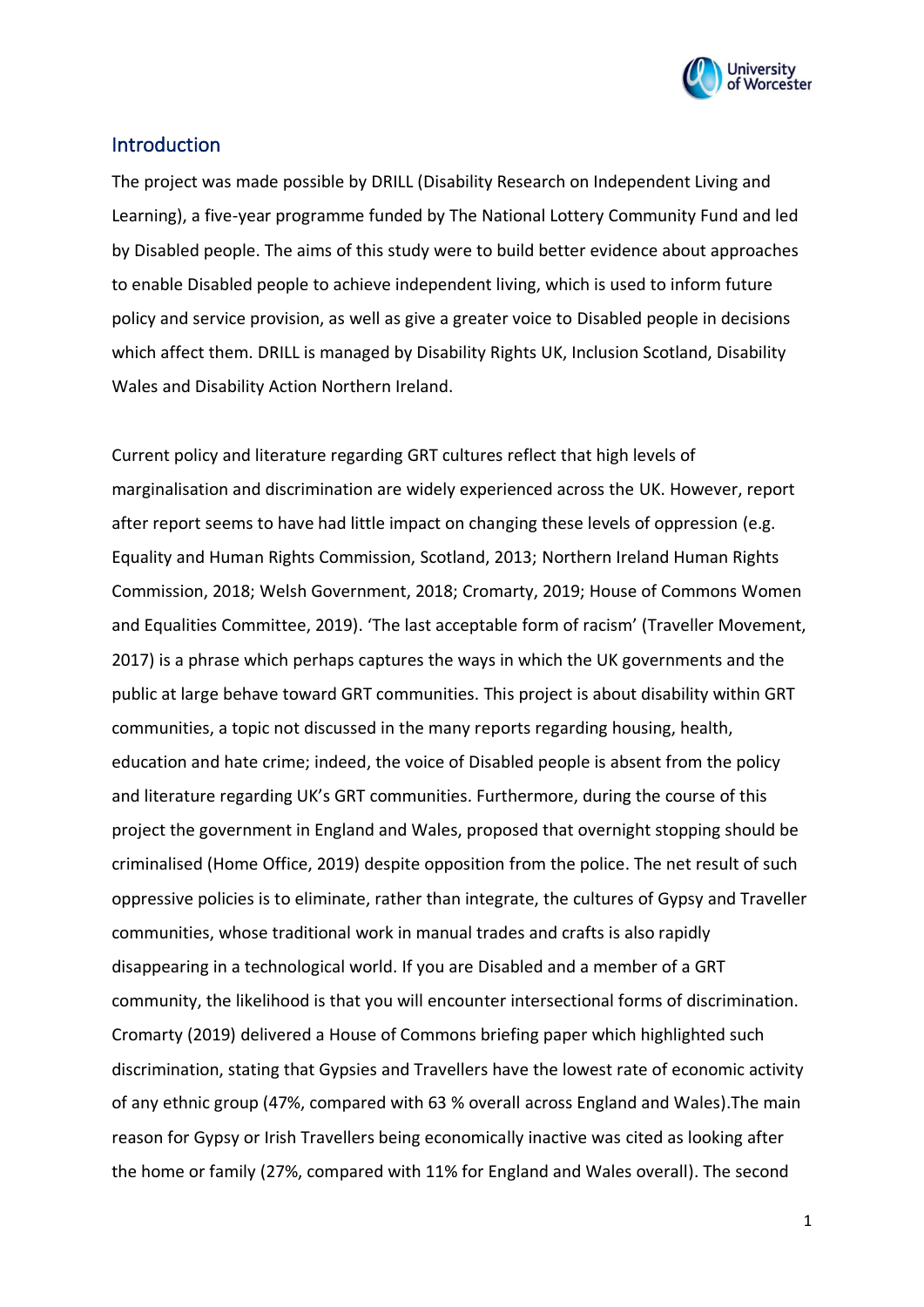

main reason for economic inactivity was attributed to being long-term sick or Disabled; at 26% this figure represented the highest proportion across all ethnic groups

## <span id="page-6-0"></span>Purpose of the Study

The core purpose of this project was to give voice to the Disabled people who live in GRT communities, and to explore whether this voice could be heard in key policy forums, including having a presence in Deaf and Disabled Peoples' Organisations (DDPOs).

#### **Research Questions**

The main research question asked why the voices of Disabled GRT members were missing and whether there was any potential for the concerns of these communities to be heard in service and policy arenas.

## <span id="page-6-1"></span>**Methodology**

The project was a joint one between the University of Worcester and Shaping Our Lives Service User and Disability Network. Approval was gained from the University of Worcester Health and Sciences Research Ethics Committee, after which a steering group was established which consisted of GRT community members, academics and Disabled people. This group met every two months to discuss progress and emergent findings.

A mixed methods approach was adopted, including focus groups and online surveys for DDPOs (n.160) and GRT communities, additional hard-copy questionnaires being provided where required. The 'Missing Voices' project access was through a network of individuals who were from, or accepted by, GRT communities. We termed these individuals 'community connectors', many of whom worked for voluntary sector GRT organisations. It may be that openness to inclusion opportunities is dependent on ways in which such communities are approached, the community connectors' local knowledge being very helpful in gaining access to local communities, both as regards prior explanation of the project and through organising appropriate timings and venues.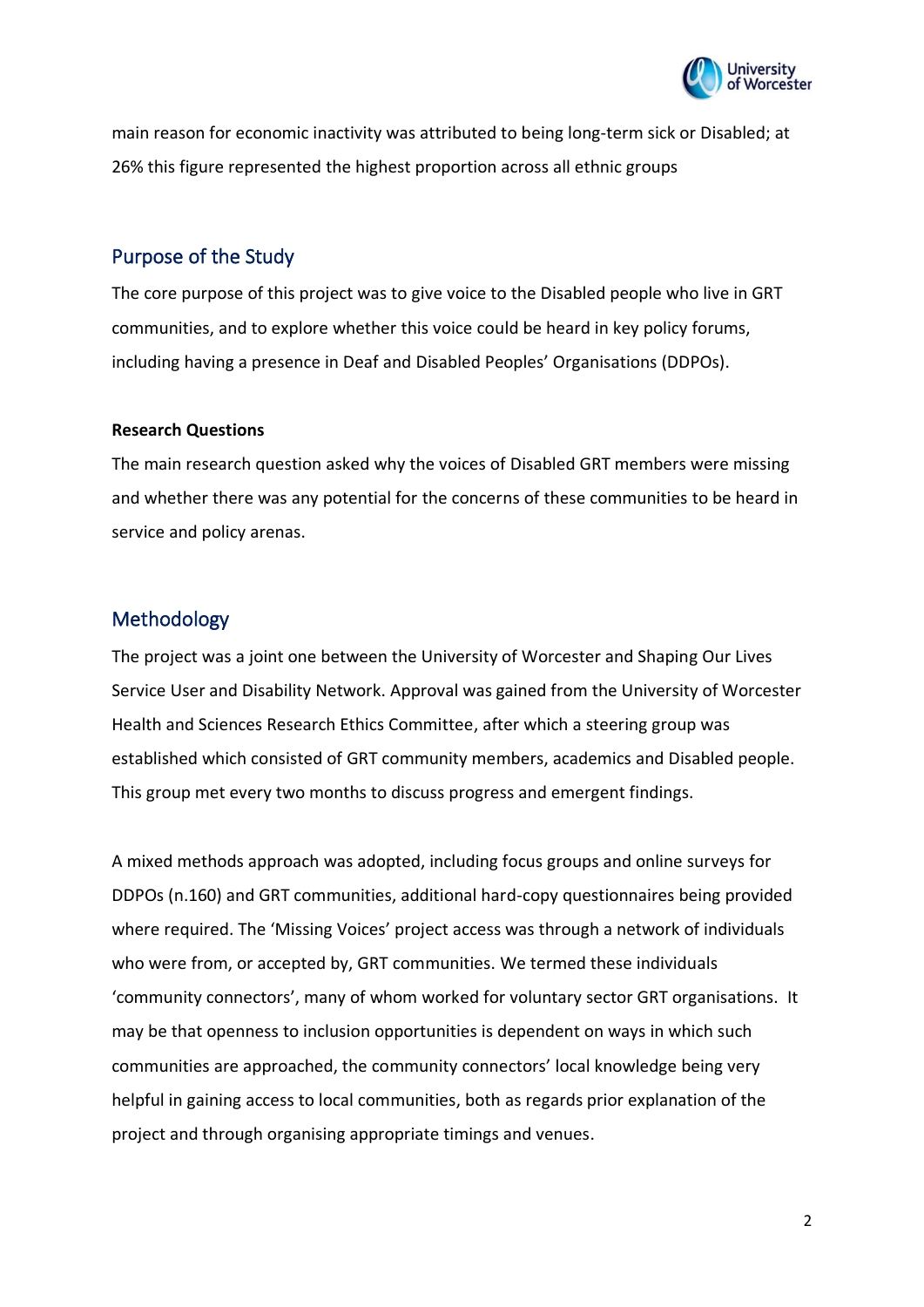

Interest and willingness to participate in the project was initially difficult to attract, some GRT organisations having more pressing priorities and others feeling 'researched-out' and asking what this research would do for their communities. Eventually, with persistent networking and through contacts in GRT organisations and attendance at conferences and events, the project team were able to access eleven GRT communities across England, Wales, Scotland and Northern Ireland, three of which were Roma communities. Across these communities, a total of 106 members, many of whom were Disabled or carers of Disabled adults / children, attended focus groups, for which vouchers were made available. Press releases and articles carried by the University of Worcester / Travellers Times / Shaping Our Lives / Romani Cultural and Arts Company and others, all helped market the project. Flyers were sent out electronically and handed out at events and conferences. Community connectors were crucial players in translating the research information into Romanian, Romanes, and a dialect of Slovak Romanes, and they also helped establish working relationships with the researchers by explaining issues of confidentiality, consent and dissemination.

Focus group discourses were audio-recorded and transcribed. Overarching themes running through the narratives were then identified and documented. by way of thematic analysis (Braun and Clarke, 2006). Community members from the focus groups suggested that making films of their discussions would be acceptable to them and a good way to communicate positively about disability. Accordingly, two filmmakers from within GRT communities – Rosa Cisneros (Rosa SenCis Film Productions) and Lisa Smith (Rural Media) were commissioned to carry out this sensitive work. At all stages, assurances of confidentiality and anonymity were given to film and focus group interviewees, examples of which can be seen at Appendices 3 and 4.

Rural Media produced Film no. 1 below and Rosa [SenCis Film Productions](https://www.youtube.com/channel/UCp_3FHs4MS0IhqjXKGiVQyQ) Films 2-4:

- Film 1 'The Missing Voices of Disabled Gypsies & Travellers' <https://vimeo.com/463393337>
- Film 2 –'Missing Voices of Disabled Members of UK Roma Communities- Overview' <https://www.youtube.com/watch?v=UY5AMGtqRHU&feature=youtu.be>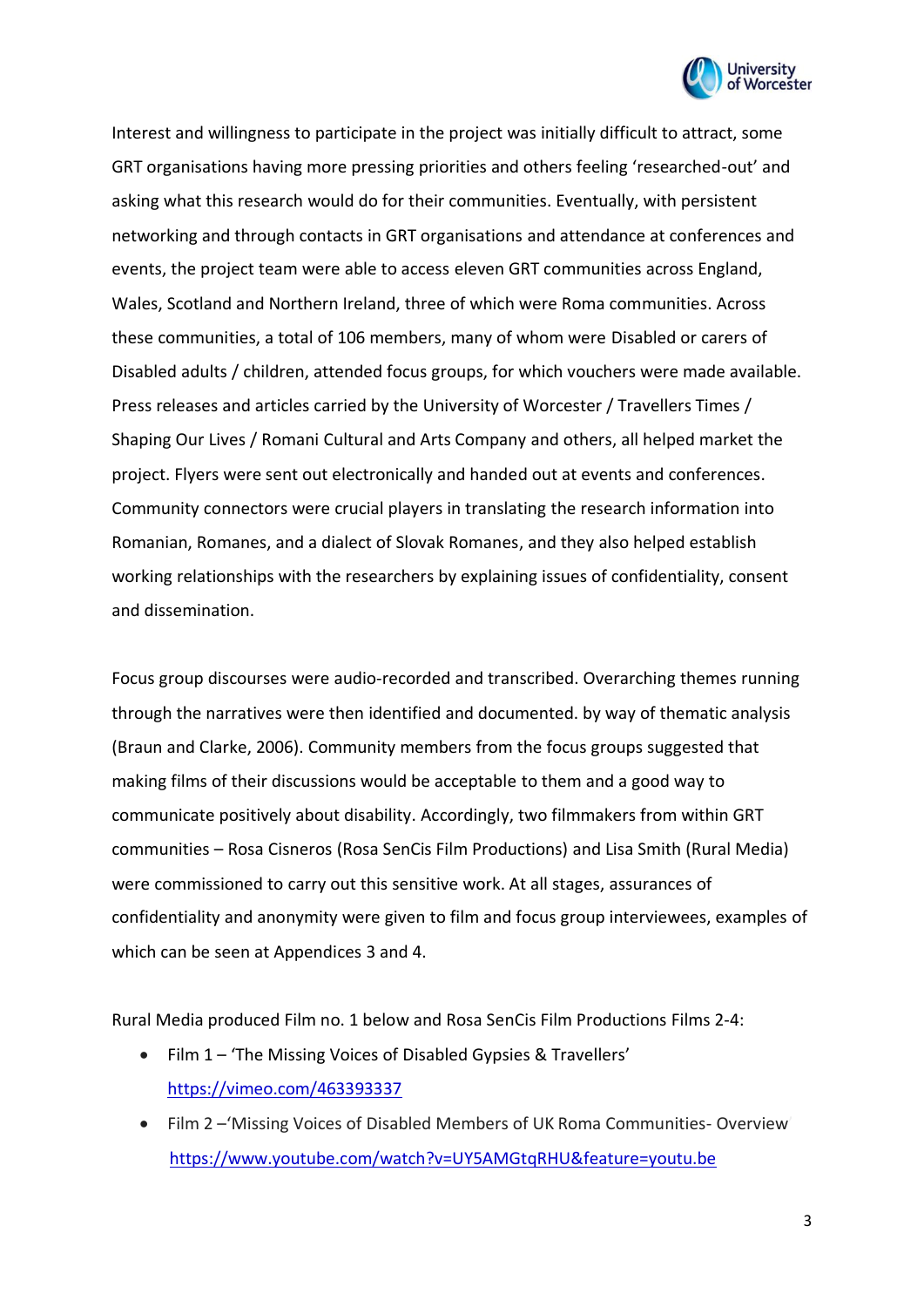

- Film 3 'Our Doors are Open to All' [https://www.youtube.com/watch?v=IhWi\\_6YVEGg&feature=youtu.be](https://www.youtube.com/watch?v=IhWi_6YVEGg&feature=youtu.be)
- Film 4 'Missing Voices- Voices of Disabled Roma in UK' <https://www.youtube.com/watch?v=ZOtYaplatlY>

## <span id="page-8-0"></span>Literature Review

The purpose of this review was to explore the specific topic of disability within GRT communities. The difficulty in finding relevant articles to fulfil this aim forced a change of tack, throwing the net more broadly across the landscape of relevant issues within these communities and focusing on more general health-related concerns. Within this broader context, disability, although rarely mentioned in the literature, can be considered a silent but significant factor.

There are estimated to be 300,000 Romany Gypsies and Travellers living in the UK. These communities are not homogenous but share certain commonalities as some of the most vulnerable and marginalised ethnic groups in British society. They experience multiple and acute forms of social exclusion (Ryder, 2014) which result in poor access to education, bad health, early mortality, and unequal access to services (Equality and Human Rights Commission (EHRC), 2016). GRT communities have been reported as having the poorest health of any ethnic minority group in Britain and worldwide (Van Cleemput, 2018; Condon et al., 2019), evidence of their health status largely being taken from their own perceptions of health, rather than from epidemiological studies. These groups often distrust officialdom, have high levels of illiteracy, and underutilise health care, thus limiting the possibilities of collecting objective data (Smith and Ruston, 2013). Being less likely to access health services than the general population results in a lack of statistical information about the prevalence and perceptions of various forms of disability within these communities in the UK.

Low levels of self-esteem, augmented by perceived discrimination by authorities and professionals seem to be key determinants to poor health status. Smith and Ruston (2013) conducted interviews with 39 Gypsies and Travellers (20 women and 19 men) aged between 18 and 66 living in South-East England, of whom 14 were living in conventional housing, 11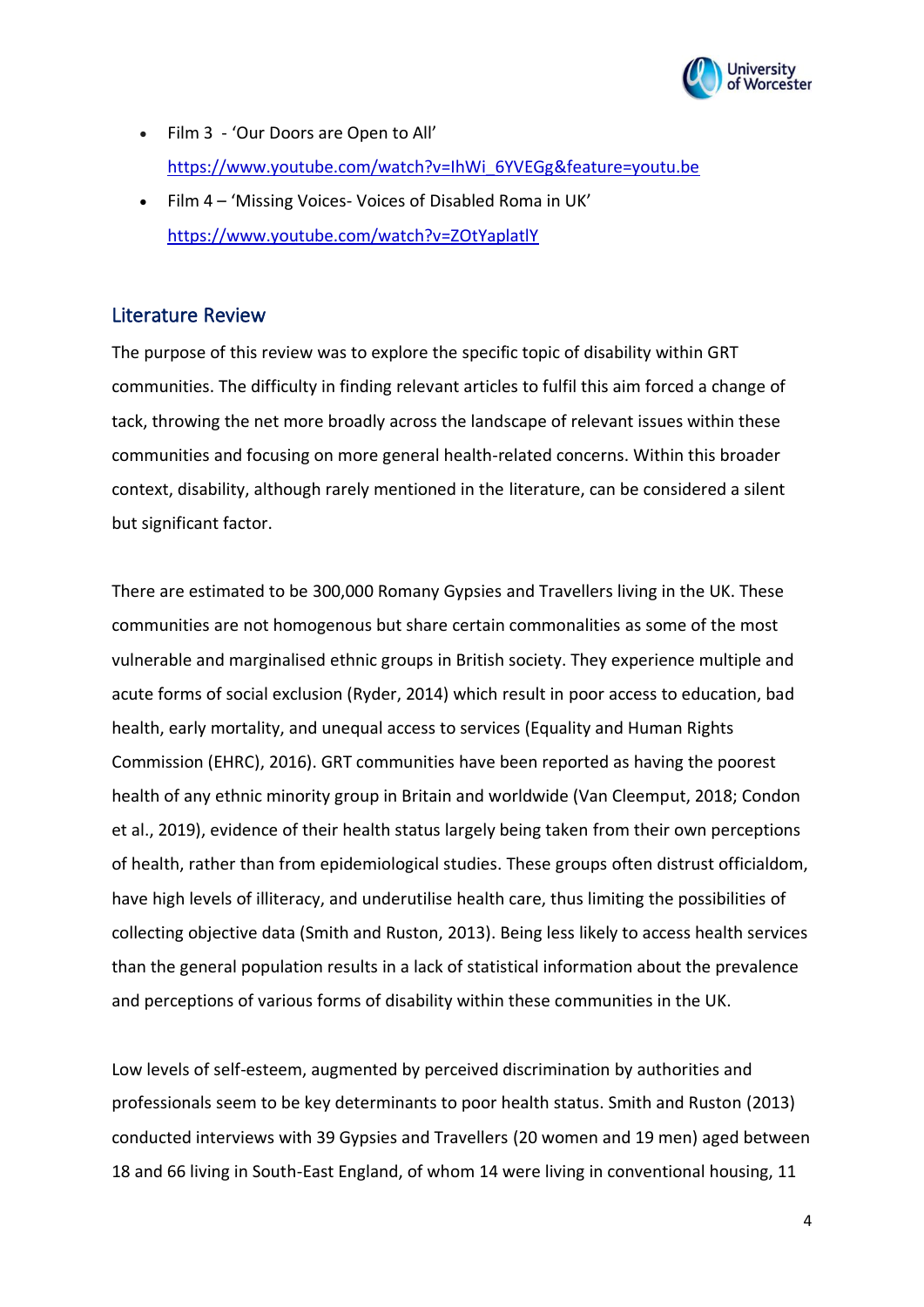

on council sites, three on private sites and 11 on the roadside. They found that all respondents were aware of and subject to discrimination on various levels (housing, law/crime, health support, education) which they believed to be due to their ethnic status. Indeed, the title of the article by Smith and Ruston, reflects the general feeling of the population featured in the study: 'If you feel that nobody wants you, you'll withdraw into your own…' (Smith and Ruston, 2013).

Exploring cultural differences, Rogers and Greenfields (2017) conducted a review of the small amount of data they could find on premature death and grief behaviours among British Gypsy and Traveller populations. They found that, within Gypsy and Traveller communities, there exists a cultural practice of not discussing death and a predominant need to 'protect' family at any cost, particularly amongst women who consistently put the care and protection of other family members above their own health and wellbeing (Rogers and Greenfields, 2017). They also highlight the existence of cultural taboos with regard to matters of mental health - '…those interviewed felt unable to seek help within the community suggesting that the extended family structure can both be an advantage and disadvantage – supporting an individual at times of need yet hindering engagement with mental health services.' (Rogers and Greenfields, 2017, p. 100). Male voices are still largely missing from debates on mental health and disabilities, despite a growing body of evidence about suicide risk. Parry et al. (2007) found that members of Gypsy and Traveller communities in England were nearly three times more likely to be anxious than the general population, and just over twice as likely to be depressed, with women twice as likely as men to experience mental health problems. The All Ireland [Traveller](https://www.ucd.ie/t4cms/AITHS_SUMMARY.pdf) Health Study (2010) found suicide to be the cause of 11% of all deaths in the Irish Traveller community. A recent study across England by Friends Families and Travellers (Sweeney and Dolling, 2020) found only 5 of 79 local suicide prevention plans mentioned Gypsy and Traveller communities, despite estimates that suicides in these communities are 6-7 times more common than in the general population. Initiatives such as *'One Call Away'* a GRT - run 24/7 confidential phone line for men with suicidal ideation are very rare within GRT communities, but perhaps represent the beginning of a more open culture regarding mental health issues.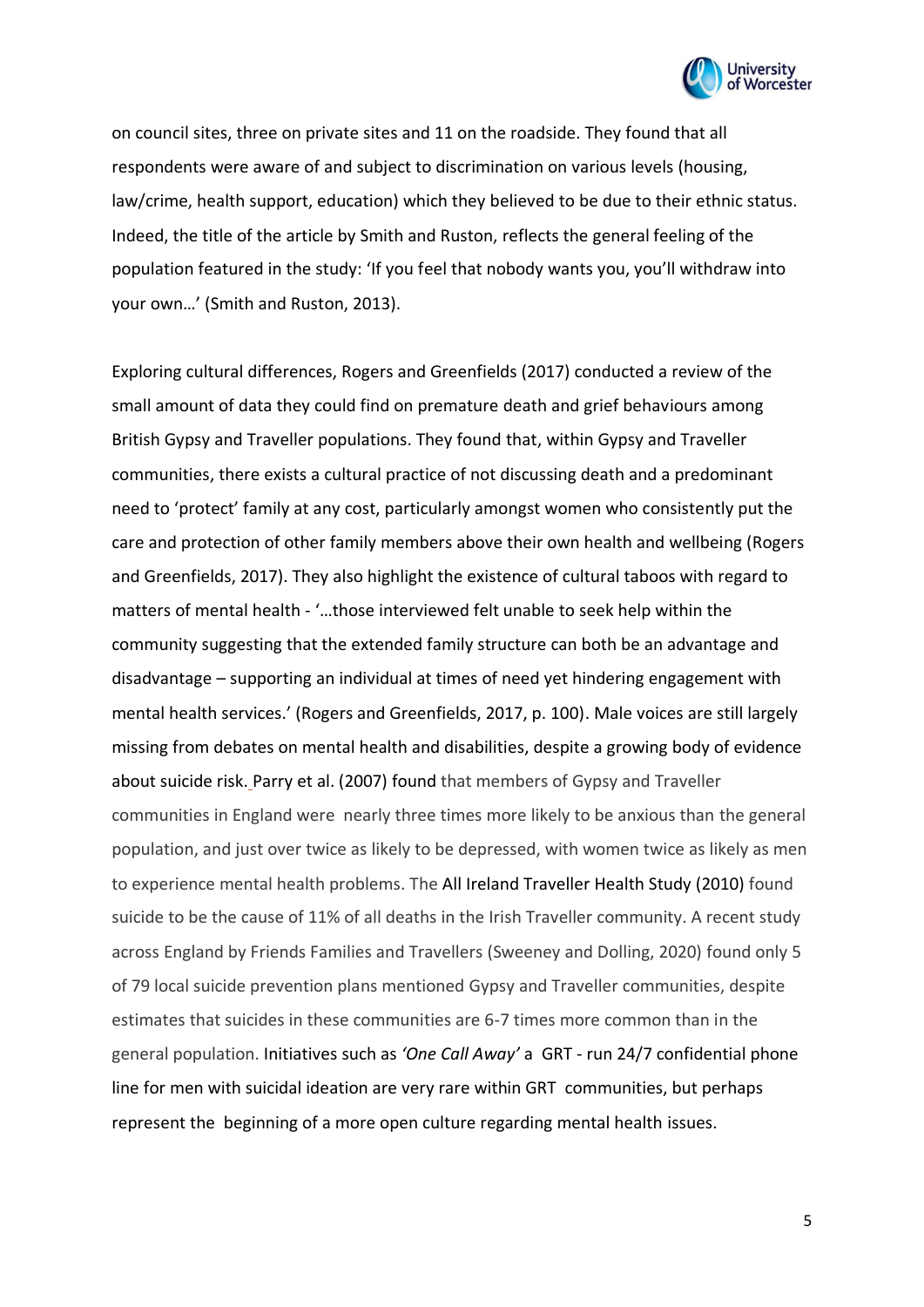

It is difficult to accurately assess the full extent of mental health issues experienced by Gypsies and Travellers, a problem which is significantly exacerbated by the lack of ethnic monitoring of Gypsies and Travellers within categories of service users accessing health and social care services. Even when relevant categories are included, a further obstacle to accuracy is that some community members will hide their ethnic status as a self-protective move against possible discrimination from service providers (Van Cleemput, 2010). Such beliefs are not without foundation. Health services, which have little contact, and therefore limited knowledge and poor understanding of GRT communities, will tend to have apprehensive and negative views towards this population (Heaslip et al., 2019). It is through mutual contact and respect that this fear of 'the other' can be challenged and changed.

The reluctance to approach health and disability services can be partially attributed to the stoicism of people within many GRT communities. Van Cleemput et al. (2007) interviewed 27 Gypsies and Travellers who had experienced ill health and found that:

'…own poor health and of extended family members was normalised and accepted. Four main themes emerged relating to health beliefs and the effect of lifestyle on health for these respondents: the travelling way; low expectations of health; selfreliance and staying in control; fatalism and fear of death. Among Gypsies and Travellers, clear cultural beliefs and attitudes underpin health-related behaviour, and health experiences must be understood in this context. In this group, ill health is seen as normal, an inevitable consequence of adverse social experiences, and is stoically and fatalistically accepted.' (Van Cleemput et al. 2007, p. 205).

Disability is not explicitly referred to in the above quote, but long-term ill health will inevitably involve some element of disability, hence it may be that similar attitudes exist within Gypsy and Traveller communities towards disability. The family unit is of crucial importance in GRT culture with much emphasis on caring for and protecting young and old members within the community. There is an expectation that members of a family support each other without resorting to mainstream community assistance and it is rare, for example, that Gypsy Traveller elders are placed in care homes. Gypsy Traveller men take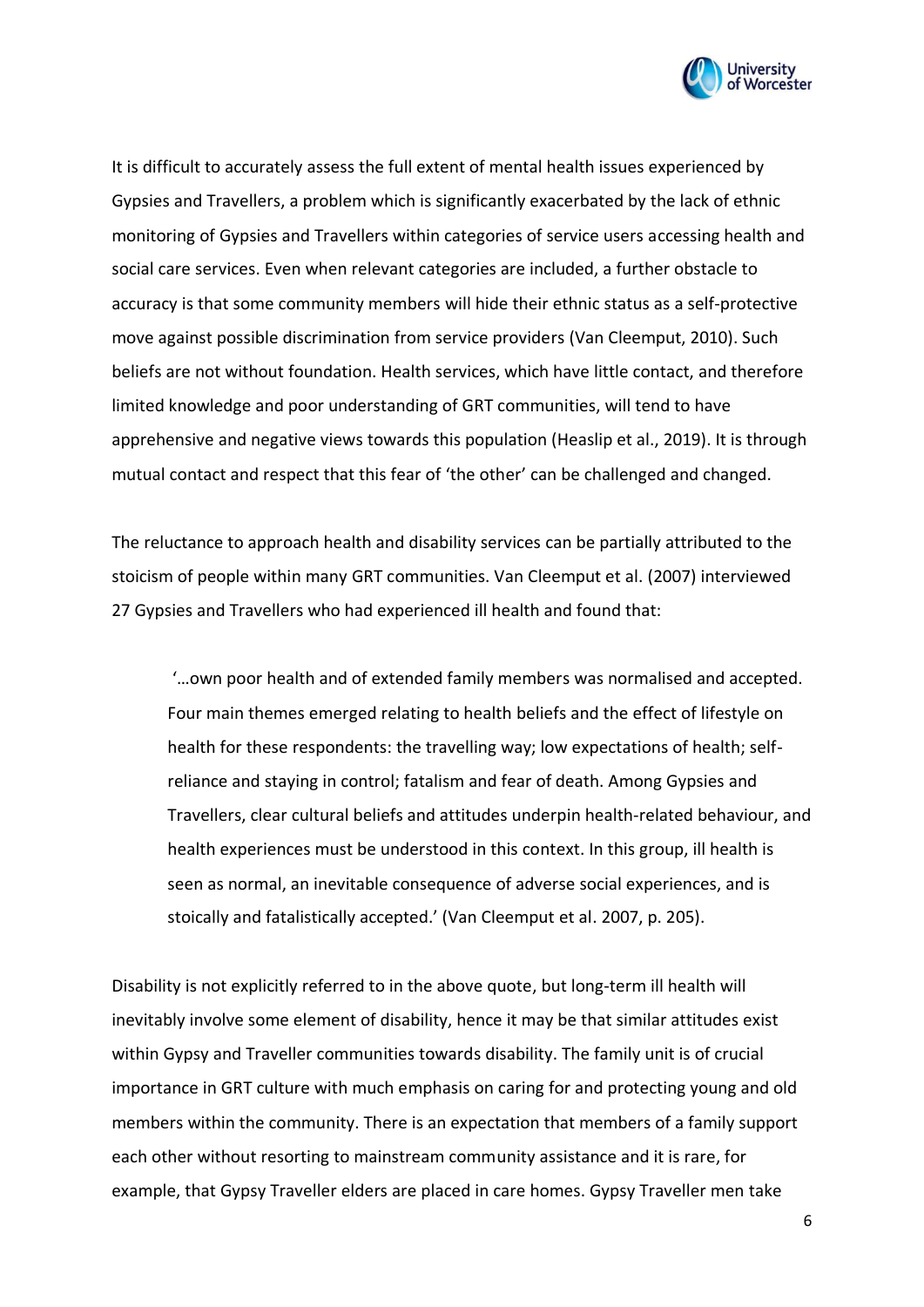

pride in a work ethic and providing for their family, Van Cleemput (2018, p. 682) noting that 'Time off to see a doctor or for ill-health is rarely considered unless seriously interfering with daily living.' Van Cleemput (2007, p. 111) had previously highlighted the impact of accommodation on health and the overall negative impacts of a travelling lifestyle, stating that while it might seem of benefit to move into housing for easier access to support and services, 'the psychological impact of giving up a travelling lifestyle and the potential 'culture shock' can counteract this perceived benefit.'

Life expectancy among the UK's Gypsy Traveller communities is estimated to be significantly lower than the wider UK population by between 10 and 12 years (Rogers and Greenfields, 2017). In the 2011 census Gypsies and Irish Travellers were included as ethnic groups for the first time, and data showed that only 6% were aged 65 years and over (Office for National Statistics (ONS), 2011). An overview of the general UK population in 2017 showed that 18% were 65 years and over. With shorter life expectancy, it could be hypothesised that some of the disabilities of old age are not as statistically prevalent in Gypsy Traveller communities as they are in mainstream populations, where life expectancy has largely been increasing in recent decades. Current UK Roma communities may also not experience a high incidence of old-age related disability as their UK populations largely consist of younger working age adults, whose elders may have remained in their countries of origin.

The history of discrimination and perceived social policies of assimilation (rather than integration) has made it difficult to engage with Gypsy, Roma, and Traveller communities for research purposes, especially in regard to taboo topics, such as disability. Condon et al. (2019) emphasised the challenges faced when aiming to conduct research with 'hard to reach' groups, defined as socioeconomically disadvantaged, socially excluded and seen as 'hidden populations' consisting of those who do not want to be identified (Bonevski et al., 2014). Lack of trust, fear of harm and ingrained cultural beliefs especially relating to sensitive health-related matters are considered key barriers to recruiting GRT populations for research (Condon et al., 2019).

Furthermore, any outside research or policy initiatives which might encourage greater inclusion also run up against the argument that what establishment organisations, including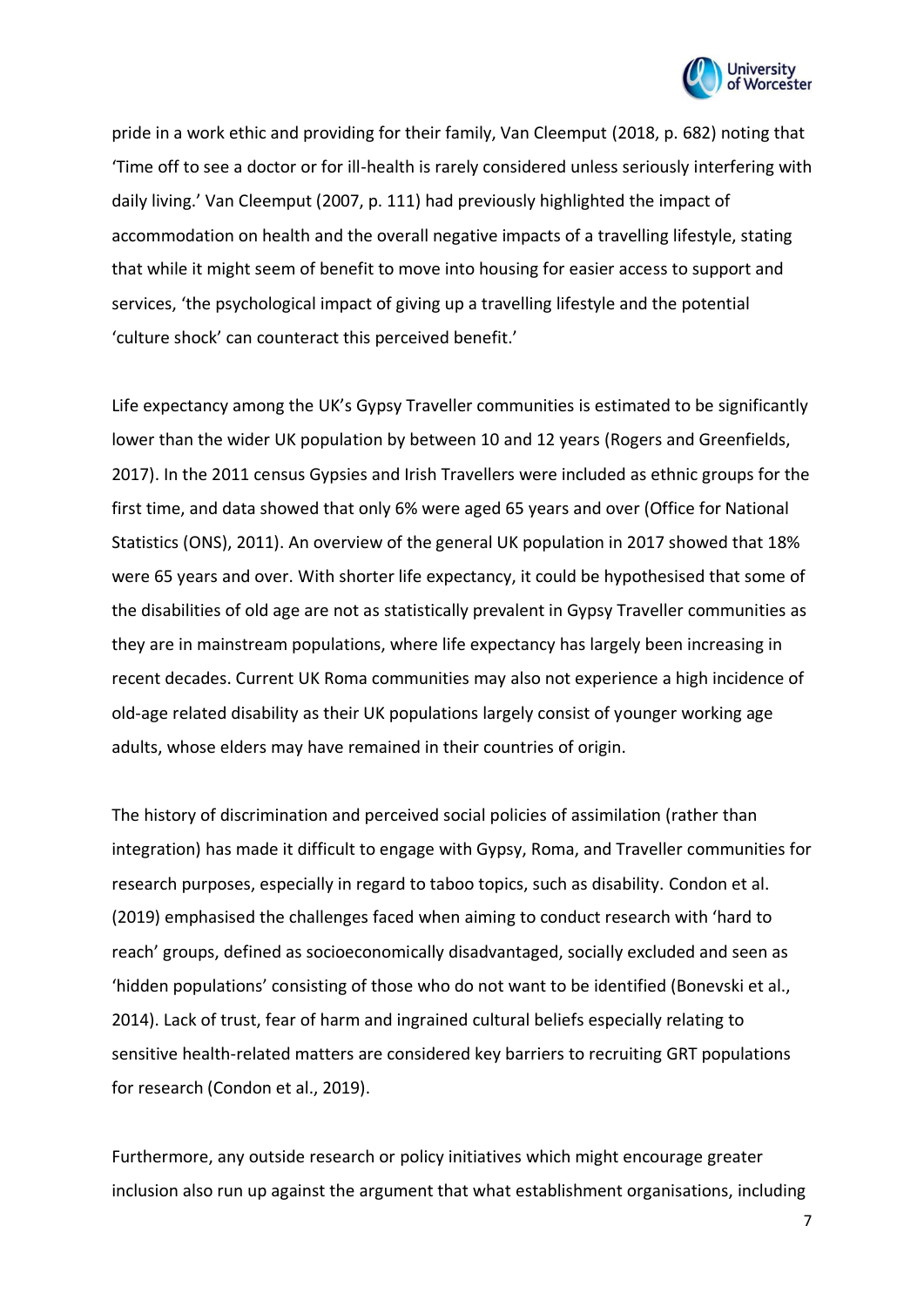

universities, are really seeking is assimilation. This argument is particularly pertinent given current governmental oppression of GRT communities, Ryder (2014, p.22) having posed the key question 'can community development empower or does it present a new form of 'civilizing' project?' In Van Cleemput's (2007) study, the idea of integration through housing and education was seen as a threat to both culture and identity. As Powell (2011) pointed out, this fight to keep traditional cultural values and lifestyle is seen negatively by the welfare profession, with 'discourse being constructed around empowering notions of individualization and social integration; social processes that appear to be resisted or rejected by Gypsy-Traveller society' (Powell, 2011, p.489)

Breaking down the barriers that have hindered progress towards equality and inclusion and have remained in place for decades, is not simple, but while there is little effort there will be little gain. Fruitful communication is necessary if we are to find ways to understand and embrace cultural differences. Literature and policy are essentially silent on issues of disability within UK GRT communities and the voices of their Disabled members are absent, the 'Missing Voices' research project being designed to fill this knowledge gap.

## <span id="page-12-0"></span>Findings from GRT Communities Survey

## *Where would you go to get help?*

**English Gypsy**: 4 females chose 'Family member' only

- 4 females chose 'your GP' and 1 also hospital and A&E
- 1 female chose both family member and GP
- 6 females chose variety of options including family and mainstream services The only male in the group did not give any option

## *Was/is getting help easy?* 3 respondents said yes:

## *If it was easy, why?*

- Backing from a spinal unit
- Family are first port of call
- Accepted as a real person with needs.no discrimination at all.
- Very interested in the gypsy way of life, are my doctors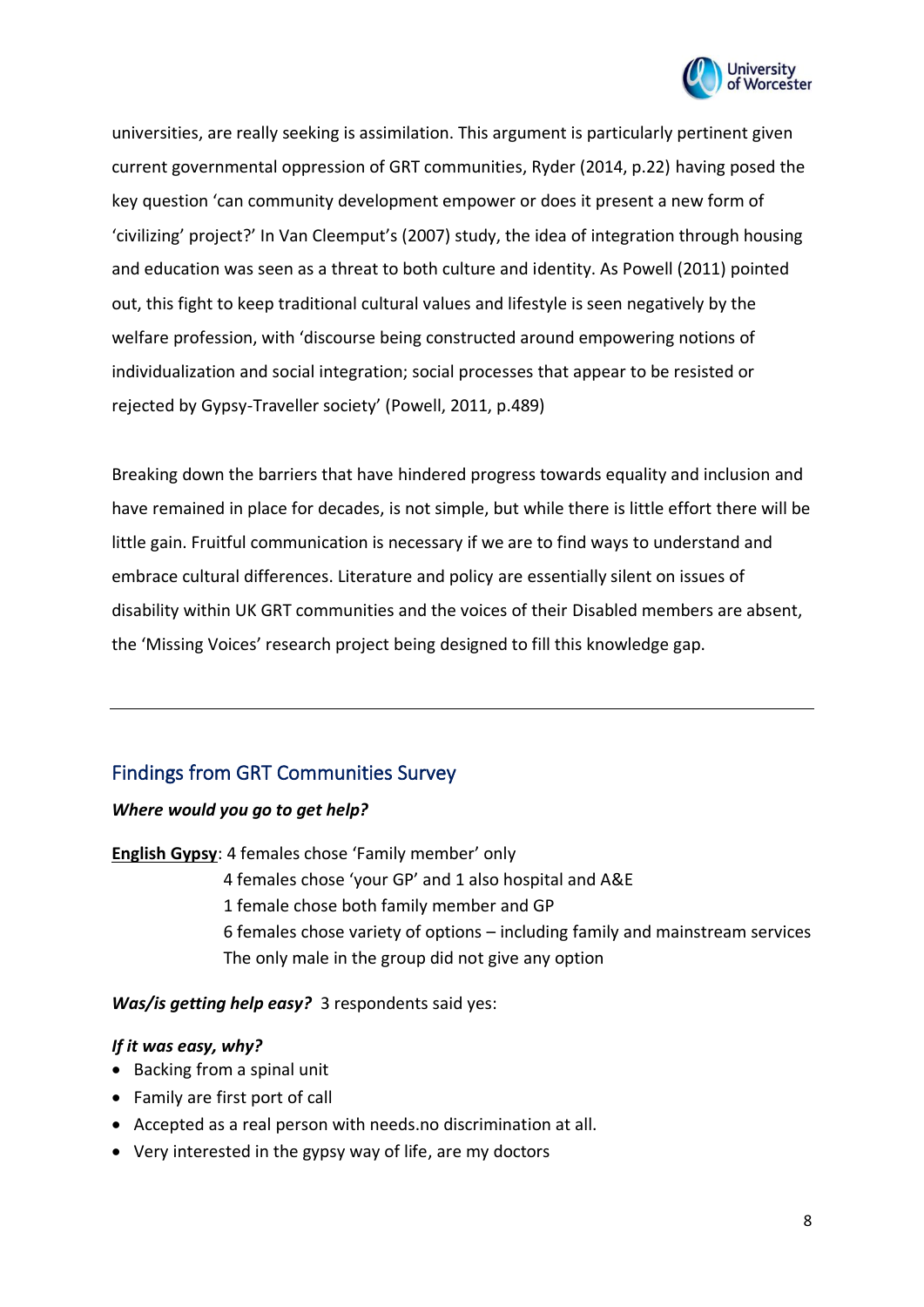

## *The respondents that said it was difficult getting help - comments on the reasons why:*

- Information is too complex
- No help
- Just don't listen
- Views not understood
- Because folk don't often want to listen, especially authorities, they think problem solved when moving us on instead of helping us find a site
- Probably because I can't express myself fully
- Doctors mistrust you and they don't believe you and think you're a drug addict or just want to play the system
- No one listens
- Too many forms and appointments, waiting time long
- Difficult to get appointments and meet thresholds for services
- Being taken serious

Six respondents sought help from a charity for Disabled people. Of these, 2 sought advice about health problem; 2 about benefits; 3 to get equipment to help with a disability e.g. a ramp to help to get up steps.

One respondent sought help from social services One respondent sought help about housing

*--------------------------------------------------------------------------------------------------------------------------*

## *Where would you go to get help?*

**Irish Traveller:** 2 respondents (1 male/1 female) chose 'Family member' only

1 female chose 'Irish centre'

1 female chose 'A local Traveller organisation'

- 1 male/1 female chose: Family member; Your GP; Hospital/A&E
- 1 male chose 'GP
- 1 female chose: Family member; A trusted person in your community; Your GP; Hospital/A&E

 1 female chose Family member; Local council services (like Traveller liaison Officer)

## *Was/is getting help easy?*

Two said yes; because:

- I live in a supported living house
- Supportive family who understand issues faced by travellers

Seven said no. Reasons for the difficulties below:

• Council took four years to adapt flat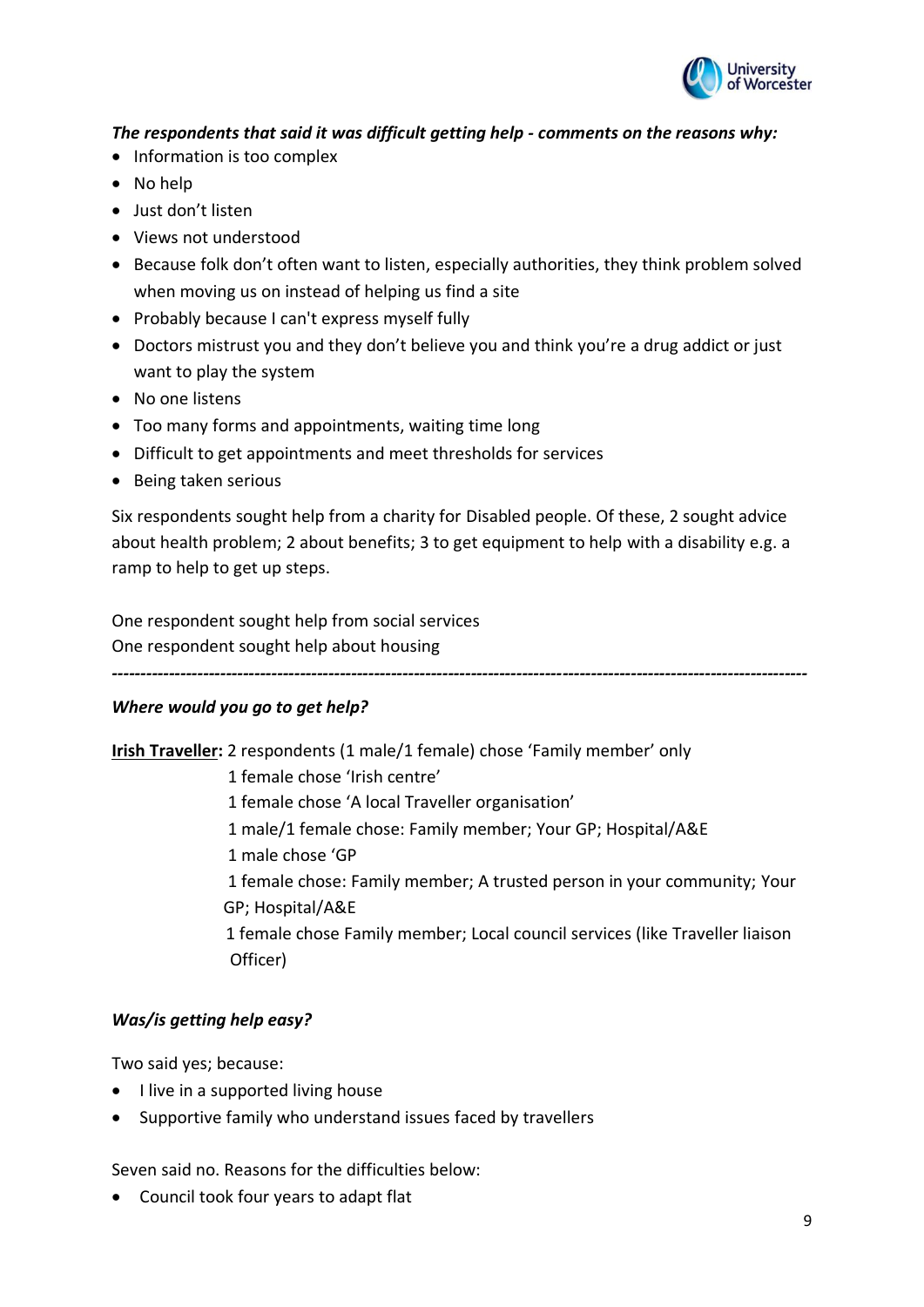

- Hard to communicate with people to get them to understand my problem
- Lack of support to help breakdown trust barriers
- No one wants to help Travellers
- Long process of assessments and multiple doctors
- No fixed address, not taken serious enough thought it was 'our' fault because of lifestyle
- Bureaucracy

## *Have you tried to get help from a charity for Disabled people?*

Two respondents (1 male /1 female) said yes:

- To get equipment to help e.g. a ramp to help to get up steps; Advice about the health problem or disability
- Advice about the health problem or disability.

**--------------------------------------------------------------------------------------------------------------------------**

## *Where would you go to get help?*

**Roma:** 1 male chose: Family member; Local council services (like Traveller Liaison Officer) 1 female chose: Family member; A trusted person in your community; Your GP

The male respondent also commented: 'fitness or independent living adaptive martial arts or educational centre. Health or social services are last resorts - I try to focus on purpose and community resources.'

Both respondents said that it was not easy to get help.

The difficulties were:

Male: 'we are shamed in this region.' Female*:* 'symptoms not taken seriously, multiple referrals with no help or diagnosis'

## *Have you tried to get help from a charity for Disabled people?*

Two respondents said 'yes' and gave their reasons:

- To meet other people with similar long-term health problems or disabilities
- To get equipment to help e.g. a ramp to help to get up steps; Advice about benefits; Meet other people with similar long-term health problems or disabilities

**--------------------------------------------------------------------------------------------------------------------------**

The male respondent also sought 'other' help: 'Self-advocacy for Asperger's and support groups'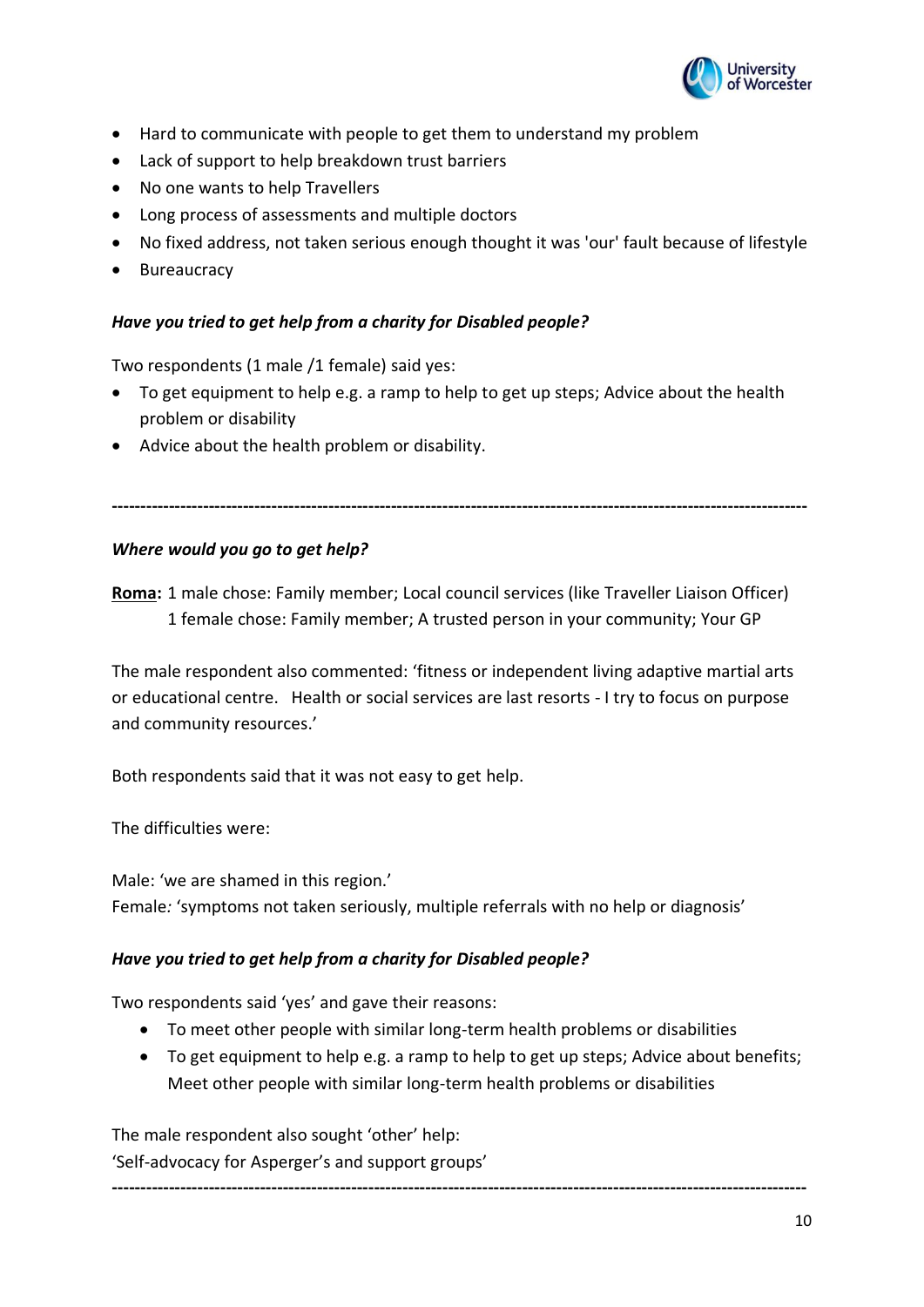

## *Where would you go to get help?*

**Scottish Gypsy Travellers:** 1 female: Family member; A local Traveller organisation; Your GP 1 female (43): Family member; Your GP; Hospital/A&E 1 male (25): Other – 'our healer'

## *Was/is getting help easy?* All respondents: no

## *If it was difficult, why? –*

- Doctors don't care to listen or help
- Soon as you say Traveller/Gypsy it's an instant black mark against me. I was suicidal walking down the middle of the train tracks - the mental health hospital in my town said there was nothing at all wrong with me.

None of the respondents tried to get help from a charity for Disabled people.

**--------------------------------------------------------------------------------------------------------------------------**

## *Where would you go to get help?*

**Welsh Gypsy:** 1 female – GP and Local Outreach Services for Homeless People.

Getting help was not easy because there is no local Traveller Organisation.

Did not try to get help from charity for Disabled people.

## <span id="page-15-0"></span>Findings from the Online Survey- DDPOs

The online survey was distributed by Shaping Our Lives to approximately 160 DDPOs,

receiving 20 replies across the UK, this 1:8 ratio suggesting that the topic of disability in GRT

communities was not high on the agenda.

## **1. DDPO Survey Responses:**

Online link sent to approx. 160 organisations England: 9 responses Wales: 5 responses Northern Ireland: 1 response Scotland: 5 responses

## *Q: Does your DDPO have Disabled members from the GRT Communities?*

| Country      | <b>Yes</b> | <b>No</b> | Don't know |
|--------------|------------|-----------|------------|
| England      |            |           |            |
| <b>Wales</b> |            |           |            |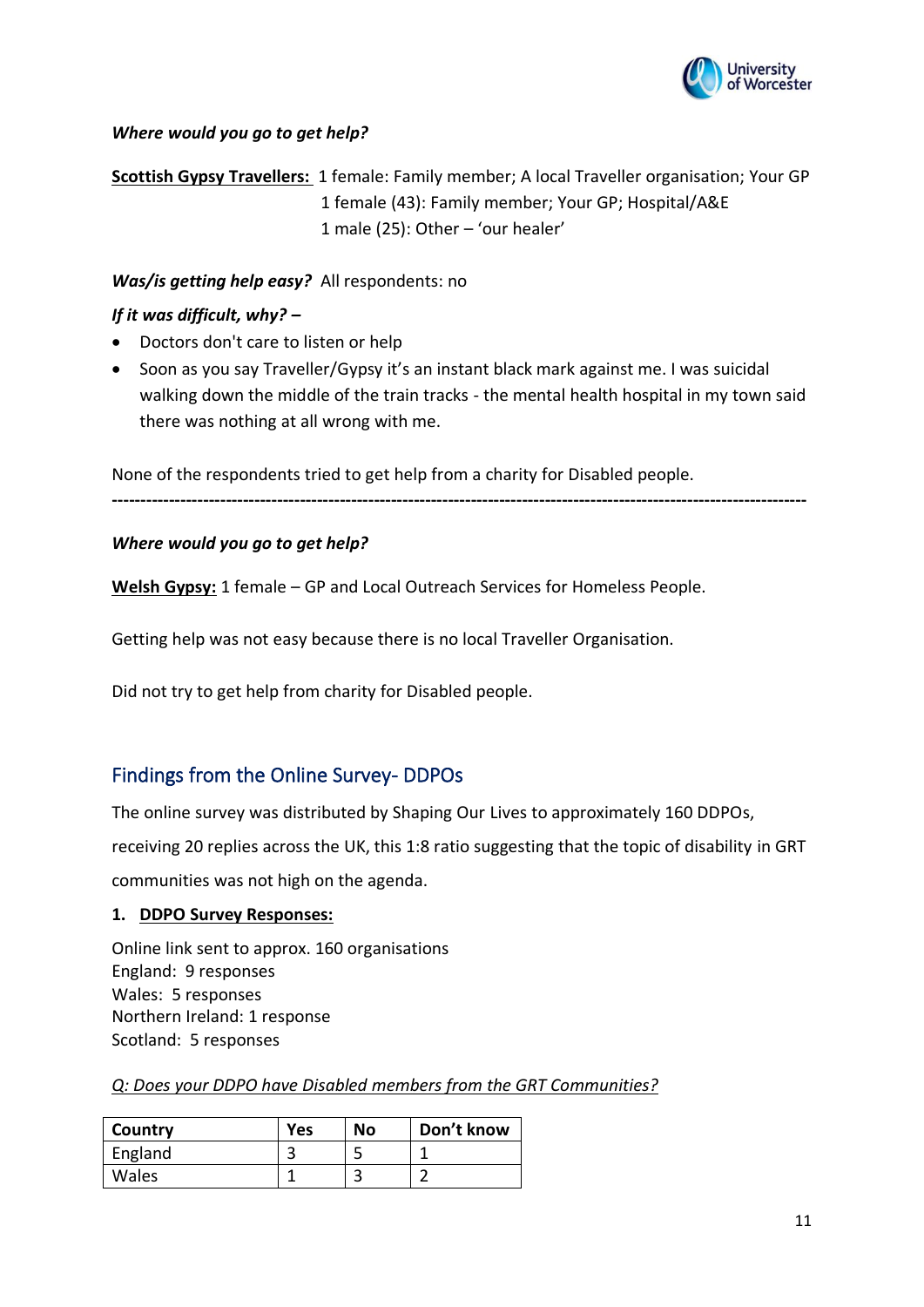

| Northern Ireland |  |    |
|------------------|--|----|
| Scotland         |  | ш. |

*Q: What type of services do you provide that GRT Disabled members can use?*

All nations that answered gave the following options:

• Advice about rights for Disabled people• Advice and guidance about benefits • Advice and guidance about services • Advocacy or support • Personal budget and direct payments administration• Training in using access equipment• Social and leisure activities• Volunteers

*Other:* Campaigning opportunities; Peer support; Work support; Assistance with assessments for health/social care, Access to Work; etc. / domestic abuse casework

| Q: Are there any Disabled people from the GRT communities using your services: |
|--------------------------------------------------------------------------------|
|--------------------------------------------------------------------------------|

| Country          | Yes | No | Don't know |
|------------------|-----|----|------------|
| England          |     |    |            |
| Wales            |     |    |            |
| Northern Ireland |     |    |            |
| Scotland         |     |    |            |

## *If no – do you know why?*

- May not have declared (Scotland)
- None resident in our urban area (England)
- This is not an area we would generally record information on. We do not ask people to disclose gender, sexuality, race, religion, etc. unless required to do so by a particular project or if it is relevant to us providing a service. (England)
- We have never specifically targeted our recruitment at this group (England)
- Possibly because we don't target this group (Wales)
- We've never been approached (Wales)

## *Q. Do you provide any services only for Disabled people from GRT Communities?*

All others answered 'no' plus one commenting 'Not needed, our services work for Disabled people from all communities'

• We do not have the capacity for specialist/bespoke services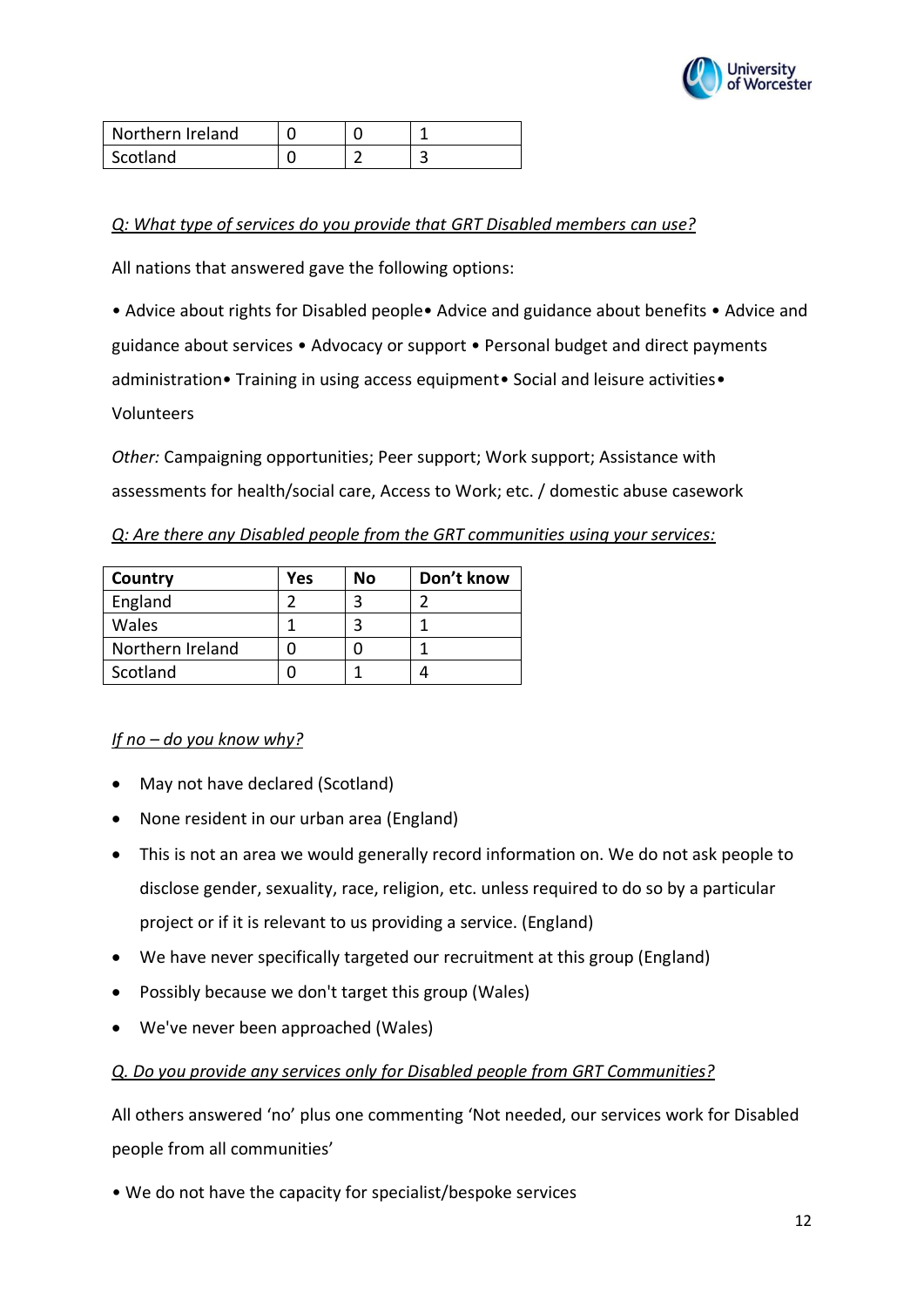

• We have never been made aware that Disabled people from the Gypsy, Roma and Traveller communities need specialist/bespoke services (Scotland).

*Q. Have you ever met with people (or their representatives) from the GRT Communities to* 

*discuss how your organisation could meet their needs?*

| Country          | Yes | No | Not sure | If yes - when?           |
|------------------|-----|----|----------|--------------------------|
| England          |     |    |          | 2: last 3 years; 1: last |
|                  |     |    |          | 12 months                |
| Wales            |     |    |          |                          |
| Northern Ireland |     |    | 0        |                          |
| Scotland         |     |    |          |                          |

## *One of the organisations that chose 'Other' (Scotland*:

Not specifically met but involved in intersectional work that supports joint approaches.

There is awareness and relationships to build on. We are preoccupied with survival at the moment and specific developments suffer from funding cuts: we have lost development capacity.

| Are there any barriers to working with the GRT communities? |
|-------------------------------------------------------------|
|-------------------------------------------------------------|

| Country          | Yes | No | Don't know |
|------------------|-----|----|------------|
| England          |     |    |            |
| Wales            |     |    |            |
| Northern Ireland |     |    |            |
| Scotland         |     |    |            |

## *If 'Yes' please comment:*

England:

- Current capacity;
- I think the people in these groups tend to keep to themselves
- It is difficult to make contact with our local community
- They are always scared to ask for help. Financially struggling
- Services are often not accessible to service users from GRT communities. Service users from GRT communities may have a distrust of services linked to discrimination experienced from statutory and community services.

## Scotland: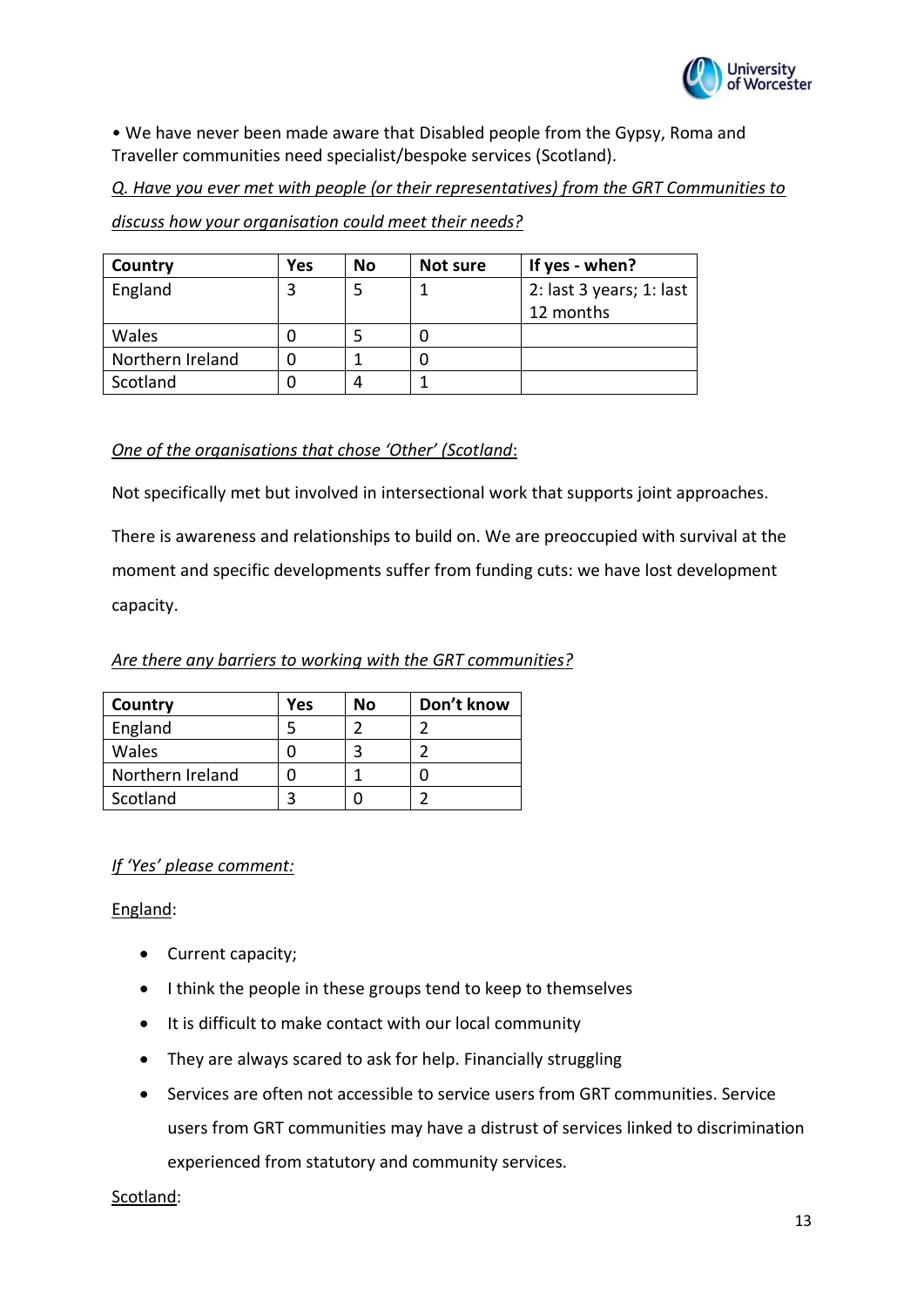

- Capacity requirements We have just one employee to cover the whole of region
- I think we would benefit from awareness training and some development support
- Capacity within team of development workers.

## **Other comments:**

## England:

- In terms of our specialised services for Direct Payments and Personal Health Budgets, these rely on us receiving referrals from Health or the Local Authority. To our knowledge, we have never received a referral from a member of the particular group (GRT) or had a request from LA/Health staff for advice on this area.
- Our services are provided remotely on a national basis, so are accessible to all Disabled people and people with long term health conditions.
- I work for a specialist service for GRT communities. Discrimination against GRT communities is widespread across statutory and community services, and there is a lack of awareness about GRT communities - their cultures, and needs. Representation from GRT communities at policy level is important for change.

## Wales:

• We would be happy to provide services if requested.

## Northern Ireland:

• I think that people have negative attitudes towards people from the Gypsy, Roma and Traveller communities and it doesn't matter if they have disability or not.

## Scotland:

- We treat all people equally and welcome enquiries from anyone.
- Happy to follow up.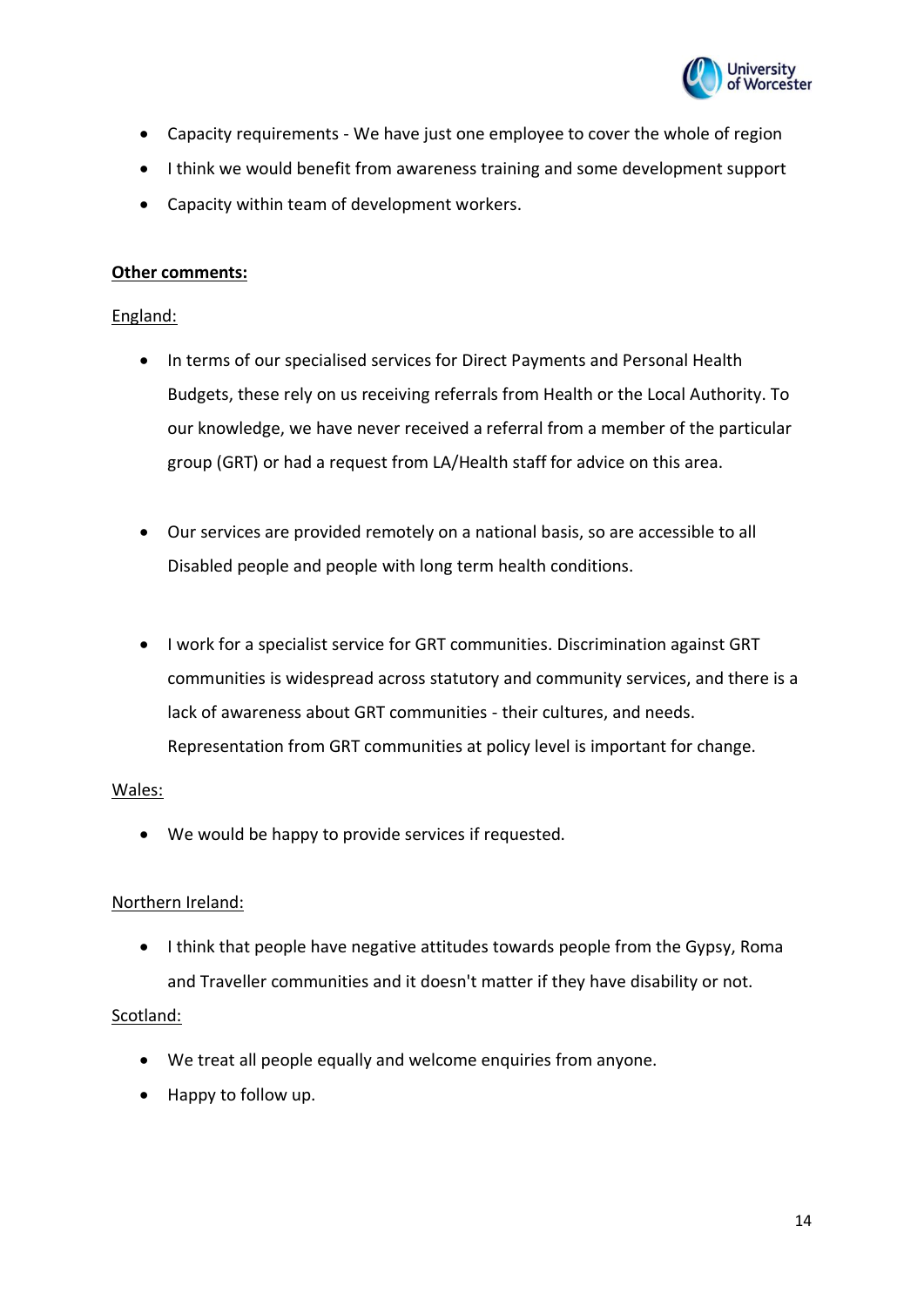

In summary, the above small numbers of survey responses indicated that even the DDPOs who were interested in GRT issues had low levels of knowledge and contact, an 'our doors are open to all / we do not discriminate' type of approach being evident. A more pro-active stance than this is going to be needed if Disabled GRT members are to be encouraged to have a practice / policy voice in DDPOs. It was encouraging to see acknowledgement that DDPOs have much to learn about GRT and that some interest was expressed in reaching out to GRT communities. The point made about not collecting data on ethnic backgrounds is interesting but unless there are some measures of GRT usage, then the nature and extent of Disabled people's issues in such communities will never be quantified, making it easy for disinterested politicians or professionals to continue to marginalise such needs and lived experiences.

## <span id="page-19-0"></span>Findings from Focus Groups and Interviews

Access to focus groups were facilitated by local community connectors and vouchers for attendance were offered to encourage take-up. Eleven focus groups were held in a variety of settings on sites or in GRT organisations' premises across the UK. GRT attendees (n.106) were predominantly female (n.96).

The focus groups were audio recorded and transcribed, using thematic analysis ( Braun and Clarke, 2006). The narratives were then analysed, drawing out the core themes of stigma; misconceptions about communities' caring capacities, difficulties in accessing services, attitudes to accessing mainstream services and suggestions for improvements in the field of disabilities and GRT communities. No special terminology seemed to be in common use to describe disabilities, there being a general agreement that disability was a private, and sometimes shameful thing to talk about even within families.

The brief of the project included exploring attitudes and experiences of mental health as well as physical disability but, as with other communities, most of the discussion centred around physical disabilities, despite mental health (particularly for male members of some GRT communities) being a serious, and growing, problem.

The focus groups held across the UK were concerned that support for site-based Disabled and non-Disabled people was inadequate and worse than the support provided to the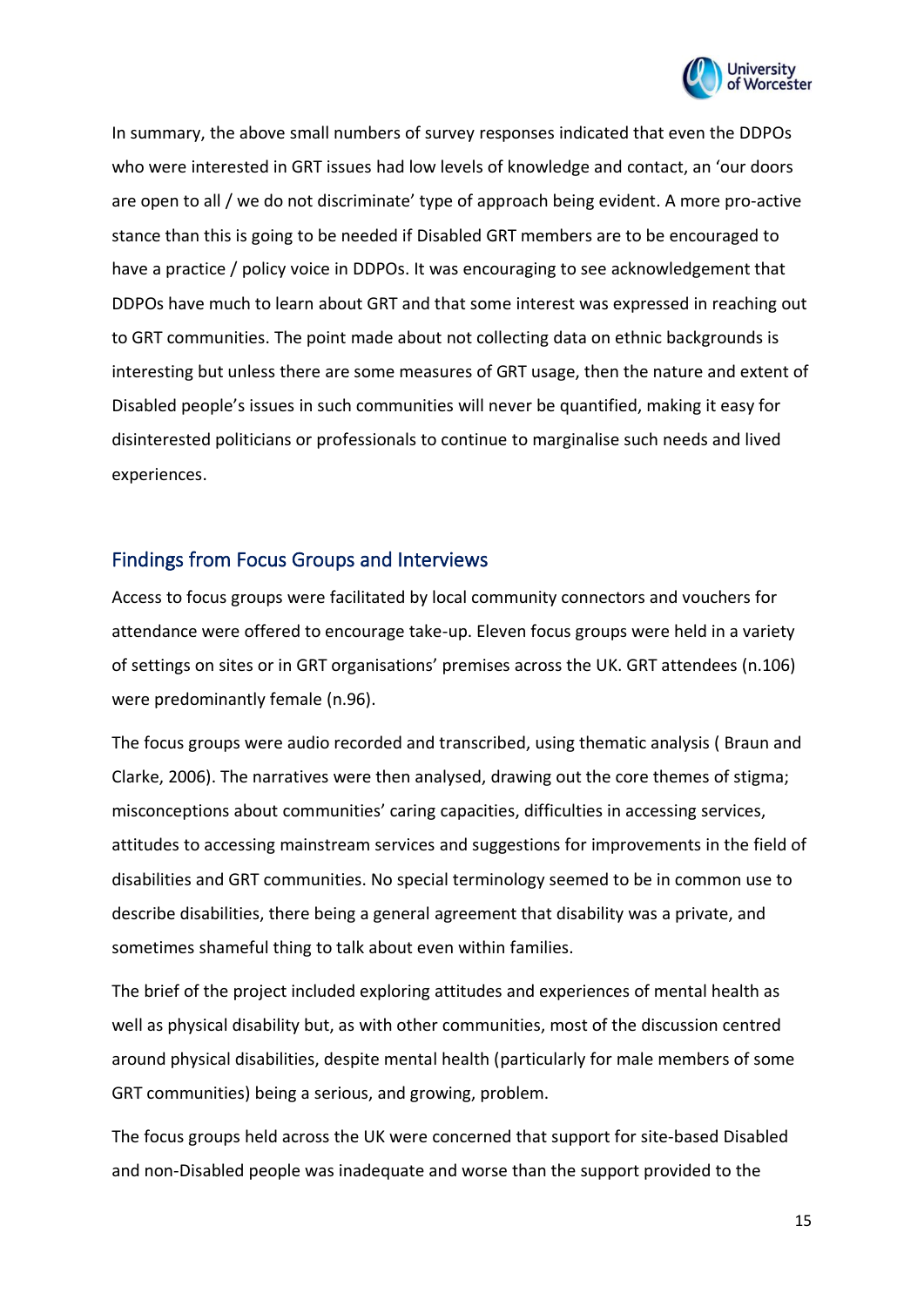

settled community. Extensive delays were reported in accessing steps, ramps, special mattresses, health care (e.g. toe-nail cutting), care for elderly people and child health monitoring, receiving mail and medication supplies. Comments about not being able to get post delivered and the attitudes of local services to visiting certain sites in particular meant a two-tier discriminatory level of service provision being present. It was generally agreed by focus groups that everyday living was more arduous if living on a site, especially for Disabled people and their carers.

No two communities visited held the same views about disability, but there was enough agreement to be able to identify common themes, notwithstanding that each local community had its own history and particular culture. Overall, a lack of knowledge about the Equality Act 2010 (only one community was aware of its existence and provisions) and a history of discriminatory services in general were shared across the GRT communities, Roma communities tending to express more positive views about attitudes and service accessibility in the UK when compared to their countries of origin. It is noteworthy that Roma attendees all lived in houses, rather than on sites, and generally experienced better services as well as having expressed greater trust in UK health and social care authorities. The sections below illuminate these above issues and provide further direct quotes from lived experience.

#### **Lack of knowledge**

This research project is believed to be the first to explore issues of disability within GRT communities and it was apparent that this lack of everyday discussion among members meant that knowledge of disability, and rights under the Equality Act and service availability was very limited. The community connectors had some knowledge which they were able to pass on but their roles were very wide and often crisis-focused which meant they did not have extensive knowledge regarding disabilities. Apart from some very helpful leaflets on topics such as 'Your Right to a GP', there were no leaflets or other literature discovered during the research relating to disabilities.

The language barrier was an extra issue for Roma people:

First barrier would be language, I think, and second would be lack of knowledge of the existence of such services. They don't really know that they exist. (Roma)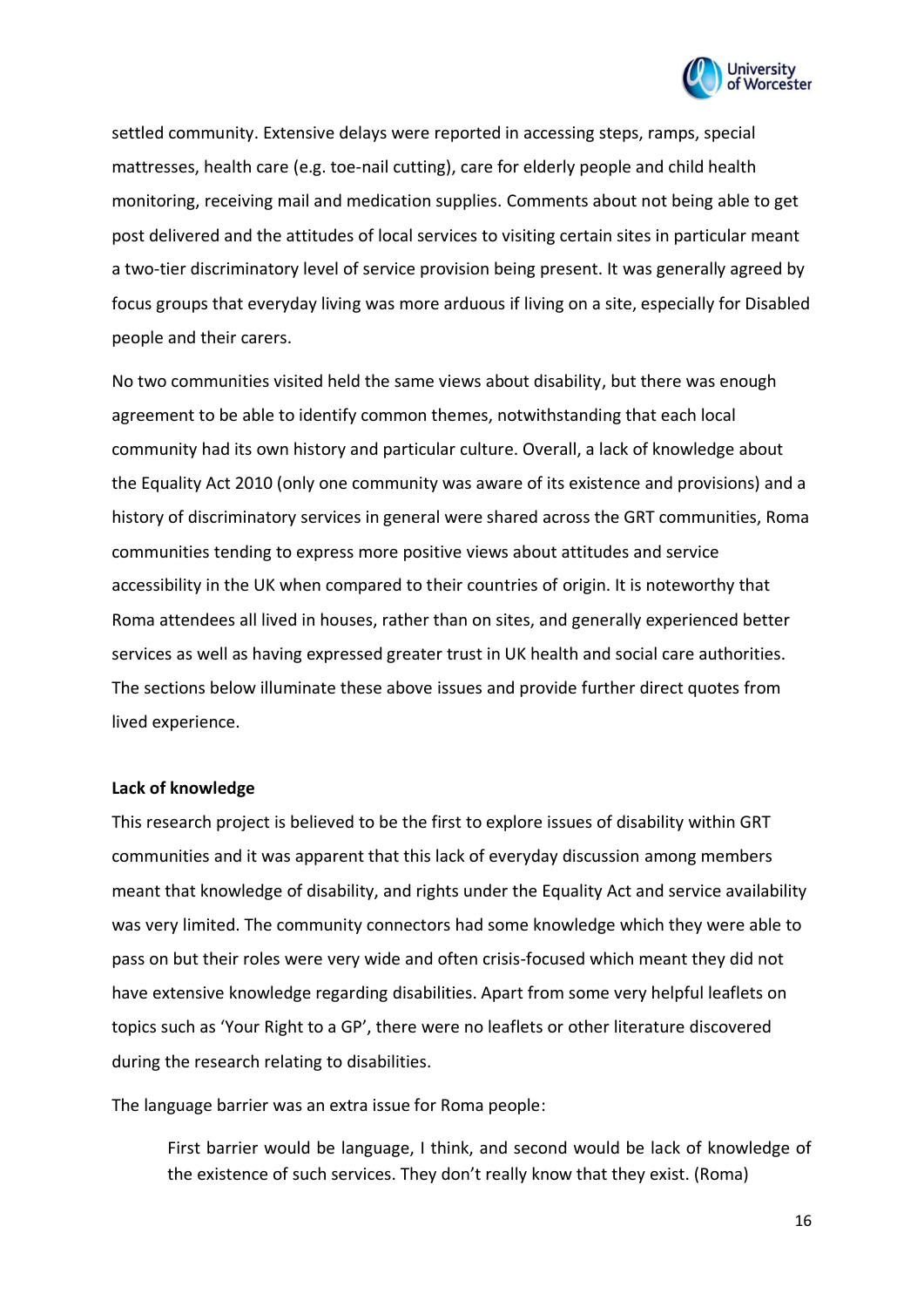

The Roma Disabled people from our community, do not know their right and don't know where and what to do to access them.' (Roma)

For example, at the doctor we don't understand exactly the meaning, the terms, they are not able to provide Roma interpreter, therefore confusion and stress is caused.' (Roma)

I had a Disabled brother, right… he couldn't do nothing for himself. He was peg fed, machine for all his medication. We didn't know that we could get stuff off the NHS for him, because we were going out buying everything ourselves. We didn't know that we had to get stuff, we could get stuff off the NHS, because nobody told us. We bought his bed, we bought his nebuliser, everything. (Welsh Gypsy)

When asked where the community might go to seek advice on disabilities, answers ranged from family and own community (Roma), with trust being a key factor in any seeking of advice**:**

I would go to the local community centre, as there is a Roma staff and they offer support [with] completing some of the disability forms. (Roma)

I am going to Roma people from the community that I trust and I know that they have good knowledge about disability. (Roma)

## **Shame and Stigma**

Historical perspectives of shame and stigma perpetuated in some communities, although some evidence emerged that things were changing, especially with younger generations:

Nobody talks about their disabilities. It's shameful; we don't do that sort of thing because your business is your business isn't it? (Welsh Gypsy)

I think it's fear, because of being discriminated against in the past. I mean Gypsy Travellers have moved on a lot from years ago from the way they used to be, but the older generation are still there and I think it's fear because of being discriminated against so much in the past. (Scottish Gypsy Traveller)

Some people, like the elders think being Disabled or have Down's syndrome in their family is like a curse, or it depends on the religion. Some people see it in a different religion as a curse, or as a sin. (Roma)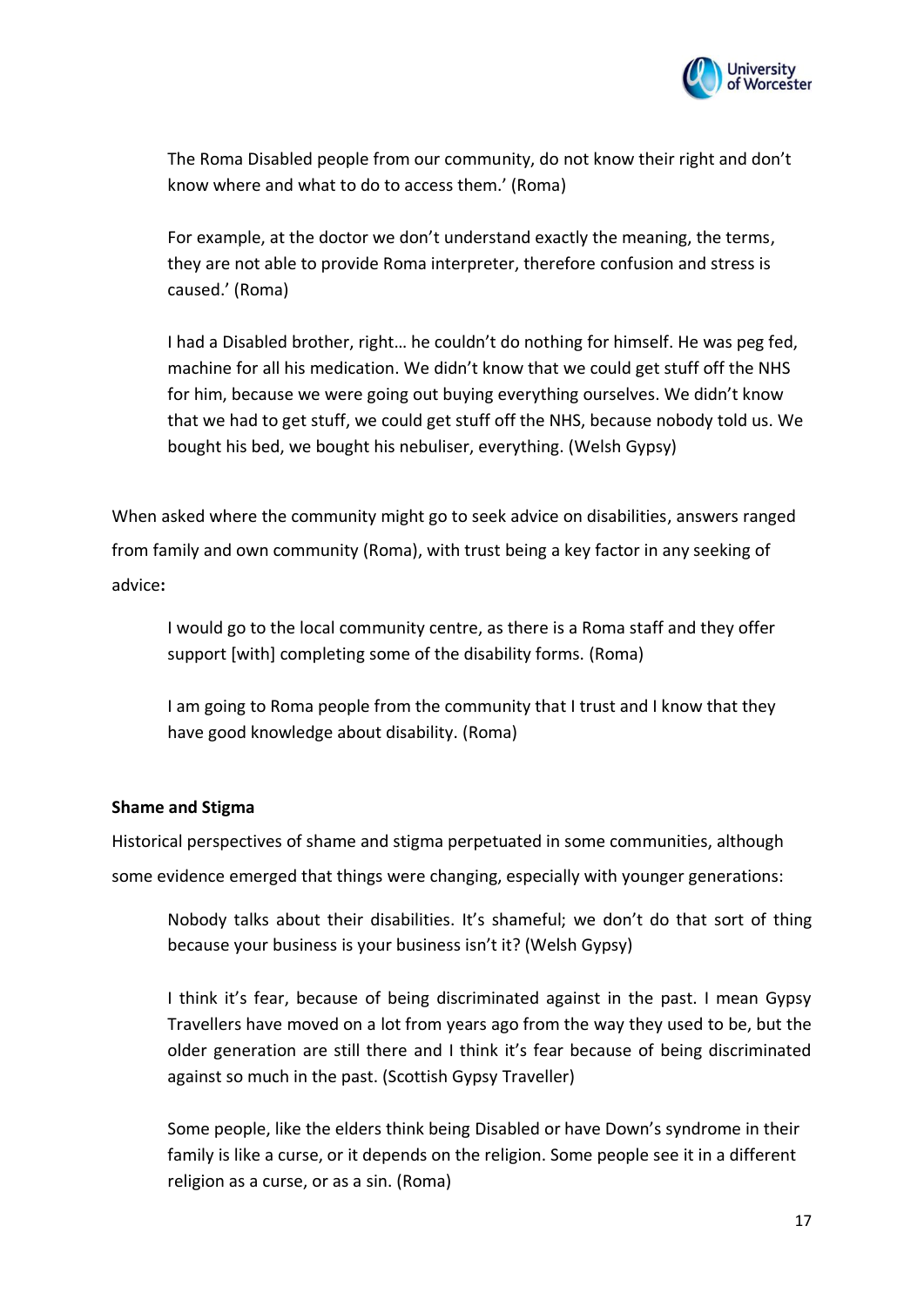

Back in the days it was like a big thing to have like a Disabled person in the community, it was a really big shame. But now it comes more often we see, we have kids, and we're trying to be more welcoming and understanding. (Roma via Translator)

In the GRT communities visited as part of this project, there were no particular forms of language used in respect of Disabled people, most participants using words such as 'Disabled' or 'has a disability':

…in our community we all think the same, disability means 'disability' it's a 'handicap', it's related to your mobility and capacity (Roma)

'Special needs' is the nicest way of calling someone living with a disability. (English Gypsy)

We might say 'he's badly' or 'sick' (Scottish Gypsy Traveller).

The denial of disability onset was reported in a Scottish Gypsy Traveller group, partly because of the fear of what disability might mean to a family, in economic terms:

They don't like to say they are Disabled and they pretend they're not. Most see it as a sign of weakness.

In my family, they don't want to hear 'I'm not fit for work' You can't afford to be Disabled!

The particular reluctance of men not to acknowledge or seek help for a disability is perhaps related both to stigma and the economic consequences of not being able to work. General opinion was that men will not seek help with disabilities, again with some indication things might be changing:

I think there is still a very traditional way of living. Men usually go to work to support the family and women will stay home with the children…men will seek help from health professionals only if they really need to. (Roma)

You wouldn't tell people what was wrong, you would go into denial. You don't want to be judged, you don't want people to look at you or talk about you differently. Especially men wouldn't want to talk about it. (English Gypsy)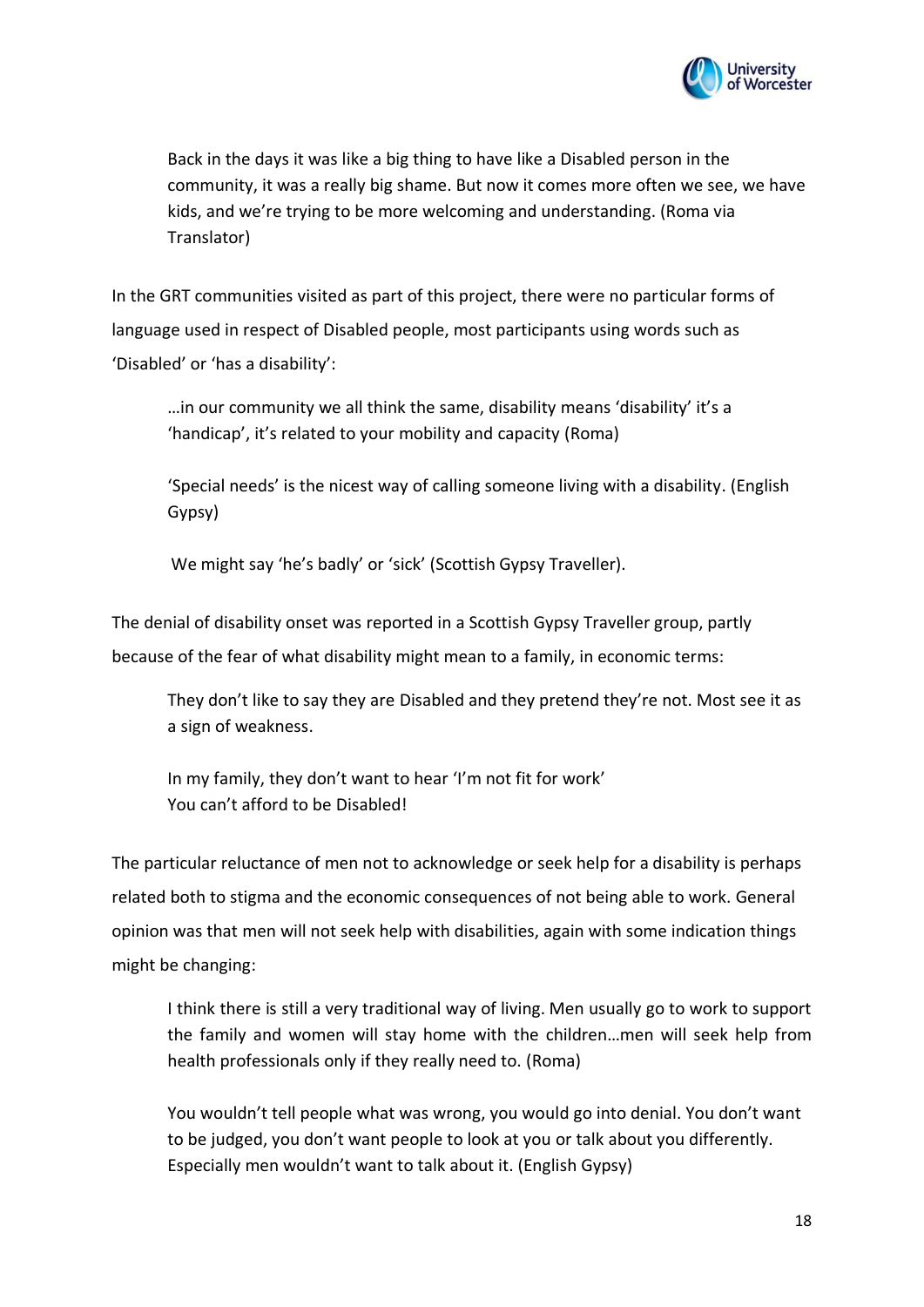

Too many of them kill themselves…they are taking their lives, they really are. Men in particular.... Men don't talk, they're too macho, well maybe they're macho (Welsh Gypsy)

A more hopeful view was expressed in a Northern Ireland focus group:

A lot of men now do go to the doctors. Because years ago no, a man would never go to a doctor. And I'd never go to a doctor myself unless I would be sick. But men do go now over this prostate cancer and all this stuff. A lot of them do, even younger ones do. (Irish Traveller)

#### **Presumptions made about the caring capacities of GRT communities**

There was a general consensus across all focus groups that GRT families do 'care for their own' where they can. This is summed up in the following quote:

…when it comes to physical disabilities within the Gypsy Traveller community there's a very caring culture…there's a lot of kind of shared caring. People share it within families but also if you live on a site, a lot of people in the site will do what they can to help people who have a physical disability. I think when it comes to mental health issues, I think it's slightly different if people are maybe a bit more reluctant to talk about that. It's much more hidden. (Community Connector, Scotland)

A Scottish Gypsy Traveller focus group also thought that the 'authorities' had a 'one size fits all' view of GRT communities, using the phrase 'middle people'**:**

…they don't think we've got children, they don't think we care for people with dementia. They don't think we've got Disabled members. They just see us as Gypsies. They think we're all 'middle people', all the same.

The caring nature of families within GRT communities was believed by some groups to be an excuse for non-provision of services. The starkest example here came from a Scottish Gypsy Traveller focus group:

… we had the caravans and we have the chalets, no washing machines or tumble dryers was allowed in the chalets, so there were out in the shed and there was no way of getting up into the shed for a wheelchair. So I applied for someone, for the council to put a ramp in and they refused. So the OT sent me a letter saying - the occupational therapist - she sent me a letter stating that because I was a traveller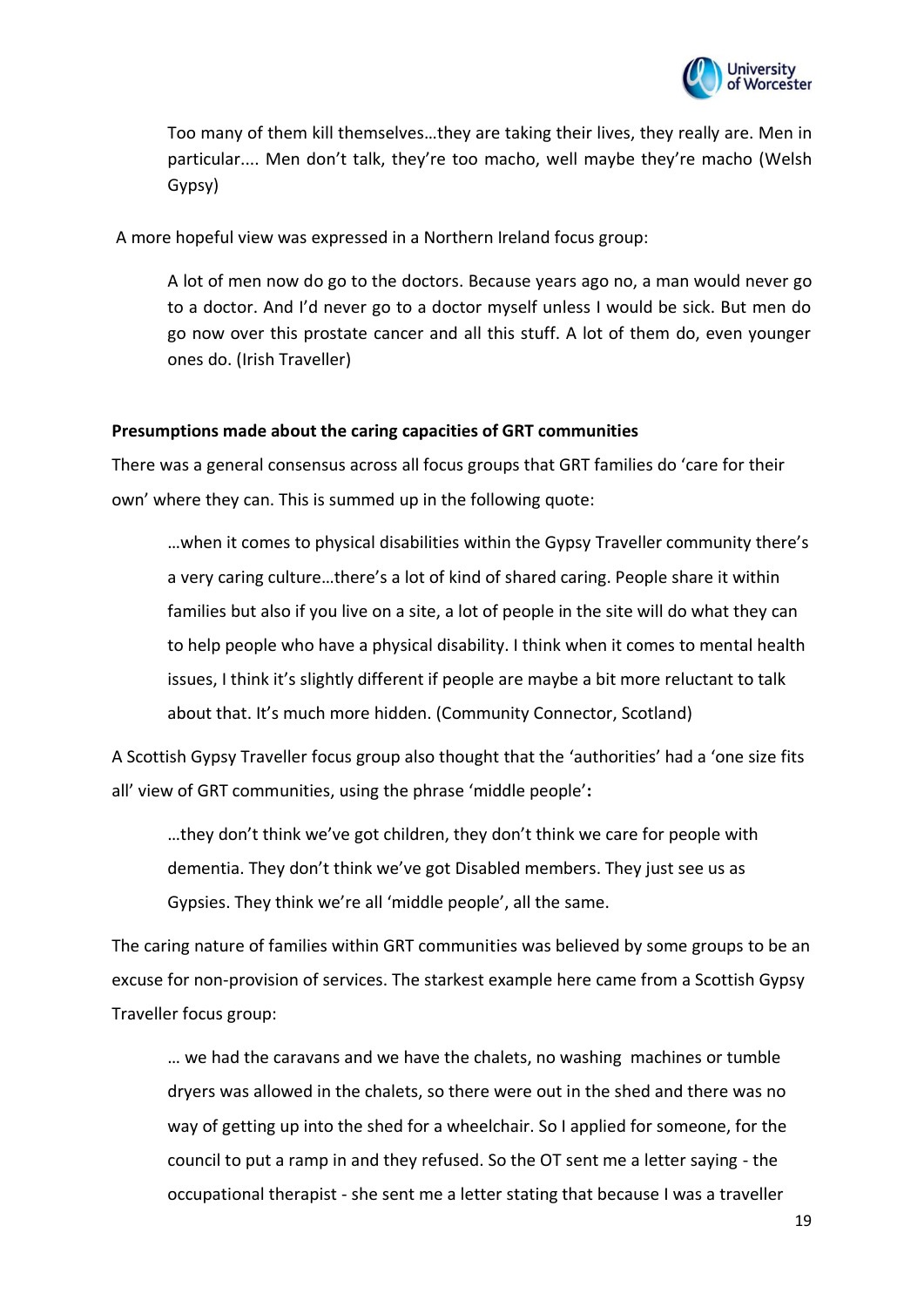

and I had a husband and travellers were very family orientated, that she didn't have to put one in. So they never bothered for years.

Stoicism and a distrust of 'the authorities' are also reasons why GRT communities prefer to care for their own where possible:

There's people here who will help you out, you would never need to call an ambulance, I'll drive you, you drive me. We'll feed each other's children or get each other's shopping. If you need help, we'll drop what we're doing and help. (English Gypsy}

If one family has a crisis, the family's all there for them, they help out each other. And if it's a disability we would help a little bit more in help as well with the disability, families that has disability, because we don't get much information, like we have to look for it our self (Irish Traveller)

It's very rare in a travelling community that an older person has to go into a home.' (English Gypsy)

One scenario encountered by the research team involved an older man who was cared for by his family on a small site, despite very cramped conditions and a lack of Disabled facilities meaning that the care sometimes had to be carried out in a rather undignified way. The family were adamant that they would never allow their relative to go into a home or house with support but when the man was asked by the researcher why he had never considered a house or attending a Disabled persons' group, he replied that he had never been asked, and that he would like to try those options. This was a 'one-off' case but it does pose the question of whether the caring culture, or perhaps a tendency to 'over-protect', is always in the best interest of individual Disabled people. The historical examples of not being welcome or being discriminated against by non-GRT organisations make such stances understandable, and there is clearly an onus on all disability-related services to reach out to GRT communities. Survey replies from DDPOs which state that their doors are 'open to all' are not enough to encourage Disabled GRT members to attend their groups. Additionally, the stigma around disability also suggests that Disabled people are not keen on joining groups, but would rather attend one-to-one type services.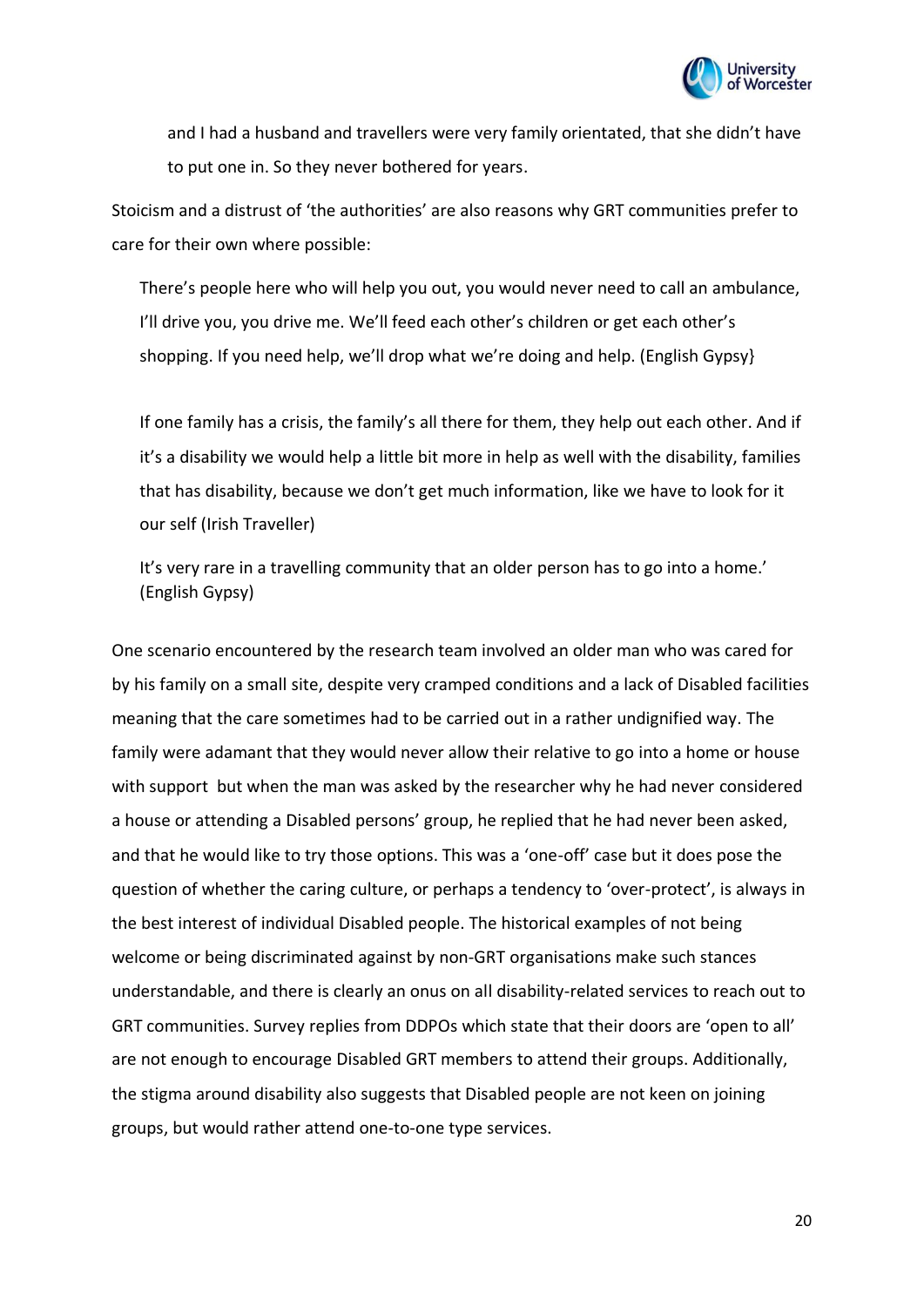

## **Houses or Sites – Differential Services**

Use of Disabled services and organisations by GRT members seemed sparse overall across the UK, with the issues of lack of knowledge, stigma and a presumption of familial care all contributing to this reality. Further complications for Disabled GRT people arise depending on whether they live on sites, travel regularly or live in houses. One particularly stark example was given by an English Gypsy whereby moving to a house address brought about access to a GP and other health-related services 'overnight'. Successive social policies of governments across the UK have led to Gypsy and Travellers' ways of life being curtailed, most notably the lack of provision of stop-over sites and the lack of investment in new sites, which could be designed for accessibility.

…the biggest issue is health services seeing that the only solution for Gypsy Travellers living on sites and in caravans is to move into settled accommodation and the only way their needs can be met is by being in mainstream housing and, you know, that seems to be the only solution. There doesn't seem to be any sort of creative thinking around more culturally appropriate solutions. It seems to be just- 'the only way we can work with you is if you move into settled accommodation'. (Community Connector, Scotland)

Roma, despite long histories of nomadism in their countries of origin, all live in houses in the UK as a preferred lifestyle, even if much of this is in poor private sector housing stock with little in the way of disability provision:

Unfortunately the houses that the Roma communities are living here are not properly equipped for any kind of disability, especially physical. So there isn't any kind of, there's lack of providers of housing, and most of them would go through private landlords, and they usually don't really accommodate disability, no. (Roma)

The situation of Mary (not her real name) below, illustrates the oppressive nature of UK housing policies, and how culture is ignored by policy makers:

'Wouldn't your daughter's needs be better met in a house?' I said 'I have no doubt about that, I said hundred percent, I do believe so yeah. But I said that's not Mary's way of life, that's not my way of life. Mary's a traveller'. I said 'Why can't her needs be met on a site where I have carers and everything round about me to help me?' And I turned the table, I said to the man that was leading the board, I said 'Could we turn it round a bit for a moment, what if I asked you to move from some nice house out there and, no doubt, posh cars', I said no doubt, I said 'What if I asked you to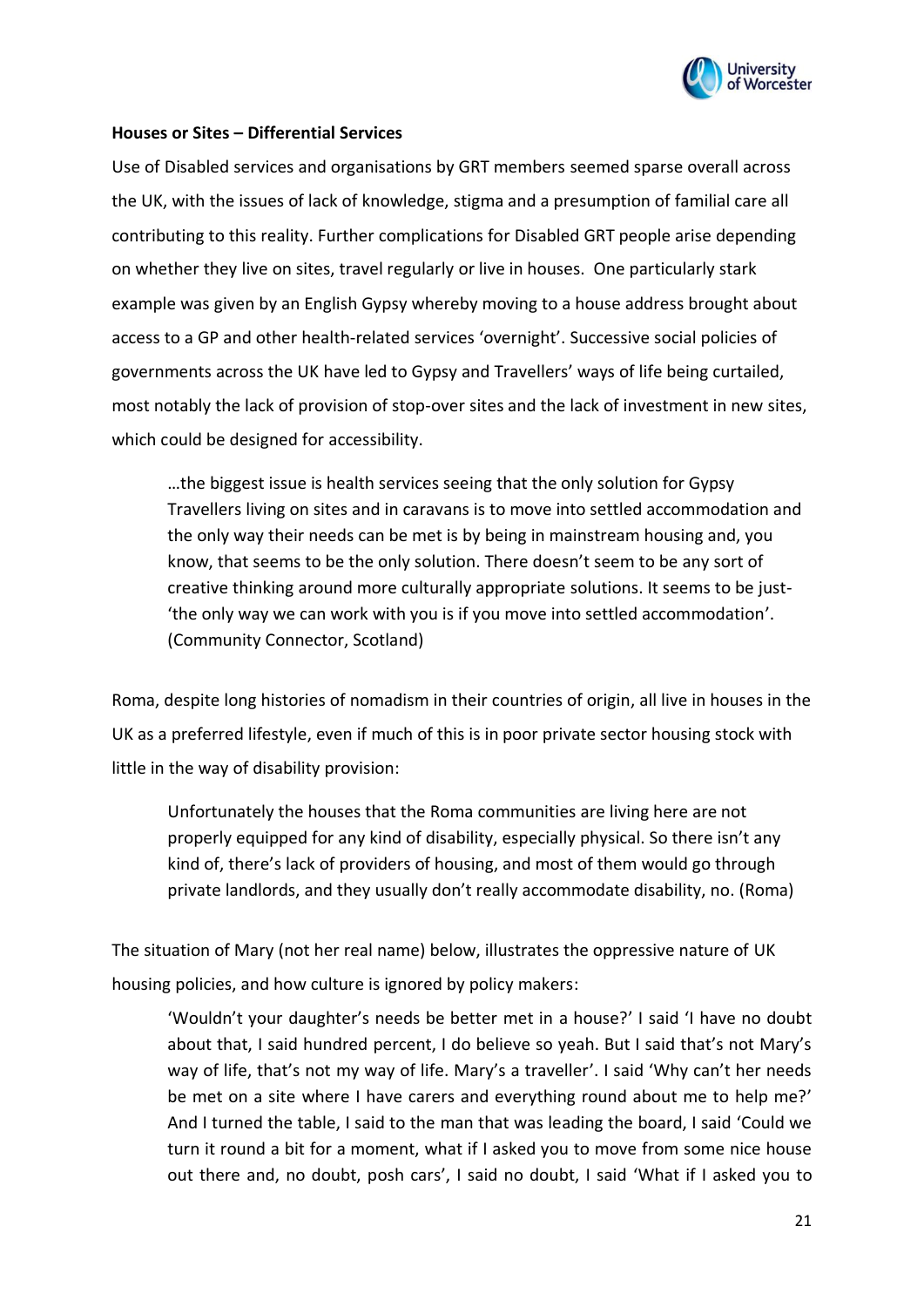

move onto a site'? I said 'Leave your environment, move onto a site…because that's what you're trying to do to me'. (Scottish Gypsy Traveller)

One focus group recognised that new housing monies were not being spent on building or improving sites:

The monies from the government push for new housing has not been spent on investment in new sites, so there's millions of pounds of funding to build houses, but nothing for sites (Scottish Gypsy Traveller)

The majority of participants in the focus groups lived on sites, with a smaller number living in houses, the general view being that all services were more accessible with a house address, despite the loss of community that often accompanies a move to bricks and mortar:

I think people try to care in bricks but you can't be there 24/7. On a site you can be there 24/7. In a brick place you have family coming in and out but it's not the same. [On sites] You look out for each other. We know each other's habits and keep an eye on each other. We keep each other going and know if we're in trouble if we're not keeping up our habits. (English Gypsy)

Coping with disabilities on sites where toilet and shower facilities are usually situated in a separate block to the living areas can cause great distress for both carers and cared-for:

Toilet access can be a huge issue when living on a site. Access to showers can be a huge issue, there are not Disabled toilets on sites. (English Gypsy)

And sometimes there is no help like for with my mum who was wheelchair-bound and it was steps going into the chalet and it needed three of us to lift her and the wheelchair into the chalet. (Sottish Gypsy Traveller)

Additional site problems included that of Disabled people's needs to store certain medicines:

You may not have a fridge or you cannot have your generator on all the time to cool the medicine. If you're Disabled you may need extra items such as oxygen tanks but you may not be able to fit these into a caravan. (English Gypsy)

Furthermore, certain sites had become tarnished with a bad reputation which meant problems arose in getting services to visit Disabled or sick people: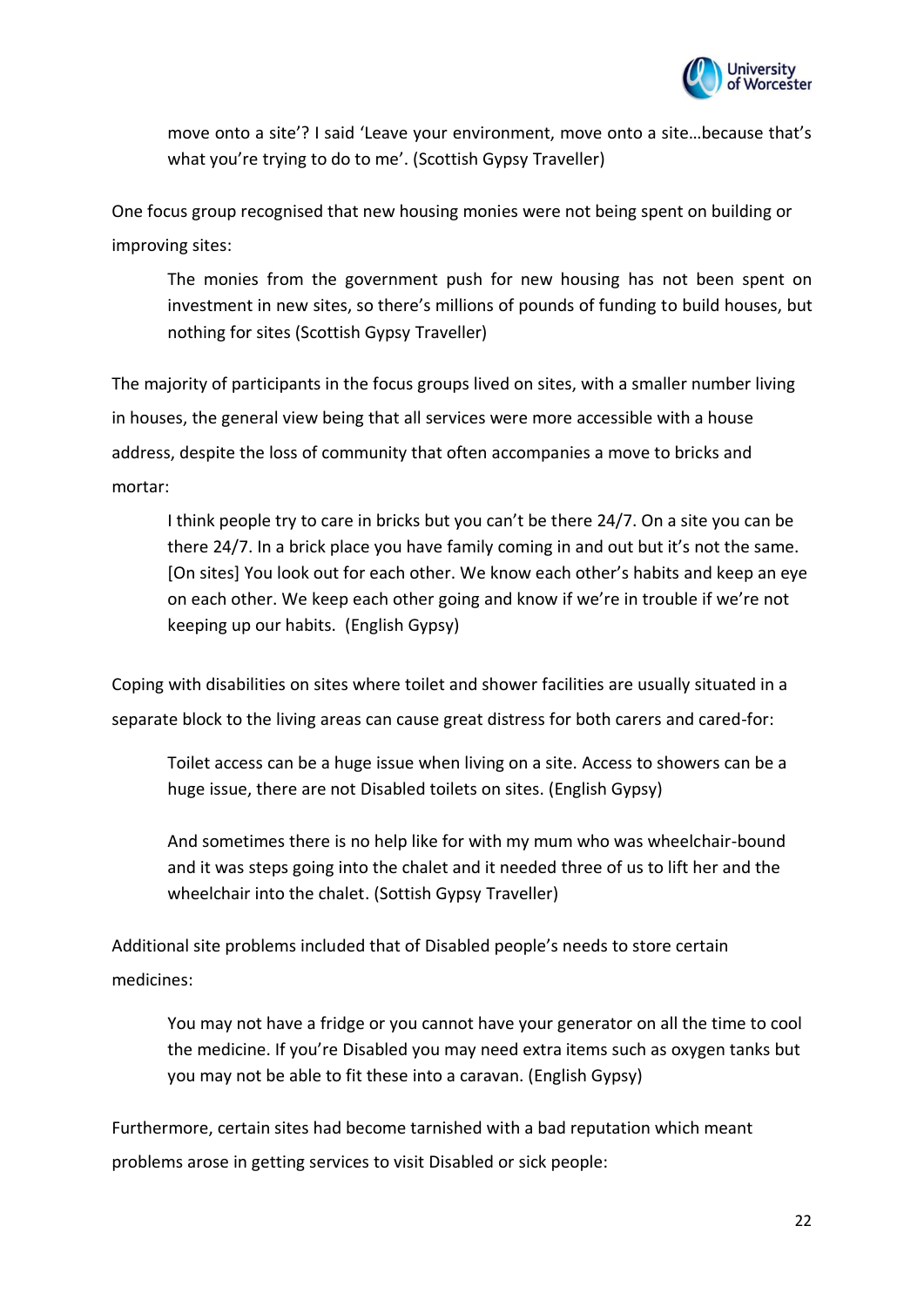

You can't get carers to come into the site due to health and safety. (English Gypsy)

One of the problems is some sites an ambulance going onto a site needs a police escort. On unauthorised sites you won't be able to get a call out from a GP. It is a two-tier system! Personal health budgets which means you can employ families or people close to you. An older man from the community did not want a stranger to do his caring. You have to persuade NHS to do this. (English Gypsy)

#### **Previous bad experiences of accessing support**

The majority of respondents reported numerous examples of previous poor access:

… they would give me some leaflets in English and would send me home, that's it. And they expect [me] to understand everything. (Roma)

The doctor tells you they're fully booked, they don't give you appointments. (English Gypsy)

One surgery said I'll take you on, but don't tell the others. (English Gypsy)

If a traveller…because she was down and out, she's kind of afraid to speak out because she's thinking of her children, she's thinking of her partner, she's thinking of her home, do you understand? She doesn't know how she's going to be looked at, if you understand me. (Irish Traveller)

You would go to A& E and hope for the best. You can't always go to a GP… they'll ask for your ID and some people don't have them. (English Gypsy)

But even in the GPs when you go, you don't see a flier about disabilities. (Roma)

#### **Previous Positive Experiences of accessing support**

Upon being asked if they thought non-travellers and travellers received similar levels of support from health and social care professionals, several answers were positive:

Any doctor or nurses that I've ever seen with anything, they've been always very good. (English Gypsy)

They give you good advice don't they? That's one thing I can say about them. (Irish Traveller)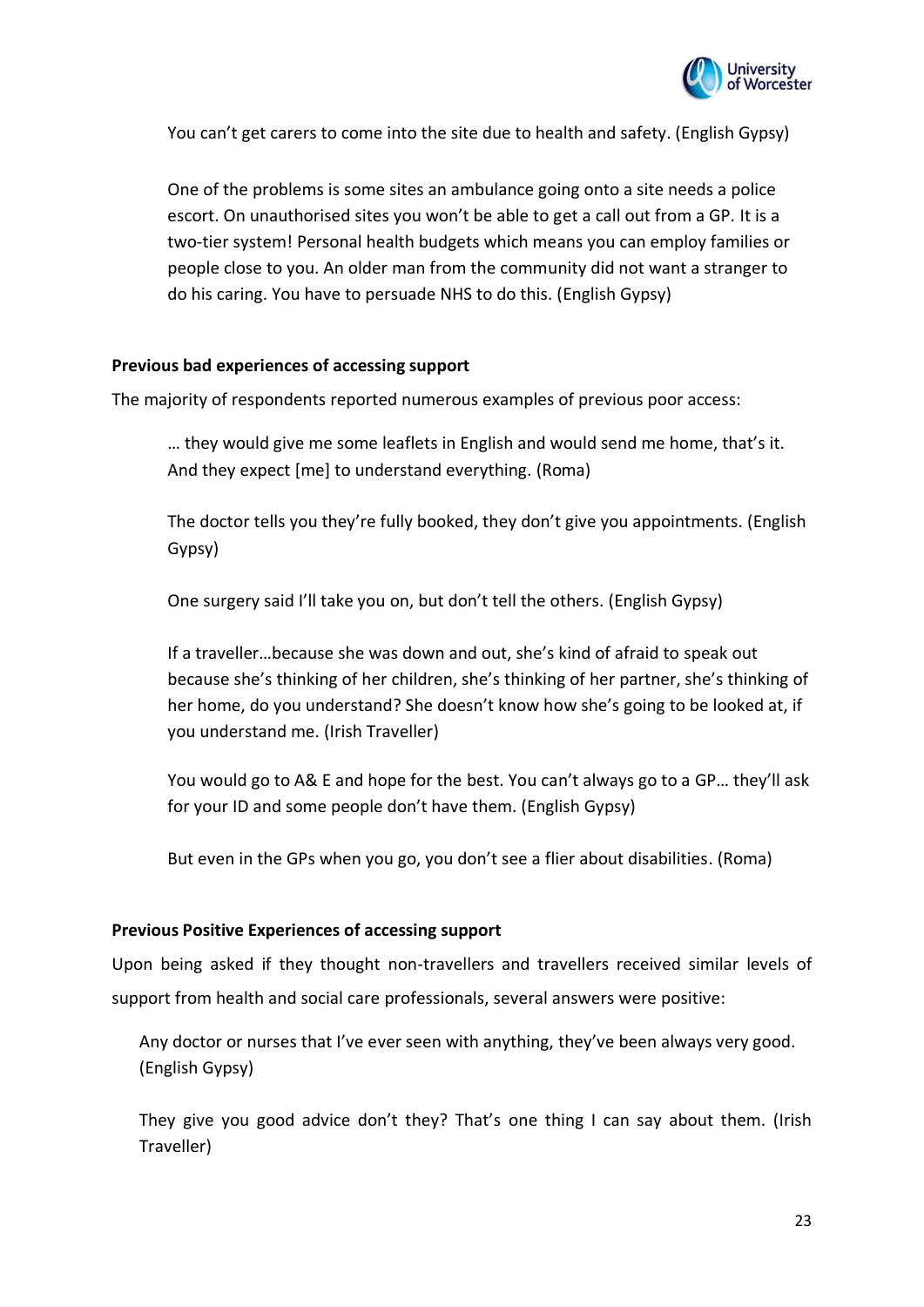

Some GPs suggest some places for you to get help and some places don't. We, as Roma, you know, we're very welcome people. Even though they have disabilities or they don't have disabilities. (Roma)

However, there was an acceptance that sometimes a family might have to travel a long distance to see a doctor known to be empathic to GRT communities, such a logistic meaning that preventive visits were unlikely to be commonplace. Historically, access to support services had often been far from equitable, as the following description of attitude from a doctor's receptionist illustrates:

Remember that time you wouldn't have to give your name, you'd just get in the queue, tell her your name and she used to let a load of people in front of me, and I got fed up with it. So I stood up and told her… I got up and complained to the doctor. The doctor came down and gave her a bit of abuse anyway. (Irish Traveller)

#### **Willingness to join DDPOs or similar disability organisations**

All groups gave examples, historical and contemporary, about officialdom deterring service uptake either through indirect or direct discrimination, such experiences having affected views about whether they would consider joining mainstream DDPOs or similar disability organisations. However, some examples of positive receptions from medical and other settings were given to balance against the discriminatory ones such as where GPs would not accept GRT people onto their lists, or refused to send them for second opinions.

Two of the eleven focus groups thought that they would not approach DDPOs, especially as they have never been reached out to previously. However, most groups were more willing to see what such organisations might offer to Disabled GRT, even with some reservations. In Northern Ireland, mainstream services seemed well attended;

Yeah, I've been to a lot…I do go to them. (Irish Traveller)

I mix in with not only my own community; I mix a lot with the community.…. I enjoy mixing in with other people… (Irish Traveller)

…Respect the other communities the same as you'd like them to respect you. (Irish Traveller).

English Gypsies seemed largely open to trying mainstream disability services, as exemplified by the following quotes which shows again the key role of community connectors: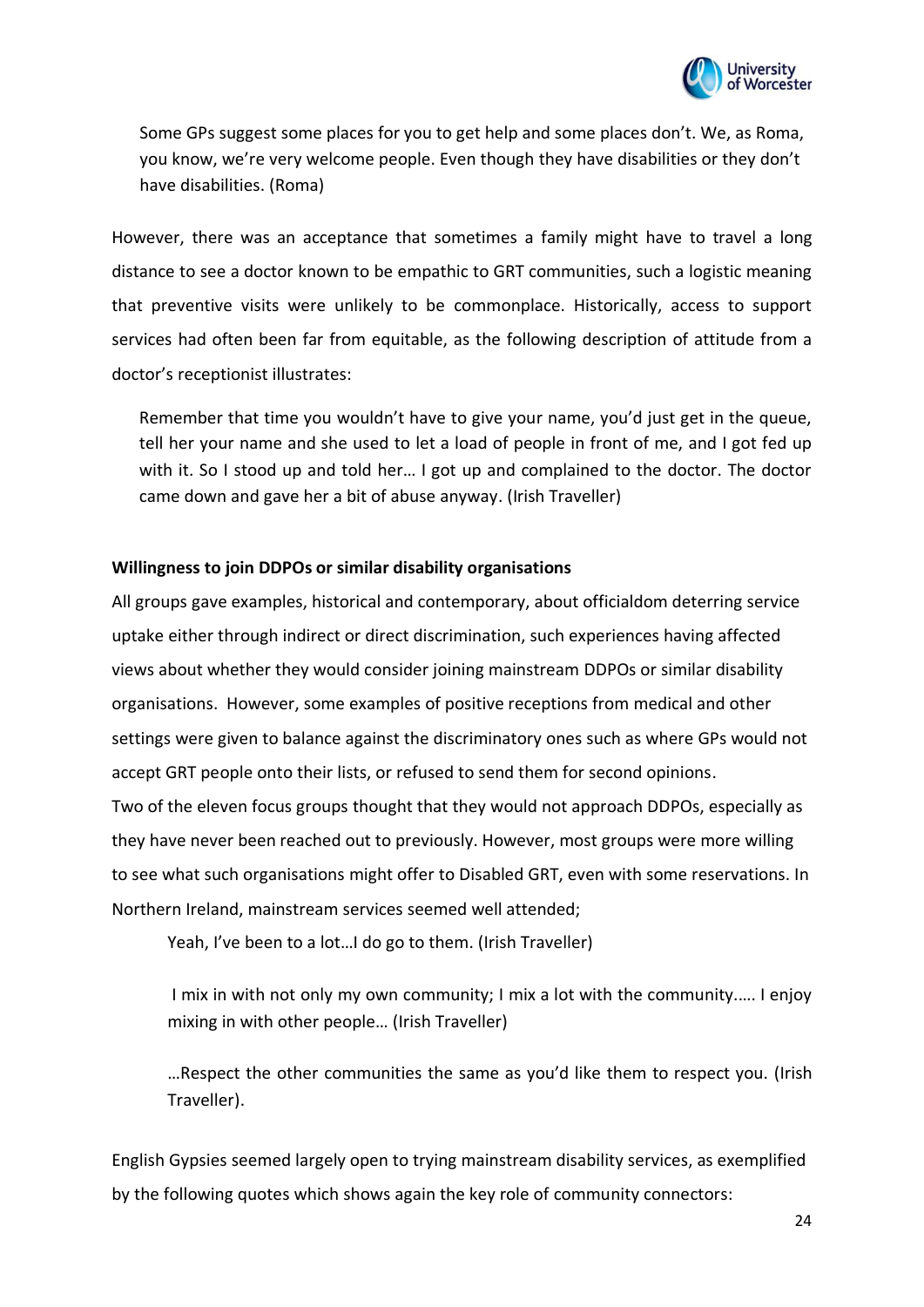

Yes, we do have a good relationship with [name of organisation] who support young people with disabilities. We've got people linked in. We've built relationships so people will use those groups. (Community Connector, England)

We've got a great Doctor here, and if we have a problem, we go to [name of community connector] (English Gypsy)

Most Roma participants had also either accessed some kind of disability organisation or were prepared to do so, often comparing UK services far more favourably than those in their home countries:

On her son's part he will love to go to some place like that, because he likes to go some places like that. (Roma-via translator)

The Romas are quite friendly, in my experience they're quite sociable, and if given a chance they would, I believe so, yeah. (Roma)

Scottish Gypsy Travellers were more mixed in their opinions about whether they would welcome mainstream disability initiatives, or would only attend if 'run by our own'. Others reported already using a carers' centre and being really welcomed and accepted. Similarly, several Welsh Gypsies were able to report positive involvement in mainstream disability groups, both for adults and children.

## **How to improve matters for Disabled GRT community members**

All of the focus groups suggested positive ways in which discussion and understanding about disability matters, possibly leading to better services, might be attained. The Roma groups focused on language barriers and suggested that Roma interpreters should be made more readily available within disability services and organisations. Roma people were generally positive about using mainstream disability services .The potential of formats such as video were thought to be positive ways forward as was the use of social media. There was some support for forming a Roma disability network which might meet regularly have drop in sessions locally. The aim of such a network would be to promote the information related to disabilities, new projects, support with completing forms and accessing their rights under the Equality Act 2010. Roma communities also encouraged disability organisations to come to them: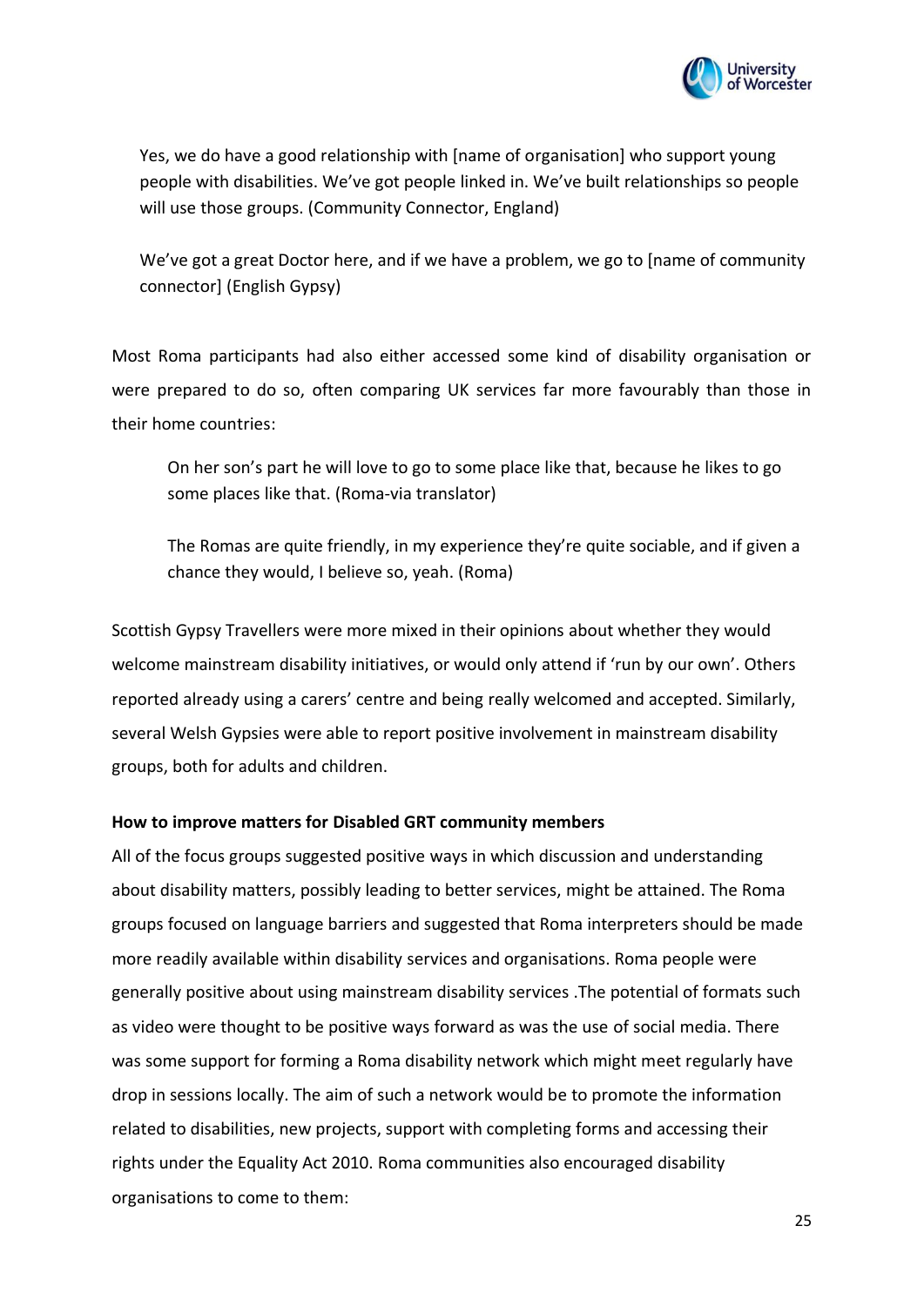

Come to our events. When it's happening, something in the community, them to come to be visible … to show them that this service is, that they have also priority to receive these services. Because we have this in our mind, because we have discrimination we're like persecuted in our past, we have this [lack of] selfconfidence. (Roma)

Gypsy and Traveller groups had more hesitation than the Roma groups regarding embracing outside disability organisations, largely because of previous discriminatory practices, which have largely not been the contemporary experience of many UK Roma. The lack of general information about disability organisations was highlighted by Gypsy and Traveller groups,

Maybe if they advertised it [community services] more, maybe more like posters or something, things that maybe is going on like for Disabled people. At the doctors or… (Scottish Gypsy Traveller)

It should be advertised at your local area, there's this for disabilities, sports or whatever, because some poor people don't come out. (Irish Traveller)

The importance of reaching out early regarding mental health problems was emphasised, especially in relation to men, the need to get younger people to be more open being seen as important:

I think you have to start from young mental health like the teenagers. Because the older ones, they're like they're set in their ways. And it takes a lot for to get through to them. So I think what they'd have to do is start to the younger ones and let them talk about mental health more. (Scottish Gypsy Traveller)

## <span id="page-30-0"></span>Summary of Overall Findings

This project was a year-long venture aiming to uncover why views of Disabled people from the GRT communities remain unheard and excluded from social policy debates. The 'intersectional discrimination' associated with being a member of a GRT community who is also Disabled, came through in many of the narratives across the UK and it was found that the vast majority of DDPOs had little knowledge or experience of the GRT communities in their localities. The potential mutual benefits in joining forces and using DDPOs to promote the Disabled voices within GRT communities were explored but no definitive way forward emerged. Some GRT communities were of the opinion that they would only attend such services if run by their own people, whereas the majority of community members who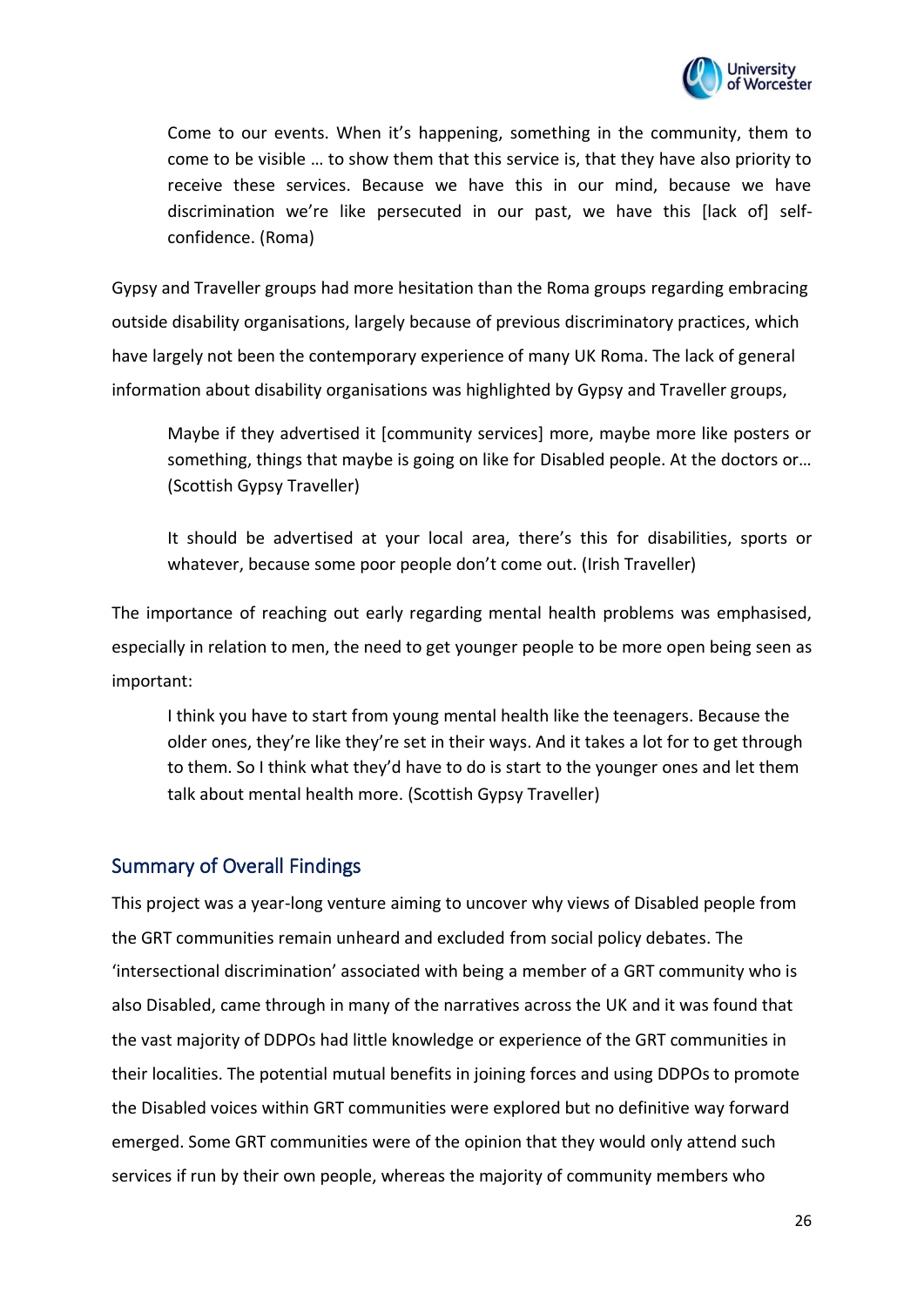

participated in the research were open to trying such services, if only they were made aware of their existence in ways which welcomed them proactively. Overall findings are summarised below:

- Cultural legacies of shame and stigma regarding Disabled community members remained, with some evidence that such views were changing.
- Deaf and Disabled Peoples Organisations (DDPOs) do not reach out pro-actively to Disabled GRT people in their communities; a few say they have some GRT members but most say 'our doors are open to all', which does not facilitate inclusion.
- There was a low level of interest shown in the Missing Voices project by DDPOs, many of whom were struggling to survive in times of austerity.
- Many GRT families seem to care for their own, both by default of knowing about local services / organisations plus a fear of outside organisations being discriminatory.
- Some Disabled people in GRT communities may be sheltered in ways that mean they do not fully realise their potentials.
- There were mixed views across the nations about whether GRT communities would use 'mainstream' DDPOs as a way of having their missing voices heard. Two communities stated that they would only use disability services run by their own members, whereas the other nine communities were more open to ideas of integration. In one instance the views of one community differed starkly from those of a very similar community within the same geographical region, suggesting that local customised initiatives might be the way forward.
- The role of 'community connectors' (liaison -type staff employed by charities or government agencies who were sometimes from GRT communities) were seen by community members and the research team as critical links. In the main, however, the knowledge held by the community connectors about disability issues was patchy, and they held no specific guidance regarding Disabled organisations / services being accessed locally.
- The project represented the first opportunity to hear the hitherto missing voices of Disabled members of GRT communities and participants in the focus groups were appreciative of the debate having been brought into the open. The GRT community has seen a plethora of reports over the years cataloguing the discriminatory health and living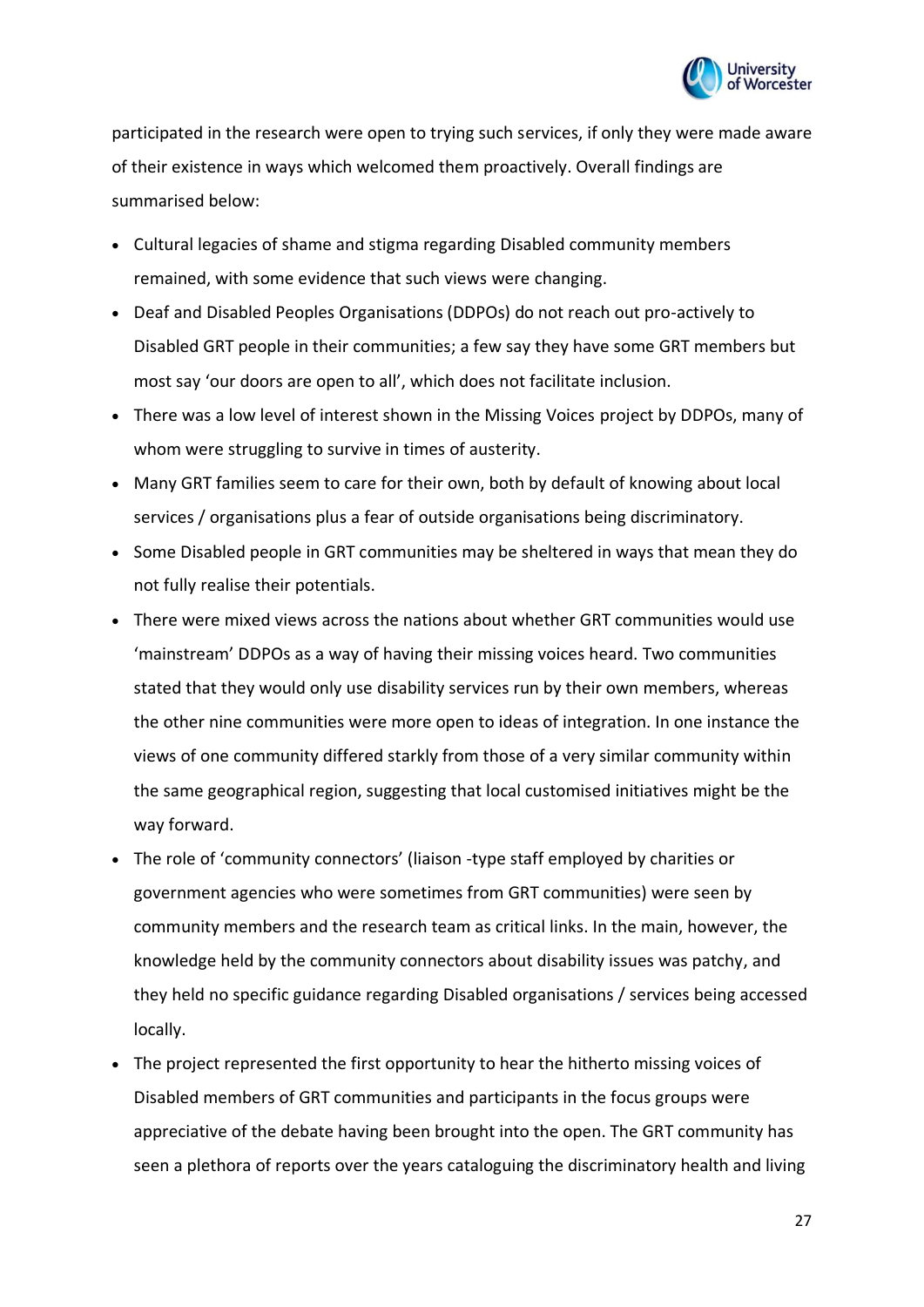

conditions of Gypsies and Travellers, yet little has changed. If anything, mainstream society is becoming more punitive towards Gypsy and Traveller lifestyle, as evidenced by the current government seeking to criminalise overnight stopping.

- Traditional occupations of travelling families have been rapidly disappearing in a digitalised and ever-regulated economy and many families have been 'forced' into settled housing accommodation as their nomadic lifestyle becomes marginalised. Conditions for Disabled people within housing may have better facilities than on the road but the loss of immediate community is believed to have led to greater incidence of loneliness and mental health, suicide rates among men being extremely high.
- There exists a culture in which GRT men do not acknowledge illness / disability as it is seen as a weakness. They do not talk about mental health, discussions during the project having almost exclusively focused on matters of physical disabilities. 90% of focus group attendees were women.
- Life expectancies of Gypsies and Travellers remain some 10-12 years lower than other UK residents.

## <span id="page-32-0"></span>Meeting DRILL's Four Principles

**Knowledge** – This research project is believed to be the first to bring together knowledge about disability within a GRT context and will complement existing bodies of knowledge around other aspects of GRT cultures. This report, other planned articles and media exposure, together with the four films emanating from this project represent a significant contribution to a previously hidden area of knowledge.

**Policy** - Policy has ignored the specific consideration of disability in the many reports produced about health and wellbeing in GRT communities over the years. The evidence in this report that disability is still often shrouded in stigma and shame means that available services are not known about and therefore not used. There is a key policy message here for the outreach activities of health and social care organisations and for community connectors to become more informed about local availability of disability services and rights under the Equality Act 2010.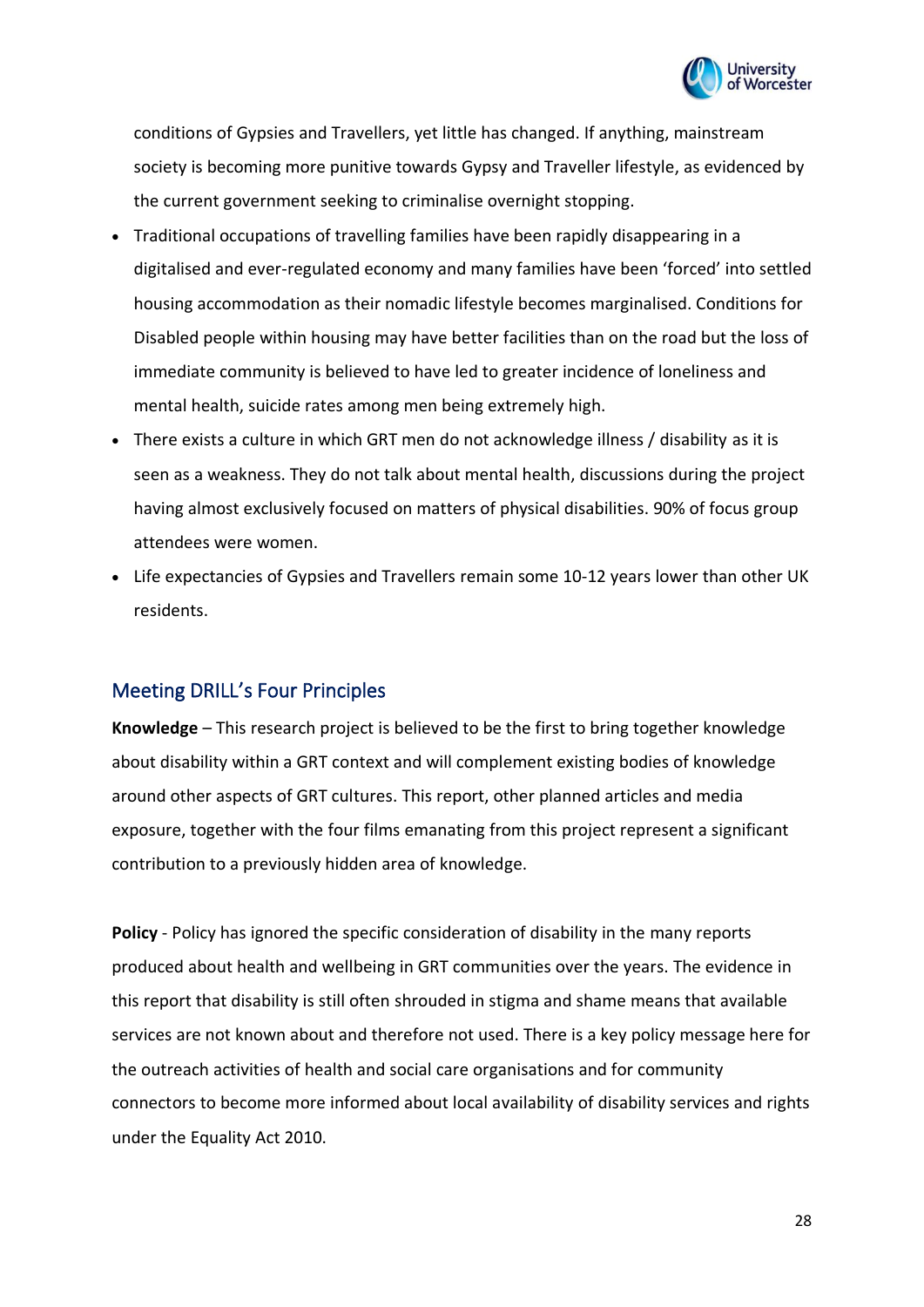

The British Association of Social Workers (BASW) have been particularly interested in this project and have acknowledged the lack of profile given to GRT issues across their profession, beginning with initial training. Consequently, a motion was passed at the September 2020 BASW AGM urging the organisation to push for GRT issues to rise up their national agenda. The project has also helped create an interest that has led to a first ever meeting of key social workers and academics to see how the GRT profile can be raised and a group of GRT background social workers is also being set up for the first time ever, partly to add needed knowledge, but also to act as role models for members of the GRT community who may aspire to professional careers such as social work.

Core research partner, Shaping Our Lives User Service User and Disabled Persons' Network has also entered new territory in this exploration of Disabled GRT issues and will ensure that future initiatives and campaigns are alive to GRT communities and intend to produce policy guidance for DDPOs in this regard.

**Wellbeing** – Members of every focus group mentioned how the open discussions had made them feel better about discussing a hitherto rather stigmatic topic. Some members subsequently agreed to be filmed talking about disability issues and it is hoped that these films will also help increase wellbeing among Disabled GRT members and carers who may be encouraged to explore local disability services. For DDPOs the message is that saying 'our doors are always open to all' is not good enough to attract local GRT members and it is hoped that those DDPOs will reach out in more focused ways to Disabled members of their local GRT communities.

**Empowerment** – This research was carried out in co-production with Disabled people and GRT community members. Members of the steering group have become empowered with new knowledge and insights and have been core to a successful research project from start to finish. GRT community members have been empowered to speak out about a previously taboo subject and some have come forward to be filmed talking about their experiences and aspirations, providing role models for others.

29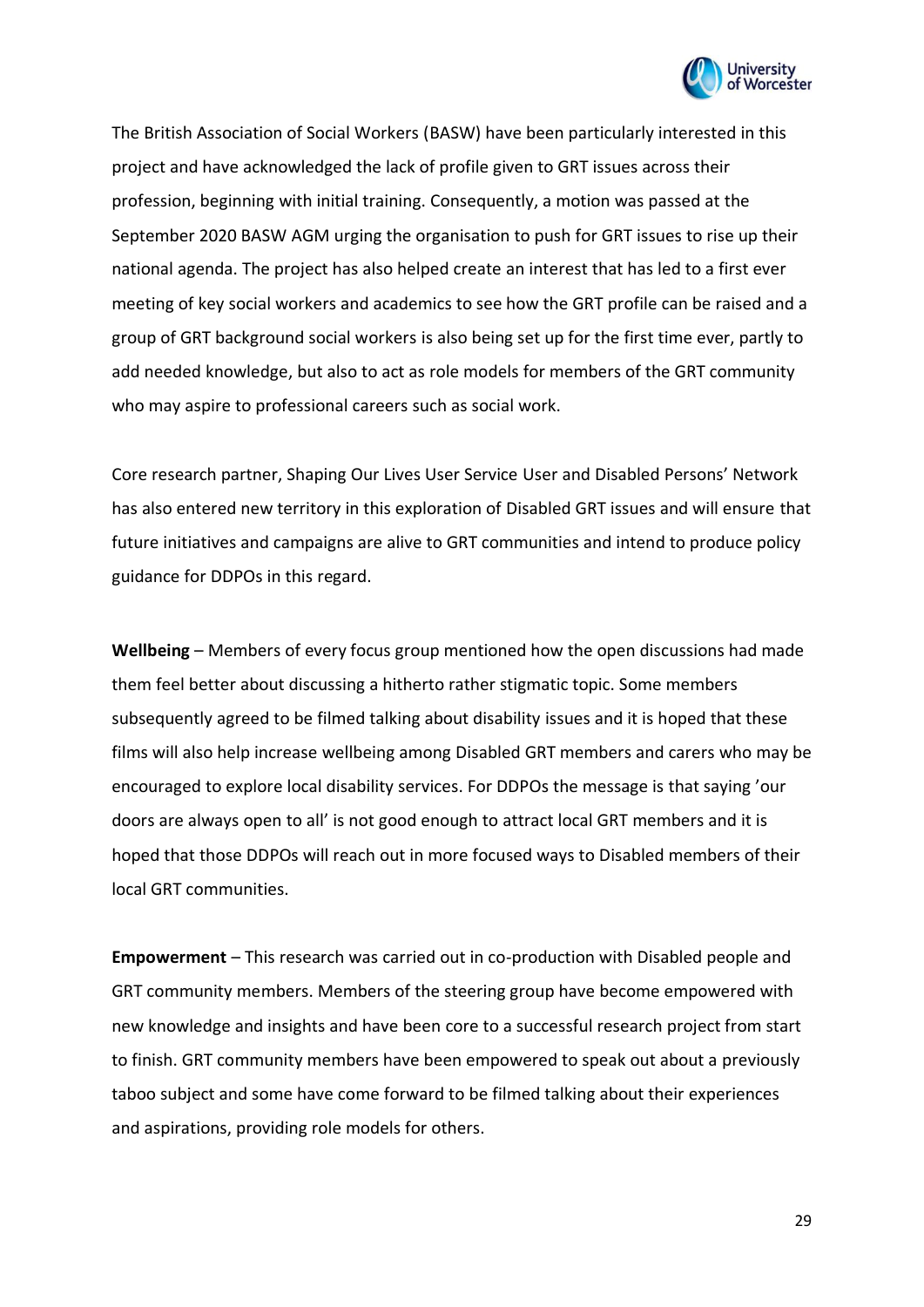

## <span id="page-34-0"></span>**Discussion**

This project was believed to be the first to discuss issues of disability across a range of GRT communities, this topic having previously been largely taboo among GRT communities. The communities who volunteered to participate were pleased that this was a first step towards opening up this debate and were keen to learn about legal and policy provision across the UK that gave Disabled people certain rights. It was notable that almost all of the discussions with GRT groups were about physical, rather than mental, health and disabilities. This suggests that greater shame and stigma remain attached to mental health , despite the urgent concerns about suicide rates, especially among young men, being so high (Sweeney and Dolling, 2020)

Most communities placed great faith in the work of their community connectors, whose roles and responsibilities are extensive and whose knowledge of the detail of policy and law regarding Disabled people was found to be limited. They were largely unaware of the presence of any local DDPOs, whose numbers have declined in the face of austerity policies (Unison, 2013). Responding DDPOs (n.20) were largely unaware of the needs of GRT members within their localities, and despite having 'open door 'policies, only four reported having any GRT members in their organisation. In discussing GRT communities it is very important to stress that they are not homogenous, indeed sometimes quite different views were held by groups in nearby localities, even when cultures were shared. The situation of Roma is quite different in many ways from that of indigenous Gypsy and Traveller groups in the UK. The Roma families share histories of structural persecution and oppression but largely see UK society as representing lower levels of discrimination than in their countries of origin, and believe the general standard of schooling, health and social care in the UK is often far superior. Most Roma are economic migrants, keen to become integrated with mainstream UK society and its employment opportunities. Families who have migrated to the UK tend to be younger than the average family profile of indigenous Gypsies and Travellers and hence the prevalence of disability is less. Some families reported having left their Disabled members back in their home countries where relatives looked after them, aided by monies sent back home. In general terms, the Roma participants in the study spoke positively about access and treatment within health and social care services. The

30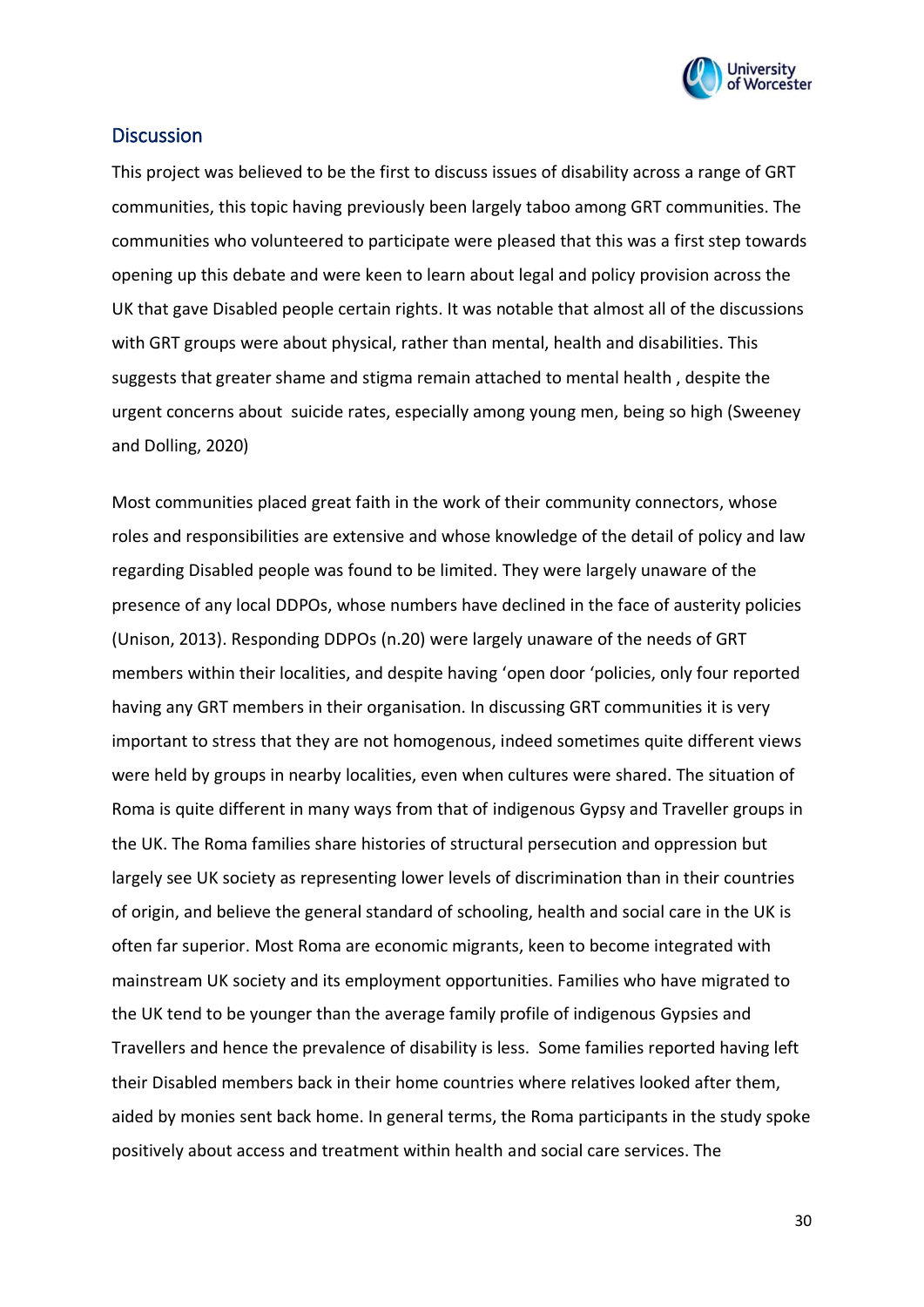

experiences of indigenous Gypsies and Travellers were far more mixed, with many examples of direct and indirect discrimination having been part of both their past and recent history.

The levels of knowledge about how best to engage with Disabled members of GRT communities was low across mainstream organisations, community connectors perhaps holding the key regarding access to services. However, inclusion initiatives in the field of disability cannot be the sole remit of community connectors, whose work is essentially generic and often crisis-driven. Health, social care and DDPOs must also be pro-active in reaching out to GRT communities – saying that 'our doors are open to all' will not lead to better services and quality of life for Disabled members of GRT communities. It is encouraging to see the steps currently being taken by BASW with regard to inviting GRT members to conferences, pushing for GRT education within social work training courses and the establishment of a GRT group within the social work profession.

From a rights perspective, some interesting dilemmas were encountered with regard to the culture of 'caring for our own' within GRT communities, possibly meaning some Disabled people are not having their full potential realised. One example concerned a Disabled older person, cared for very lovingly on a small site, but where the day to day effort in accessing toilet and washing facilities were very stressful and undignified. The person in question told the researchers that they would be interested in living in settled accommodation and would also like to try out day centre–type activities as they were very bored. However, the family were not open to these suggestions, fearing for their relative's safety in the outside world and being committed to a travelling lifestyle. Other Disabled GRT community members did not generally access any mainstream disability services because there was no local knowledge of these services, such services had not reached out to GRT communities, or through fear, based on previous experiences of mainstream services being discriminatory and non-inclusive of GRT community members.

## <span id="page-35-0"></span>**Conclusion**

Historical and present-day oppression of GRT communities continues across the UK, both at governmental and street levels, where Disabled GRT people encounter an extra layer of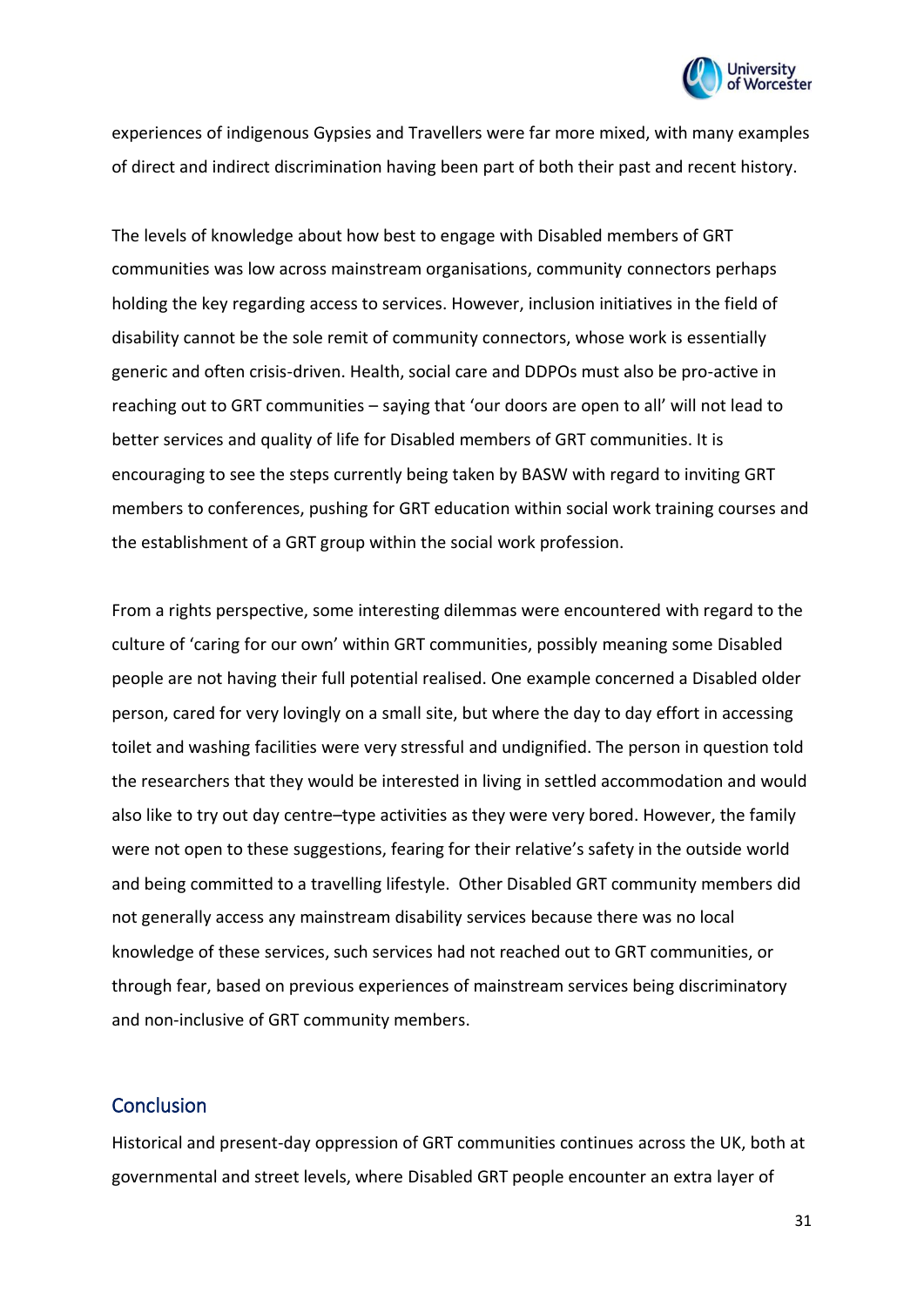

discrimination. The present research project was innovative in that new ground was broken in opening up the discussion about disability within GRT communities, a discussion that now needs to be furthered within those communities and with outside health, housing and social care agencies.

Much has been written about health issues and life expectancies across GRT communities but within these communities, many of whom are stoic and private by culture, open discussion about mental and physical disabilities is uncommon and often taboo. Many focus group attendees commented how helpful they had found being able to bring such matters into the open without fear of judgement.

The four video films which accompany this report bring the above issues to light, these films having been instigated and shaped by the focus groups, whose wish was that they were created by film-makers from their own communities. Great care was taken to ensure that the films were as inclusive as possible, and they too break new ground in the exploration of inter and intra-generational disability issues within GRT communities.

The 'Missing Voices' project has started the disability conversation within GRT Communities and we all have a part to play in further developing this conversation into action.

## <span id="page-36-0"></span>Recommendations

- DDPOs should work with d/Deaf and Disabled people from GRT communities by making culturally sensitive adjustments to services. Pro-active approaches, such as working with local GRT community connectors and leaders is seen as a fruitful way forward.
- GRT organisations should invest in training to extend their expertise into the fields of disability and ensure that their 'community connectors' are conversant with the Equality Act, 2010 and include local disability organisations in their networking.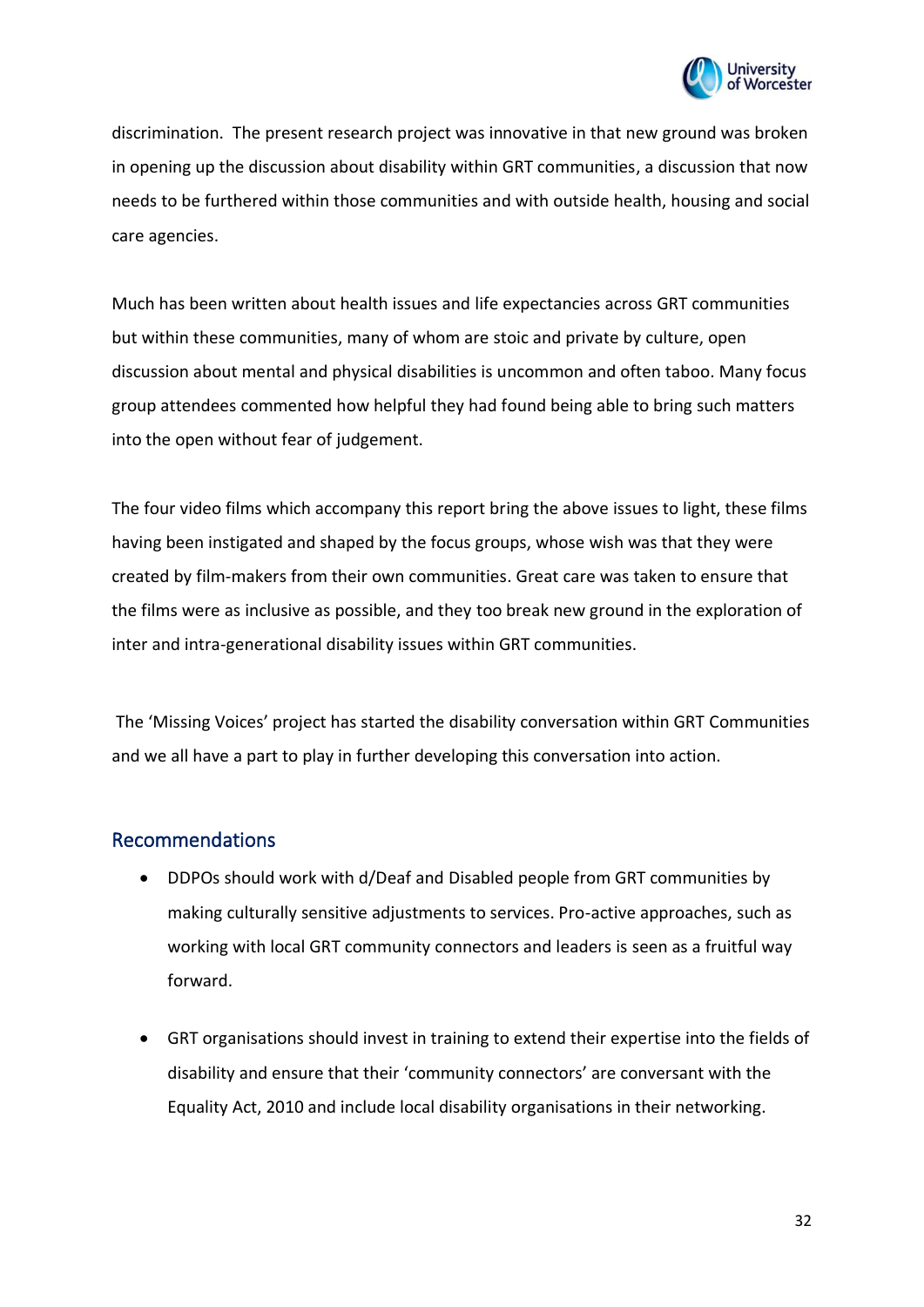

- Shaping Our Lives Service User and Disability Network could facilitate DDPOs in reaching out to GRT communities, using the experience, relationships and trust gained during the present research project
- National DDPOs might create a charter for d/Deaf and Disabled people from GRT communities, aiming at transforming the voices of Disabled GRT communities from 'missing' to 'present and vocal'. Such a charter could attract media and political interest which could help ensure the particular experiences and needs of Disabled people within GRT communities are embraced alongside all others.
- Local authority social care organisations should be more proactive in their disabilities work with GRT communities, particularly in regard to preventive mental health interventions.

## <span id="page-37-0"></span>References

All Ireland Traveller Health Study (2010) *Our Geels. Summary of Findings. [https://www.ucd.ie/t4cms/AITHS\\_SUMMARY.pdf](https://www.ucd.ie/t4cms/AITHS_SUMMARY.pdf)*

- Bonevski, B., Randell, M., Paul, C., Chapman, K., Twyman, L., Bryant, J., . . . Hughes, C. (2014). Reaching the hard-to-reach: A systematic review of strategies for improving health and medical research with socially disadvantaged groups. *BMC Medical Research Methodology*, 14(1), 42-42. doi: 10.1186/1471-2288-14-42
- Braun, V. & Clarke, V. (2006) Using thematic analysis in psychology. *Qualitative Research in Psychology*, 3(2)77-101. <http://www.tandfonline.com/doi/abs/10.1191/1478088706qp063oa>
- Condon, L., Bedford, H., Ireland, L., Kerr, S., Mytton, J., Richardson, Z., & Jackson, C. (2019). Engaging Gypsy, Roma, and Traveller Communities in Research: Maximizing Opportunities and Overcoming Challenges. *Qualitative Health Research*, *29*(9), 1324– 1333.<https://doi.org/10.1177/1049732318813558>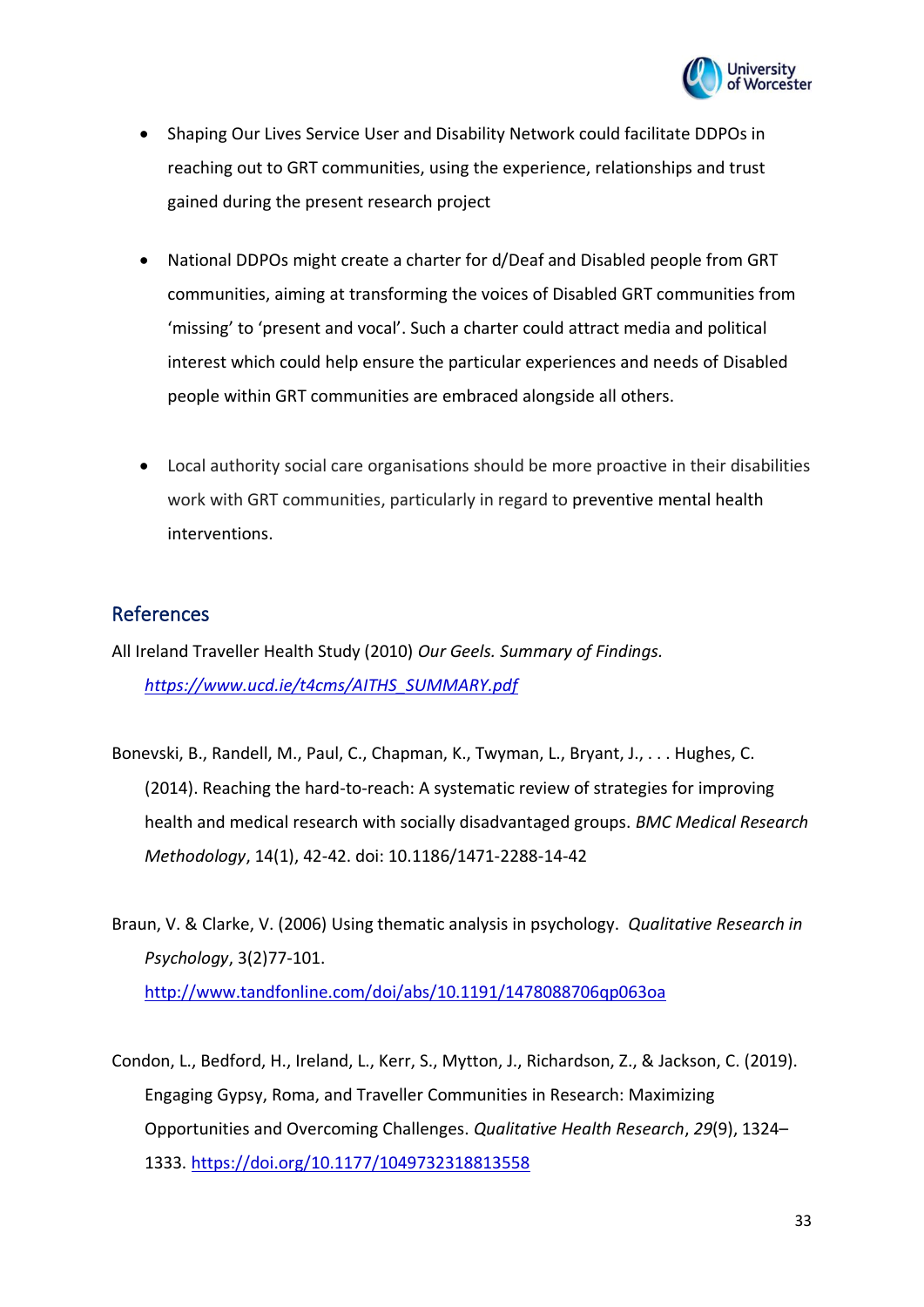

Cromarty, H. (2019). *Gypsies and Travellers*. House of Commons Library Briefing Paper, Number 08083, 9 May 2019. [https://commonslibrary.parliament.uk/research](https://commonslibrary.parliament.uk/research-briefings/cbp-8083/)[briefings/cbp-8083/](https://commonslibrary.parliament.uk/research-briefings/cbp-8083/)

Equality and Human Rights Commission, Scotland (2013). *Gypsy Travellers in Scotland A resource for the media.*  [https://www.equalityhumanrights.com/sites/default/files/gt\\_media\\_guide\\_final.pdf](https://www.equalityhumanrights.com/sites/default/files/gt_media_guide_final.pdf)

Equality and Human Rights Commission (2016). *Is England fairer? The state of equality and human rights in 2016*. London: EHRC.

Heaslip, V., Vanceulebroeck, V., Kalkan, I., Kömürcü, N., & Solanas, I. A. (2019). Student nurse perceptions of Gypsy Roma Travellers. A European qualitative study. *Nurse Education Today, 82*, 1-7. doi:10.1016/j.nedt.2019.07.011

Home Office (2019). *Strengthening police powers to tackle unauthorised encampments.* [https://www.gov.uk/government/consultations/strengthening-police-powers-to-tackle](https://www.gov.uk/government/consultations/strengthening-police-powers-to-tackle-unauthorised-encampments)[unauthorised-encampments](https://www.gov.uk/government/consultations/strengthening-police-powers-to-tackle-unauthorised-encampments)

House of Commons Women and Equalities Committee (2019) *Tackling inequalities faced by Gypsy, Roma and Traveller communities Seventh Report of Session 2017–19* <https://publications.parliament.uk/pa/cm201719/cmselect/cmwomeq/360/360.pdf>

Northern Ireland Human Rights Commission (2018) *Out of Sight, Out of Mind. Travellers' Accommodation in Northern Ireland Full Report.* Belfast: Northern Ireland Human Rights Commission [https://www.nihrc.org/uploads/publications/Out\\_of\\_Sight\\_Out\\_of\\_Mind\\_Travell](https://www.nihrc.org/uploads/publications/Out_of_Sight_Out_of_Mind_Travellers_Accommodation_in_NI_Full_Report.pdf) ers Accommodation in NI Full Report.pdf

Office for National Statistics (ONS) (2011). *2011 Census*. <https://www.ons.gov.uk/census/2011census>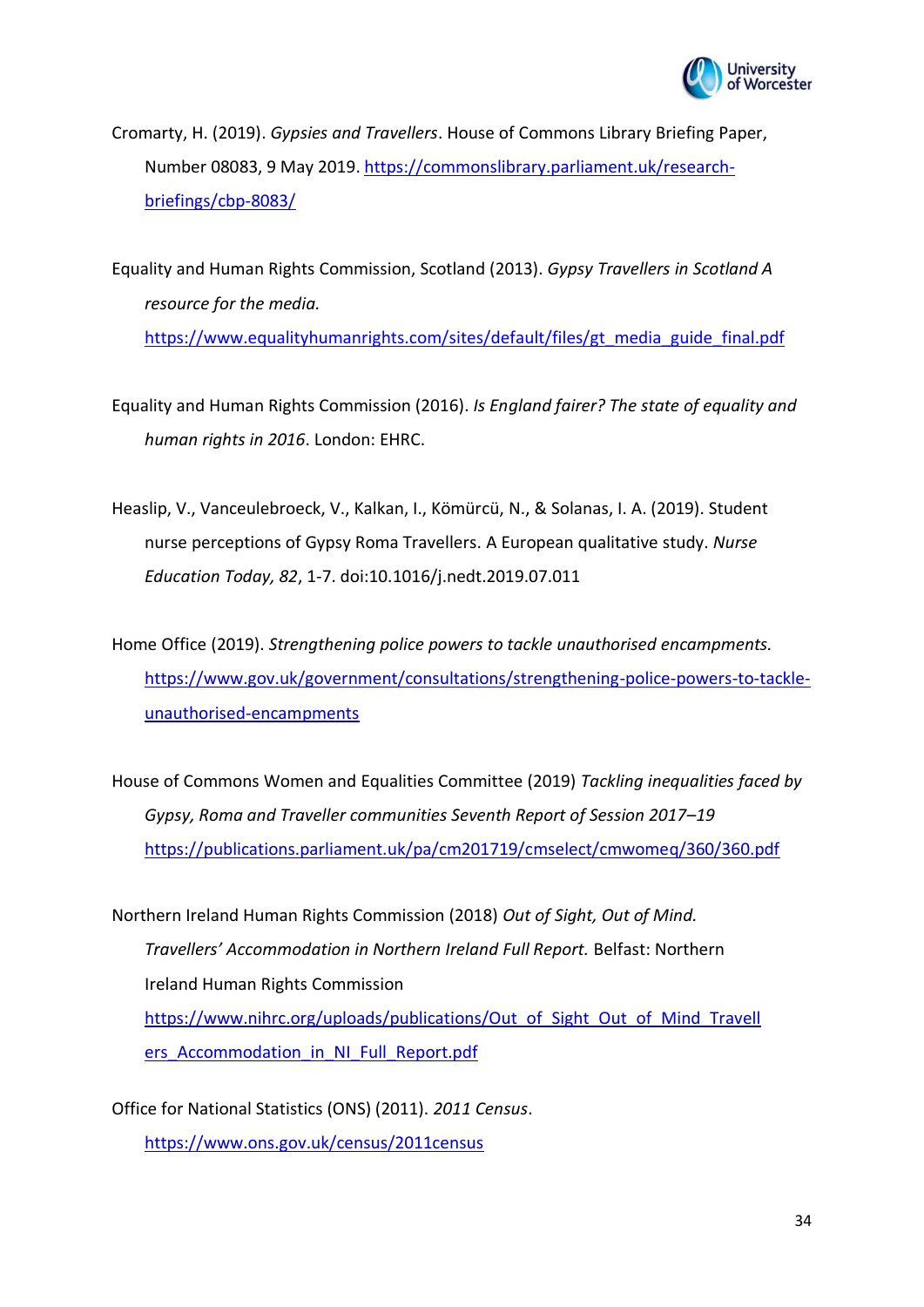

- Parry, G., Van Cleemput, P., Peters, J., Walters, S., Thomas, K., & Cooper, C. (2007). Health status of Gypsies and Travellers in England. *Journal of epidemiology and community health*, *61*(3), 198–204. <https://doi.org/10.1136/jech.2006.045997>
- Powell, R. (2011). Gypsy-Travellers and Welfare Professional Discourse: On Individualization and Social Integration. *Antipode*, 43(2), 471–493. doi: 10.1111/j.1467- 8330.2010.00759.x
- Rogers, C., & Greenfields, M. (2017). Hidden losses and 'forgotten' suffering: The bereavement experiences of British Romany Gypsies and Travellers. *Bereavement Care, 36*(3), 94-102. doi:10.1080/02682621.2017.1390281
- Ryder, A. (2014). Snakes and ladders: Inclusive community development and gypsies and travellers. *Community Development Journal, 49*(1), 21-36. doi:10.1093/cdj/bst009
- Smith, D., & Ruston, A. (2013). 'If you feel that nobody wants you you'll withdraw into your own': Gypsies/Travellers, networks and healthcare utilisation. *Sociology of Health & Illness, 35*(8), 1196-1210. doi:10.1111/1467-9566.12029
- Sweeney, S & Dolling, B (2020) *A research paper: Suicide Prevention in Gypsy and Traveller communities in England*. Friends, Families and Travellers. [https://www.gypsy](https://www.gypsy-traveller.org/wp-content/uploads/2020/10/Suicide-Prevention-Report-FINAL.pdf)[traveller.org/wp-content/uploads/2020/10/Suicide-Prevention-Report-FINAL.pdf](https://www.gypsy-traveller.org/wp-content/uploads/2020/10/Suicide-Prevention-Report-FINAL.pdf)
- Traveller Movement (2017). *The last acceptable form of racism? The pervasive discrimination and prejudice experienced by Gypsy, Roma and Traveller communities* [https://www.travellermovement.org.uk/phocadownload/userupload/reports/last](https://www.travellermovement.org.uk/phocadownload/userupload/reports/last-acceptable-form-of-racism-traveller-movement-report.pdf)[acceptable-form-of-racism-traveller-movement-report.pdf](https://www.travellermovement.org.uk/phocadownload/userupload/reports/last-acceptable-form-of-racism-traveller-movement-report.pdf)
- Unison (2013) *Community and voluntary services in the age of austerity. <https://www.unison.org.uk/content/uploads/2013/11/On-line-Catalogue219293.pdf>*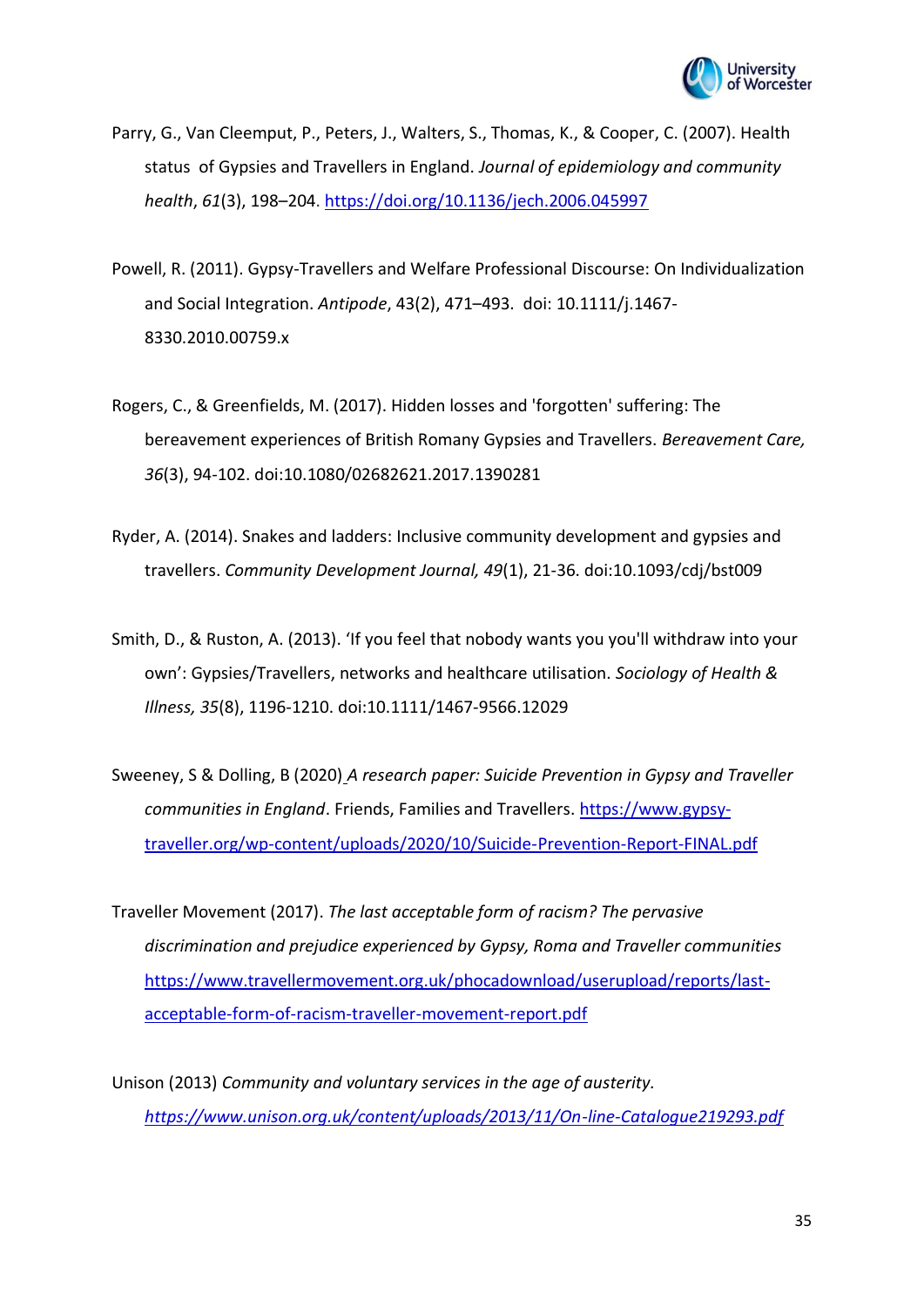

- Van Cleemput, P. (2007). Health Impact of Gypsy Sites Policy in the UK. *Social Policy & Society 7*:1, 103–117.
- Van Cleemput, P., Parry, G., Thomas, K., Peters, J., & Cooper, C. (2007). Health‐related beliefs and experiences of Gypsies and Travellers: a qualitative study. *Journal of Epidemiology and Community Health*, *61*(3), 205–210. <http://doi.org/10.1136/jech.2006.046078>
- Van Cleemput, P. (2010). Social exclusion of gypsies and travellers: Health impact. *Journal of Research in Nursing*, 15(4), 315-327. doi: 10.1177/1744987110363235
- Van Cleemput, P. (2018). Health needs of Gypsy Travellers. *Innovait, 11*(12), 681-688. doi: 10.1177/1755738018774075
- Welsh Government (2018) *Summary of Response. Enabling Gypsies, Roma and Travellers. Welsh Government Consultation*.WG32582. [https://gov.wales/sites/default/files/consultations/2018-03/180324-summary-of](https://gov.wales/sites/default/files/consultations/2018-03/180324-summary-of-responses.pdf)[responses.pdf](https://gov.wales/sites/default/files/consultations/2018-03/180324-summary-of-responses.pdf)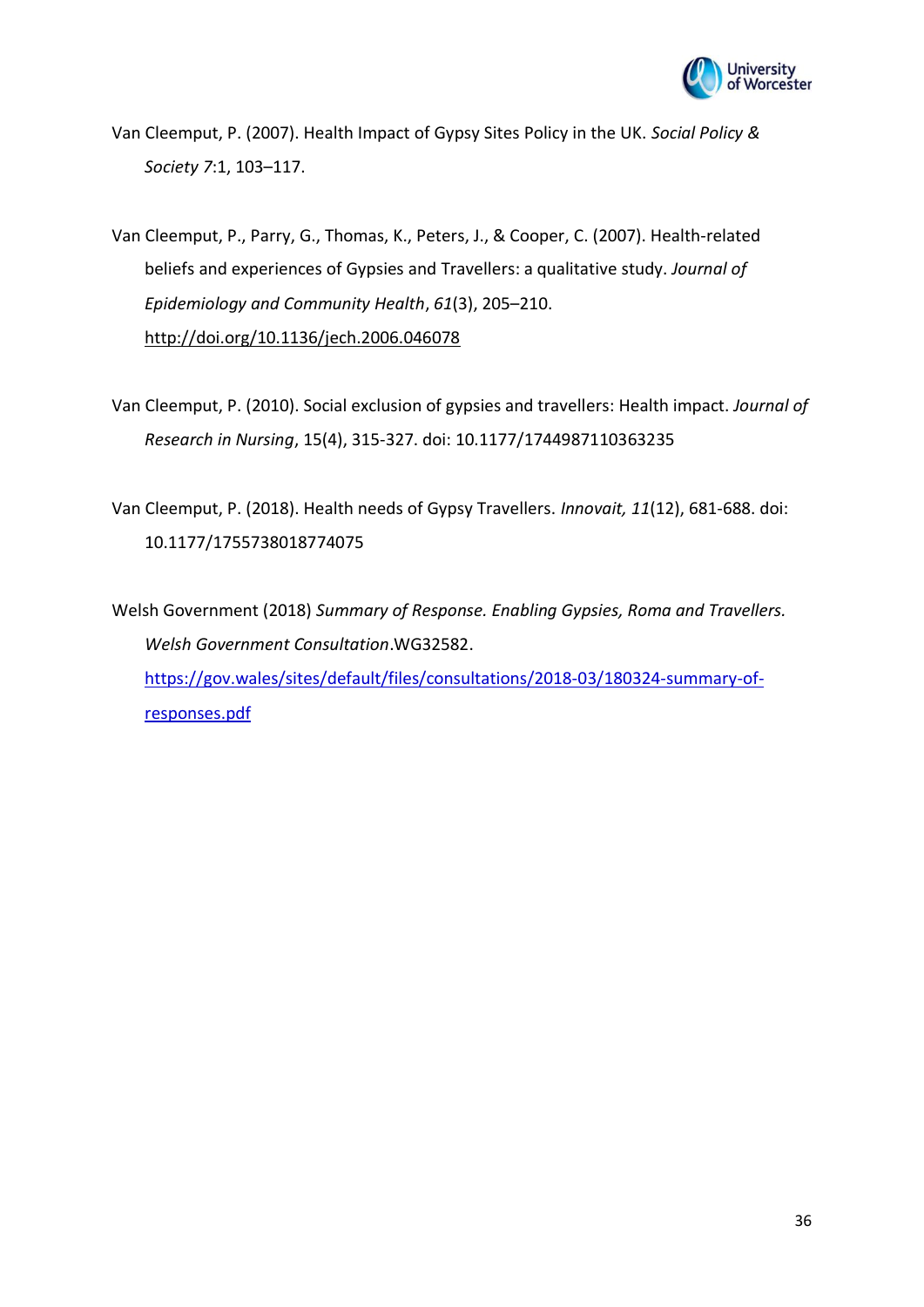

## <span id="page-41-0"></span>Appendix 1: Example leaflet / poster

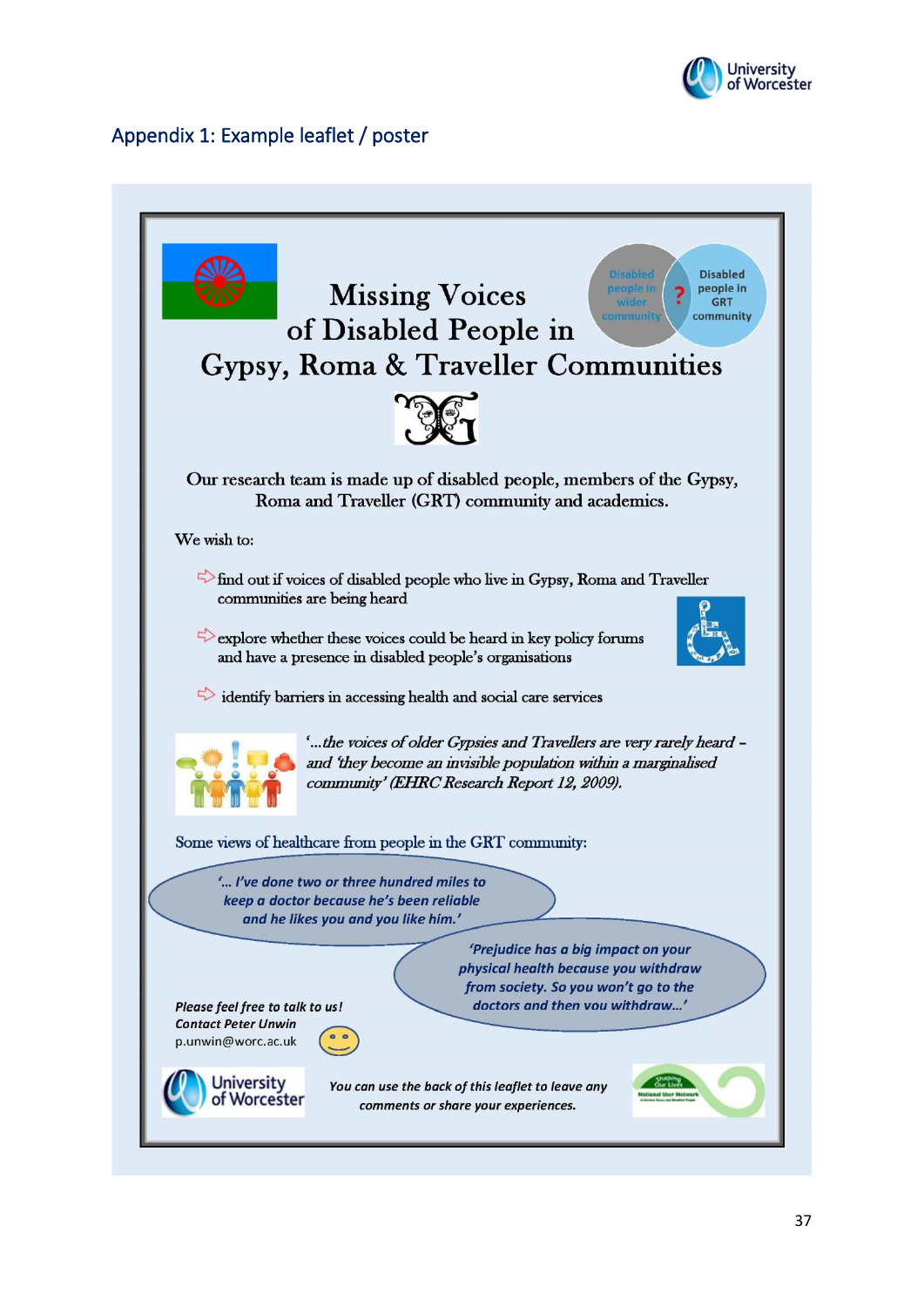

## <span id="page-42-0"></span>Appendix 2: Survey Questions for Deaf & Disabled Peoples Organisations

The University of Worcester and Shaping Our Lives (a user-led organisation for service users) are doing some research about Disabled Gypsy, Roma and Traveller people. We would be very grateful if you could answer a short survey below.

**1.** Do you have Disabled members from the Gypsy, Roma and Traveller Communities? Yes/No/Do not know

If yes, do you know how many? Please provide any information below.

**2.** Do you provide services for Disabled people from Gypsy, Roma and Traveller Communities? Yes/No/Do not know

**3.** Do you provide services that can be used by Disabled people from Gypsy, Roma and Traveller Communities? Yes/No/Don't know

If yes, what type of services? (Please delete those that do not apply)

- Advice about rights for Disabled people
- Advice and guidance about benefits
- Advice and guidance about services
- Advocacy or support
- Social and leisure activities
- Volunteers
- Other, please comment

**4.** Are there any Disabled people from the Gypsy, Roma and Traveller communities using your services? Yes/No/Don't know If no, do you know why?

**5**. Do you provide specialist/bespoke services for Disabled people from Gypsy, Roma and Traveller Communities? Yes/No/Don't know

**6.** Do you provide any services that are only for Disabled people from Gypsy, Roma and Traveller Communities?

Yes/No/Don't know

If no, please select all that apply:

• Not needed, our services work for Disabled people from all communities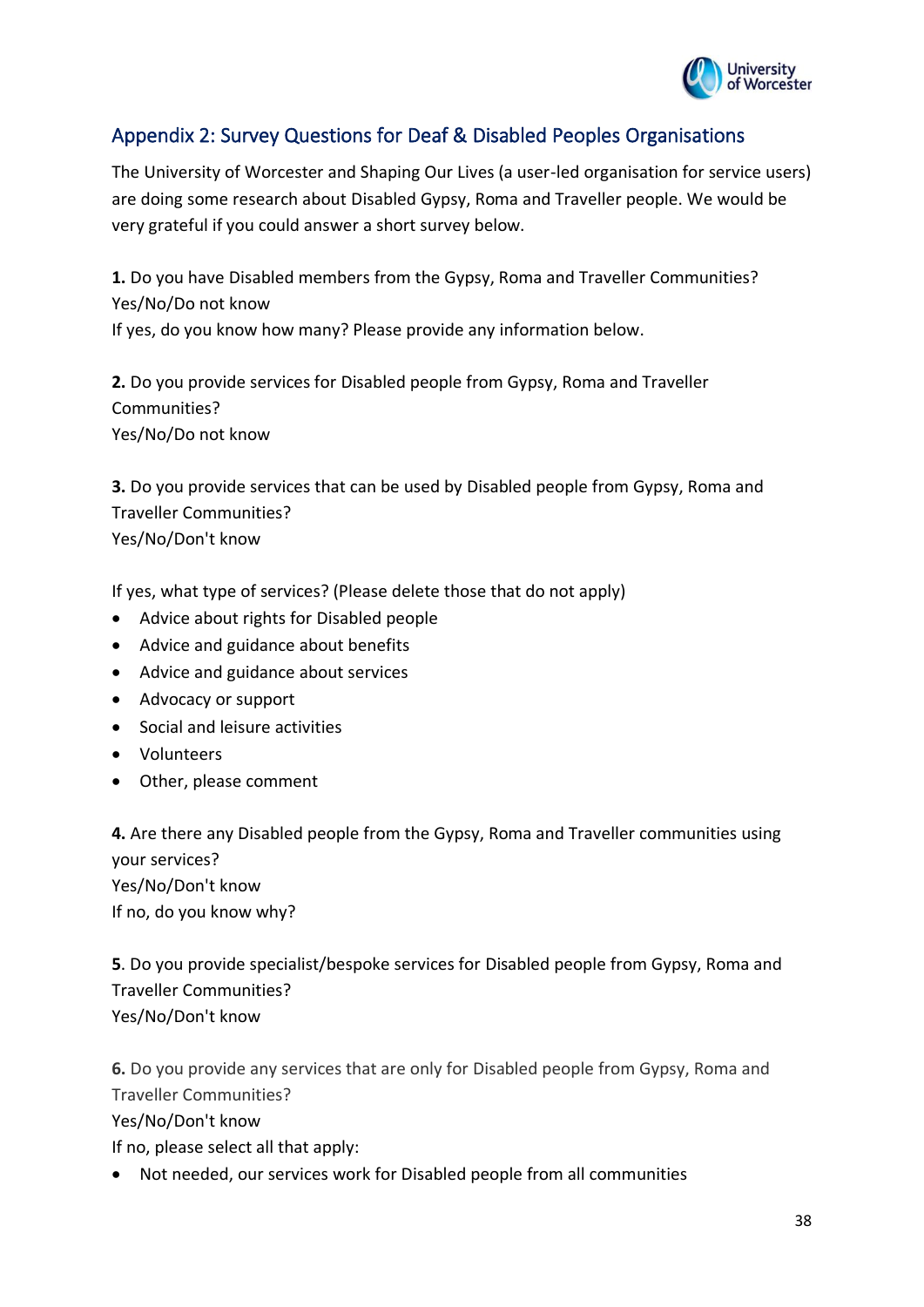

- We do not have the capacity for specialist/bespoke services
- We have never been made aware that Disabled people from the Gypsy, Roma and Traveller communities need specialist/bespoke services

**7**. Have you ever met with people (or their representatives) from the Gypsy, Roma and Traveller Communities to discuss how your organisation could meet their needs? Yes/No/Don't know

**8.** Are there any barriers to working with the Gypsy, Roma and Traveller communities? Yes/No/Don't know If yes, please comment

Please add any further comments that may be helpful to our research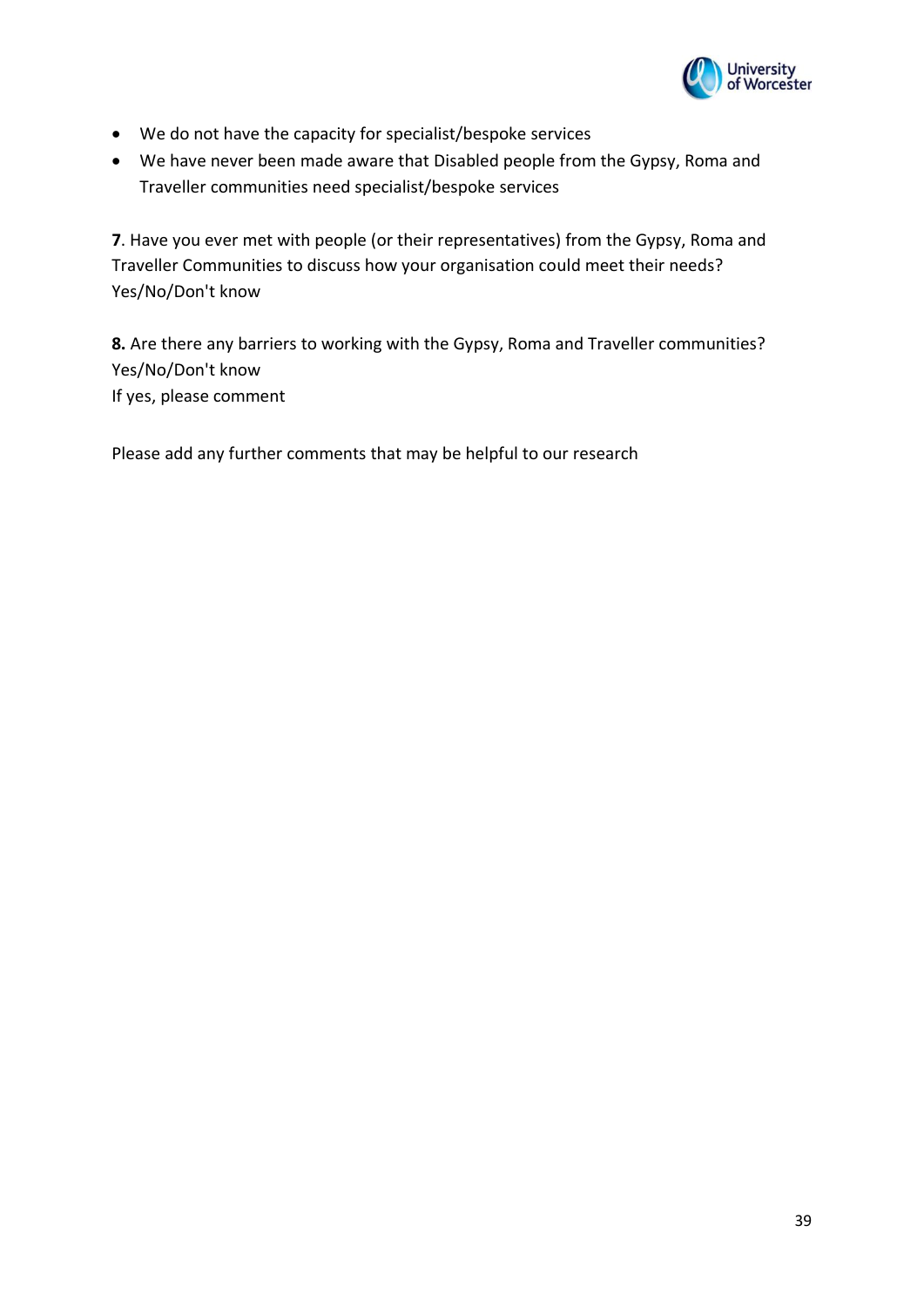

## <span id="page-44-0"></span>Appendix 3: Informed Consent Form



#### **. INFORMED CONSENT FORM (NON-NHS RESEARCH)**

**Title of Project Including Missing Voices Participant identification number for this study: Name of Researcher Dr Peter Unwin**

I, the undersigned, confirm that (**please initial boxes as appropriate**):

| 1.  | I have read and understood the information about the project, as provided in the<br><b>Information Sheet dated</b><br>or it has been read to me.                                                                                                                                                                                                                                                                                                                                                                                                                                                                                                                                                                                                                                    |  |
|-----|-------------------------------------------------------------------------------------------------------------------------------------------------------------------------------------------------------------------------------------------------------------------------------------------------------------------------------------------------------------------------------------------------------------------------------------------------------------------------------------------------------------------------------------------------------------------------------------------------------------------------------------------------------------------------------------------------------------------------------------------------------------------------------------|--|
| 2.  | I have been able to ask questions about the project and my participation and my<br>questions have been answered to my satisfaction.                                                                                                                                                                                                                                                                                                                                                                                                                                                                                                                                                                                                                                                 |  |
| 3.  | I understand that taking part in this study involves the following:<br>You will be asked whether you wish to be part of a focus group or<br>$\bullet$<br>interviewed by telephone or in person.<br>All interviews in person will be carried out at a mutually convenient place<br>$\bullet$<br>and will be noted, removing any personal identifiers. Interviews will be<br>approximately 20 minutes long.<br>All information, will be anonymised so that is not identifiable and you will be<br>$\bullet$<br>given a code number should you wish to withdraw your contribution at any<br>time up until January 31st 2020. All information will be kept securely and<br>kept for up to a maximum of 10 years after the project ends in March 2020,<br>and then disposed of securely. |  |
| 4.  | I understand I can withdraw at any time before analysis of the data i.e. Before<br>January 31 <sup>st</sup> 2020, without giving reasons and that I will not be penalised for<br>withdrawing nor will I be questioned on why I have withdrawn.                                                                                                                                                                                                                                                                                                                                                                                                                                                                                                                                      |  |
| 5.  | I understand that the information I provide will be used for:<br>research reports;<br>$\bullet$<br>conference papers,<br>$\bullet$<br>journal articles or other publications).<br>Any information disseminated / published will be at a summary level and will be fully<br>anonymised and there will be no way of identifying your individual personal<br>information within the published results.<br>The summary and conclusions arising from the research project for teaching and<br>further research purposes. Any information used in this way will be at a summary<br>level and will be fully anonymised. There will be no way of identifying your individual<br>personal information from the summary information used in this way.                                         |  |
| 6.  | I agree that my information can be quoted in research outputs                                                                                                                                                                                                                                                                                                                                                                                                                                                                                                                                                                                                                                                                                                                       |  |
| 7.  | The procedures regarding confidentiality have been clearly explained (e.g. use of<br>names, pseudonyms, anonymisation of data, etc.) to me.                                                                                                                                                                                                                                                                                                                                                                                                                                                                                                                                                                                                                                         |  |
| 8.  | I understand that personal information collected about me that can identify me, such<br>as my name, or where I live, will not be shared beyond the study team.                                                                                                                                                                                                                                                                                                                                                                                                                                                                                                                                                                                                                      |  |
| 10. | I understand that other researchers will have access to this data only if they agree to<br>preserve the confidentiality of the data and if they agree to the terms I have                                                                                                                                                                                                                                                                                                                                                                                                                                                                                                                                                                                                           |  |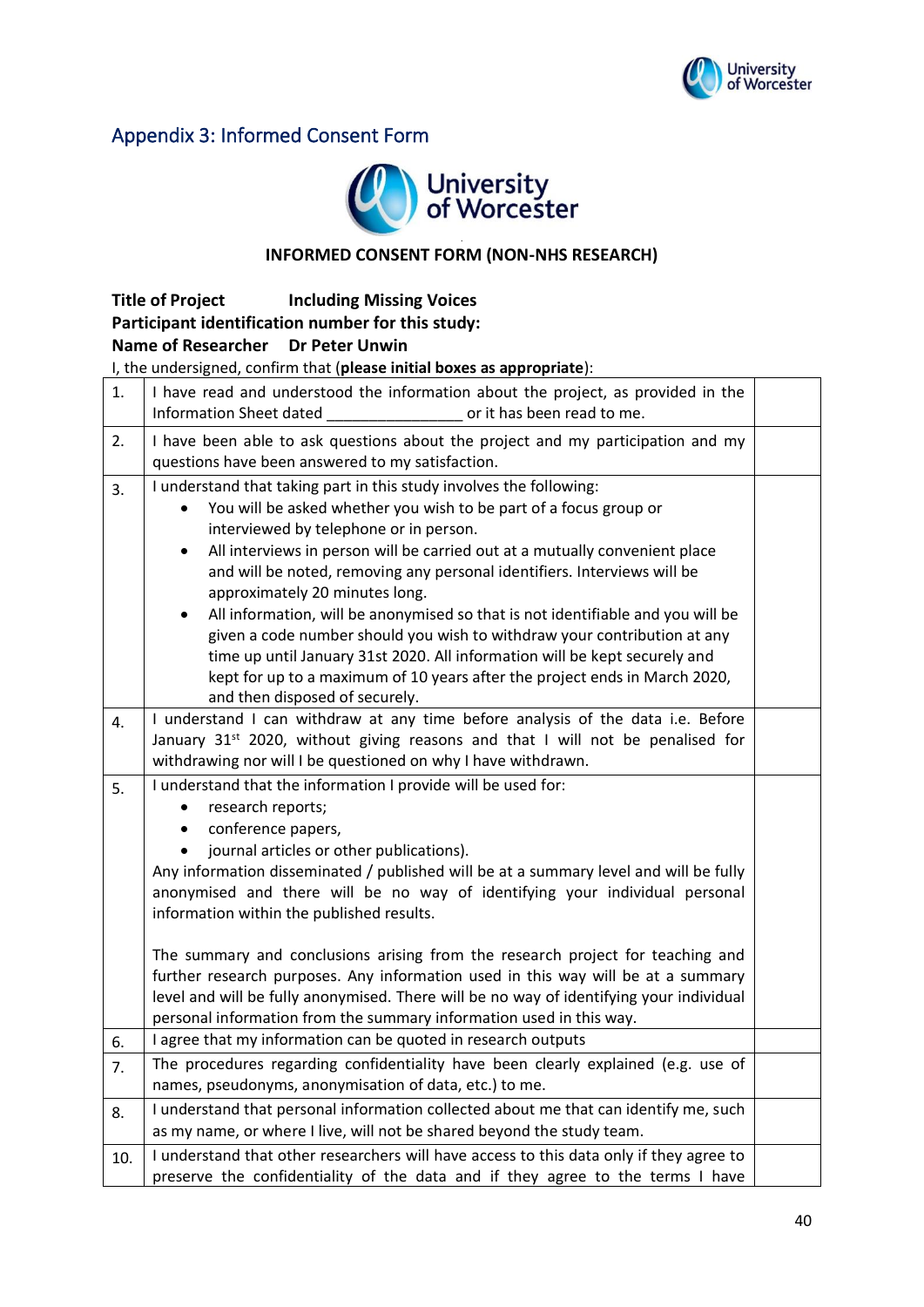

| specified in this form.                                          |  |
|------------------------------------------------------------------|--|
| I voluntarily agree to participate in the project.               |  |
| I know who to contact if I have any concerns about this research |  |

| Name of Participant | Signature | Date |
|---------------------|-----------|------|
|                     |           |      |
| Name of Researcher  | Signature | Date |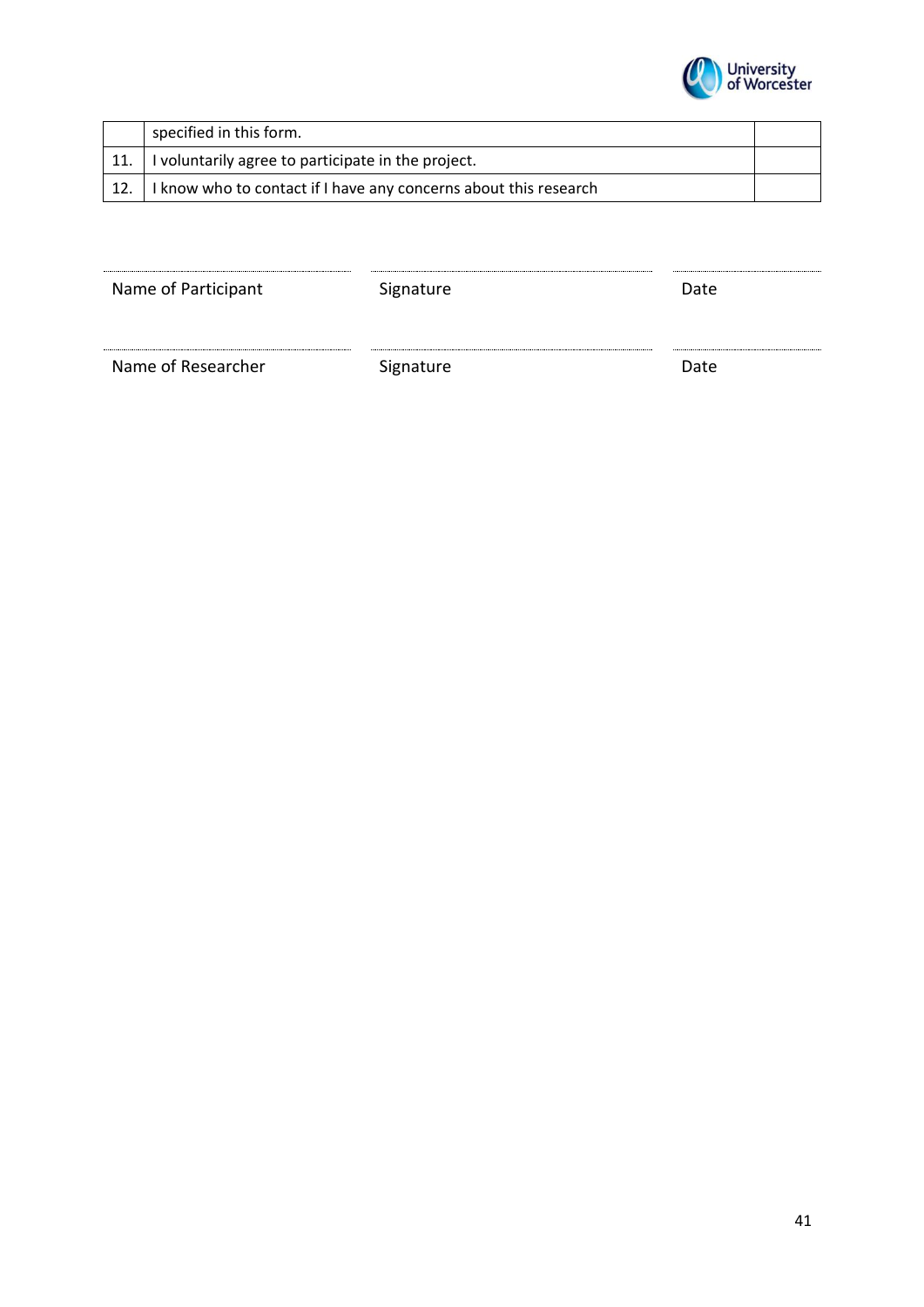

## <span id="page-46-0"></span>Appendix 4: Participant Information Sheet



## **Participant Information Sheet –Disabled People's Organisations or Gypsy Roma Traveller Focus**

#### **Groups**

#### **Title of Project: Including Missing Voices**

#### *Introduction*

We would like to thank you for your interest in the above research project. Before you decide whether to take part it is important that you understand why the research is being done and what it will involve. Please take time to read this carefully and ask the research team (details below) if you have any questions. Talk to others about the study if you wish. You will have up to two weeks to decide if you want to take part before you will be contacted again.

#### **What is the purpose of the study?**

We see the core purpose as being to hear the voice of Disabled people who live in Gypsy Roma Traveller (GRT) communities, and to explore whether that voice could be heard in key policy forums, including having a presence in Deaf and Disabled People's Organisations (DDPOs).

The results of this research may lead to the development of further research into the ways that people from GRT communities could be actively involved in shaping the future in regard to getting the voices of Disabled GRT people heard.

#### **Why have I been invited to take part?**

Your personal views or views will be very helpful in adding knowledge and insights to the core research.

#### **Do I have to take part?**

No. It is up to you to decide whether or not you want to take part in this study. Please take your time to decide; we will wait for up to two weeks before contacting you again. You can decide not to take part or to withdraw from the research without any consequence.

#### **What will happen to me if I agree to take part?**

If you agree to take part, you will be asked to take part in a group discussing your experiences of disability. All interviews will be audio-recorded and noted, removing any personal identifiers.

All information, will be anonymised so that is not identifiable and should you wish to withdraw your contribution at any time up until January 31st 2019, then just let Peter Unwin know [p.unwin@worc.ac.uk](mailto:p.unwin@worc.ac.uk) . All information will be kept securely and kept for up to a maximum of 10 years after the project ends in March 2020, and then disposed of securely.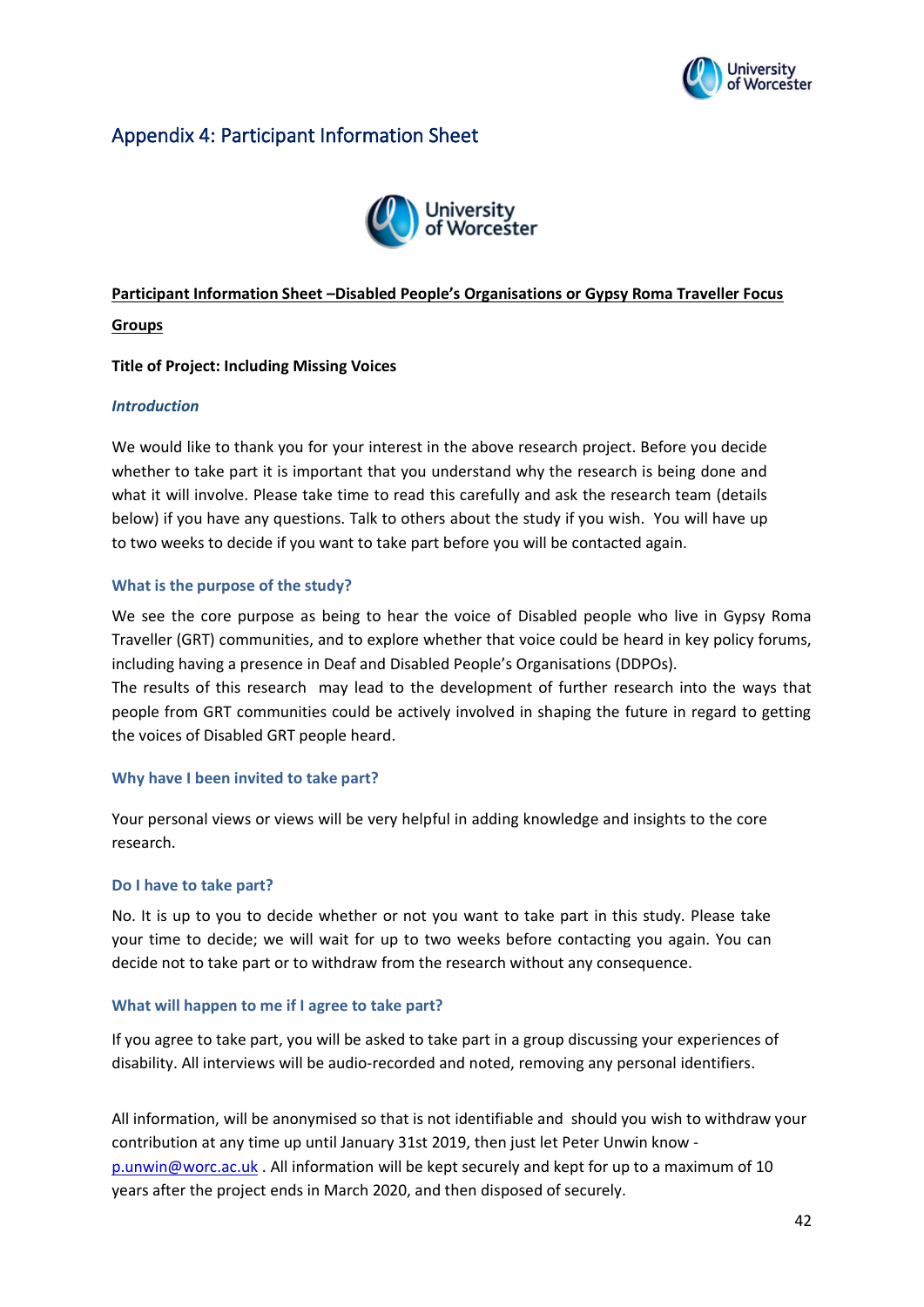

#### **Are there any disadvantages or risks to taking part?**

The researchers have not identified any risks to taking part in this project. We do not envisage any extra support needs arising for you as a result of taking part in this research. However, if you wish to talk to somebody about any issues you may have, please contact the lead researcher

#### **Will the information I give stay confidential?**

Everything you include in your responses will be confidential, unless you tell us something that indicates that you or someone else is at risk of harm. We would discuss this with you before telling anyone else. The information you give may be used for a research report, but it will not be possible to identify you from our research report or any other dissemination activities.

#### **What will happen to the results of the research study?**

This study is being carried out as a means of identifying what barriers exist for Disabled people in GRT communities. This information may later be used to inform future research into addressing some of the identified barriers. The findings of this study will be published in academic journals and presented at conferences. If you wish to receive a summary of the research findings please contact the Lead Investigator (details below).

#### **Who is organising the research?**

This research has been approved by the University of Worcester Institute of Health and Society Ethics Committee, and has been organised by researchers within the institute.

#### **What happens next?**

If you do decide to take part, please send the Consent Form (sent separately) back to Dr Peter Unwin - [p.unwin@worc.ac.uk,](mailto:p.unwin@worc.ac.uk) together with any personal or generalised views / reflections about GRT communities and Disabled people. Alternatively, Peter will arrange either a telephone or face to face interview with him or Alex Jones, Research Assistant - [alexandra.jones@worc.ac.uk](mailto:l.torney@worc.ac.uk)

#### *Thank you for taking the time to read this information*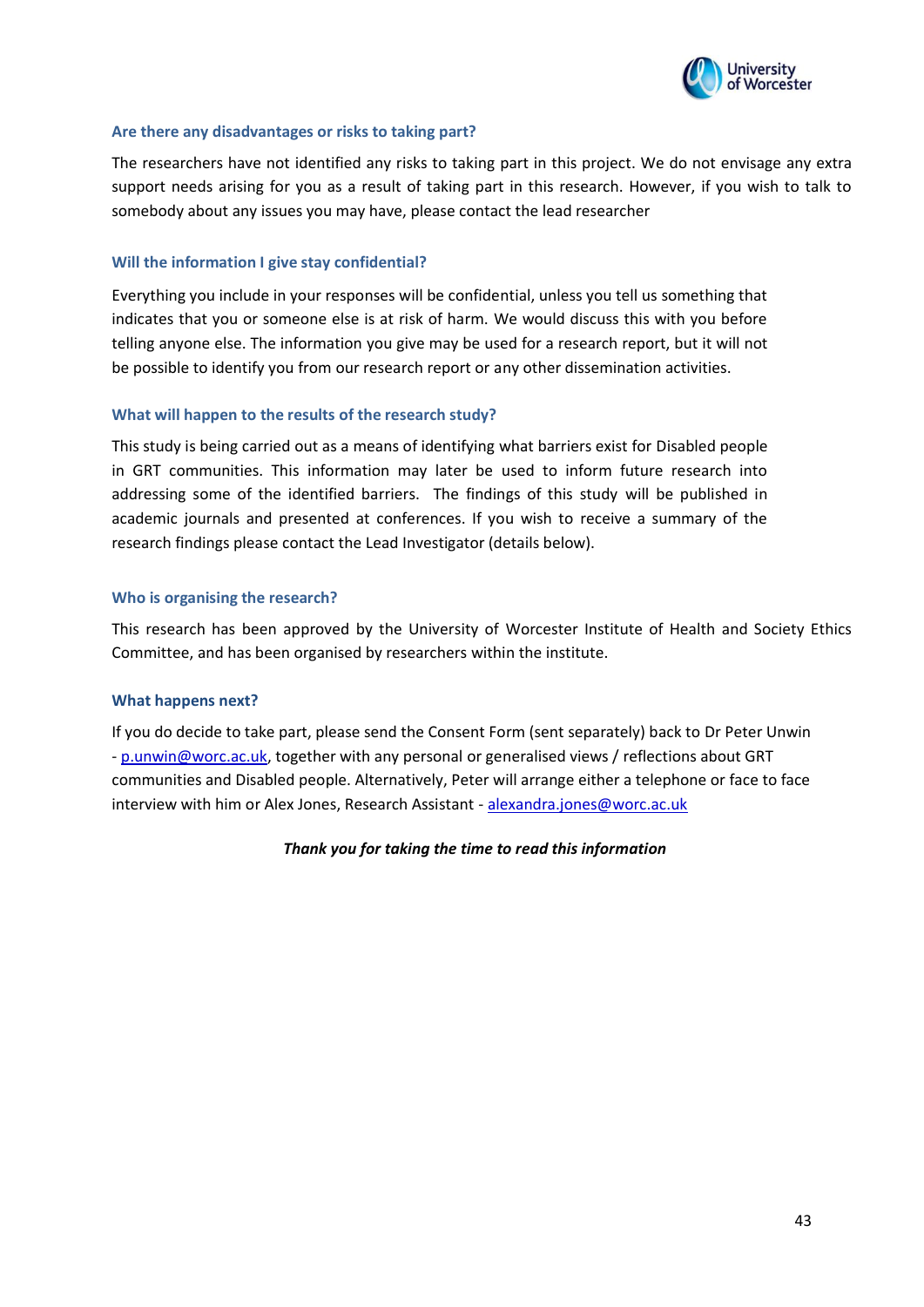

## <span id="page-48-0"></span>Appendix 5: Survey Questions for GRT Community

## Questions for social media survey

The University of Worcester and Shaping Our Lives disability charity are doing some research about Disabled Gypsy, Roma and Traveller people. We would be very grateful if you could answer a short survey below. I am (please tick): Irish Traveller Scottish Gypsy Traveller Welsh Gypsy English Gypsy Roma If Roma, from which country originally?

I am (please tick): Female Male

My age:

If you or a family member has a disability like a long-term health problem, poor hearing/sight, problems with walking or something else, please answer below questions:

- 1. Where would you go to get help? (tick any you have tried):
	- Family member
	- A trusted person in your community
	- A local Traveller organisation
	- Irish centre
	- Your GP
	- Hospital/A&E
	- Citizens Advice Bureau
	- Local council services (like Traveller liaison officer)
	- Other, please tell us here:
- 2. Was / is getting help easy (please circle)? Yes / No
- 3. If it was easy, why?
- 4. If it was difficult, why?
- 5. Have you tried to get help from a charity for Disabled people?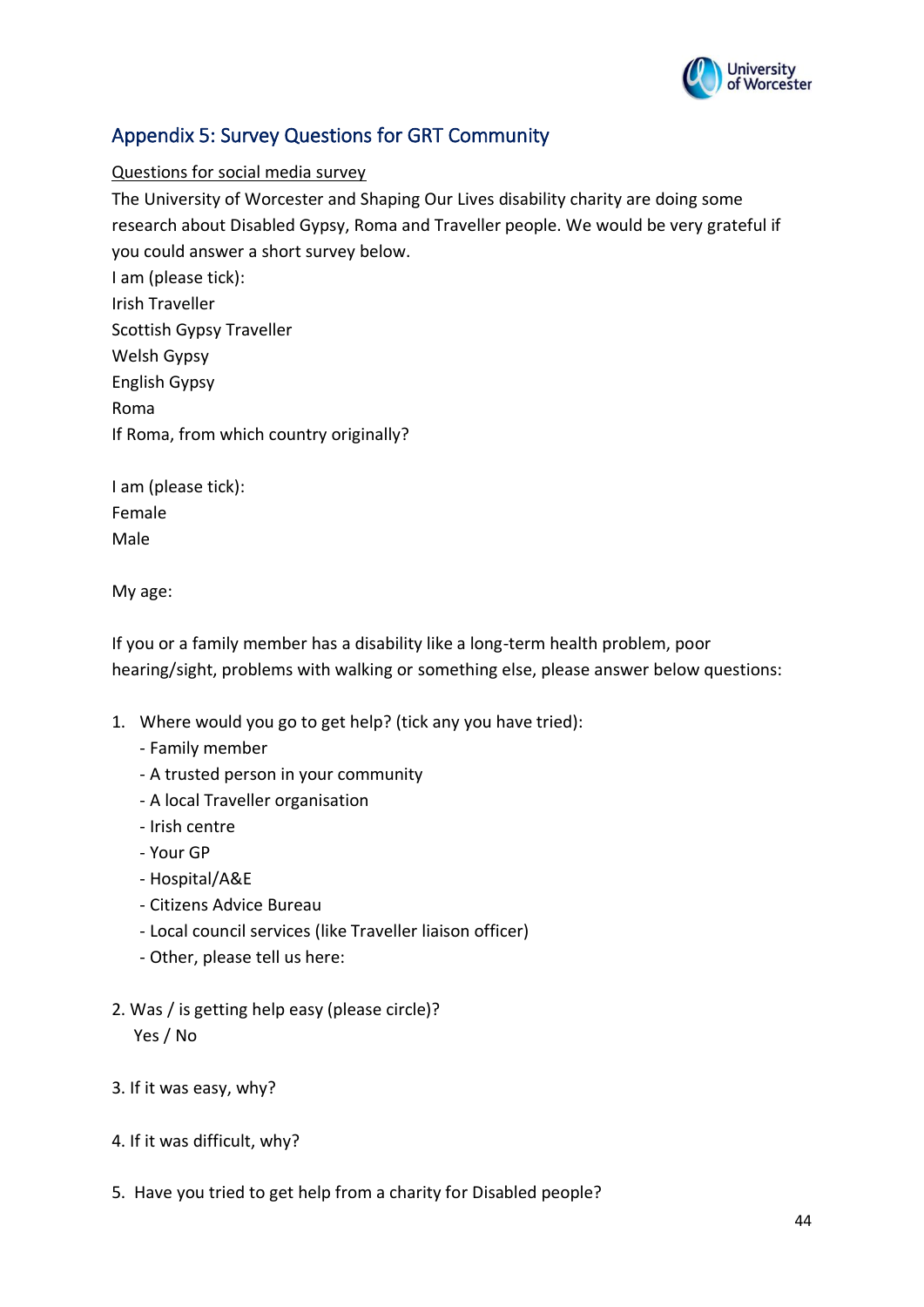

Yes/No

- 6. If yes, was it (tick any help you have had):
	- To get equipment to help e.g. a ramp to help to get up steps
	- Advice about the health problem or disability
	- Advice about benefits
	- Meet other people with similar long-term health problems or disabilities
	- Other help, please tell us here: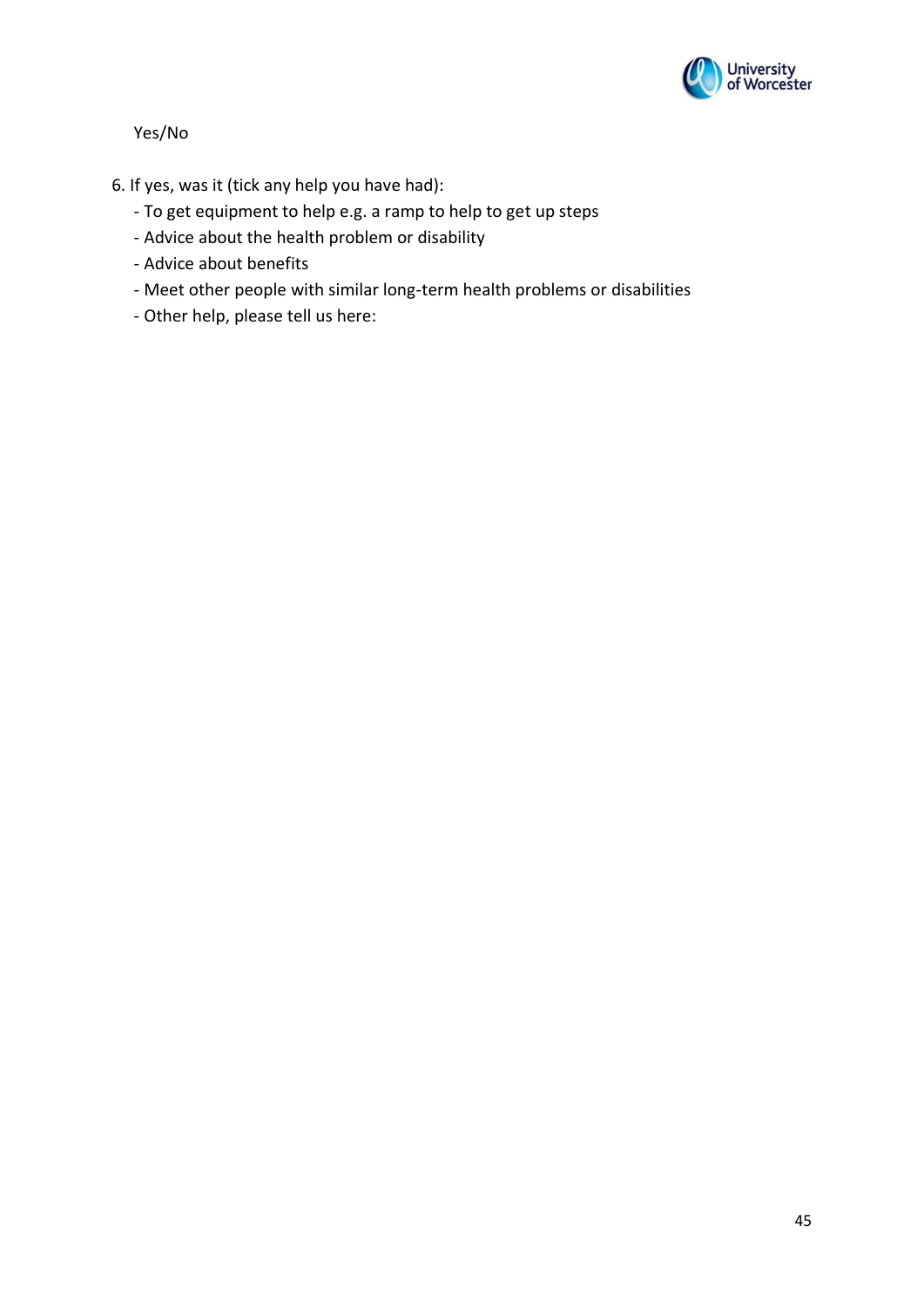

## <span id="page-50-0"></span>Appendix 6: Focus groups and interview questions

## **Missing Voices Research Study**

## **University of Worcester and Shaping Our Lives**

## **Questions for meetings and focus groups with Disabled people from Gypsy, Roma and**

## **Traveller communities**

- 1. Which communities are you from, Gypsy, Roma or Traveller?
- 2. What do people from your community think about disability?
- 3. Do you use any definition for disability? For example, there is a definition in the Equality Act 2010 that defines a Disabled person as:

"if you have a physical or mental impairment that has a 'substantial' and 'long-term'

negative effect on your ability to do normal daily activities."

- 4. What words do you use to describe Disabled people?
- 5. What are the main problems that Disabled people in your community experience?
- 6. Where would they go for help and why?
- 7. What makes it difficult to seek help?
- 8. How do you feel about approaching a service provider such as a Deaf or Disabled People's Organisation to get help? (Do you know what a Deaf and Disabled People's Organisation is?)
- 9. How do you feel about approaching service providers such as doctors, social workers, lawyers for help?
- 10. Are there services (charitable or public) that are easy for people from your community to use? If yes, why is this?
- 11. Do you think Disabled people in your community get useful information about services that can help?
- 12. What is the best way to provide information?
- 13. Are the voices of Disabled people from your community being heard: A) In your community?
	- b) In the wider Disabled people's community?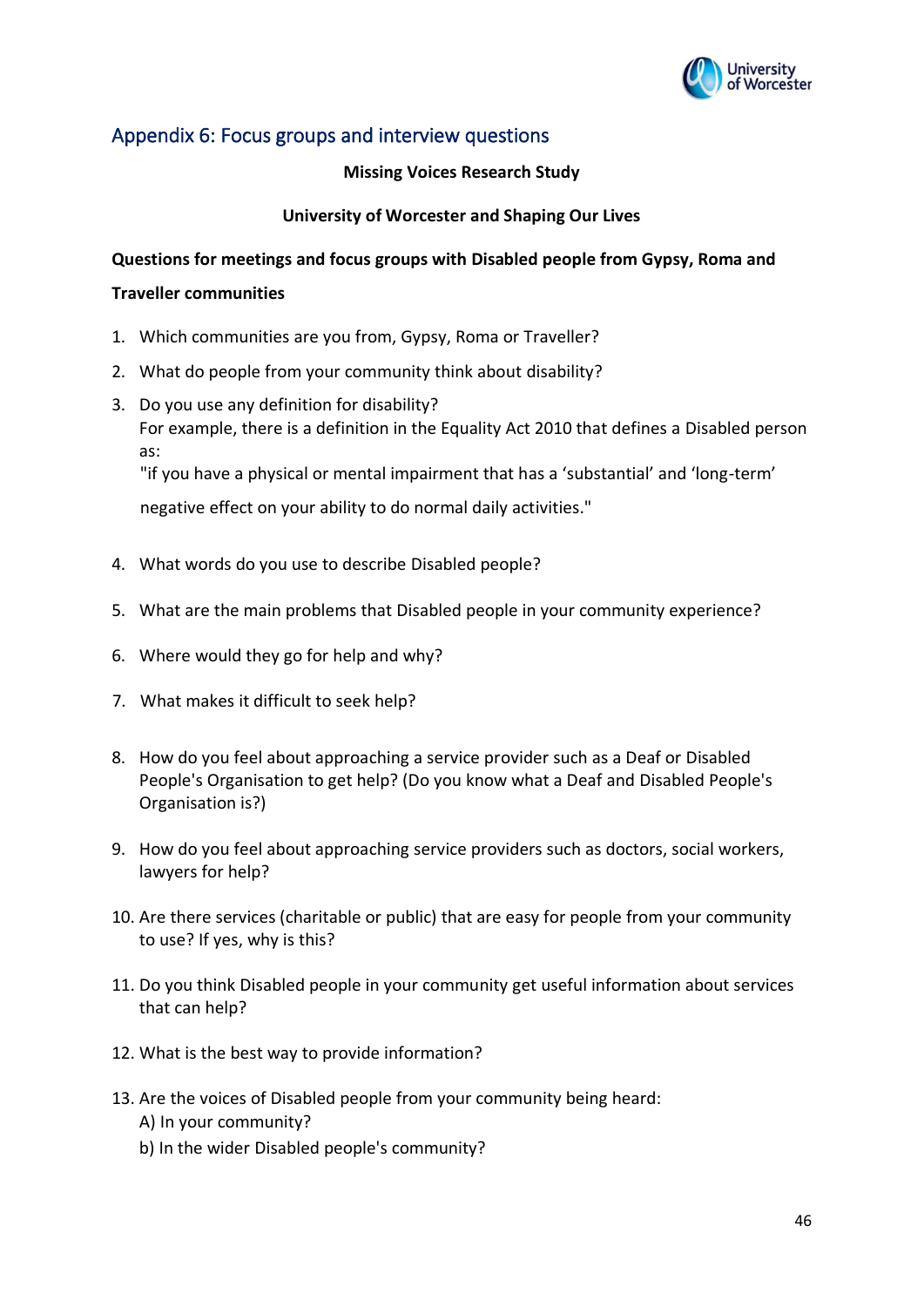

14. Do you think Disabled people from your community would benefit from meeting other Disabled people from other communities, for example, by joining a campaigning or support group of Disabled people from a range of different communities?

A) If no, why not? B) If yes, how?

15. Could Disabled people from your community benefit from:

Advice about rights for Disabled people Advice and guidance about benefits Advice and guidance about services Advocacy or support Personal budget and direct payments administration Buying access equipment Training in using access equipment Social and leisure activities Volunteers **Other** 

Is there anything else you would like to add? Any other comments about your accommodation, lifestyle etc.…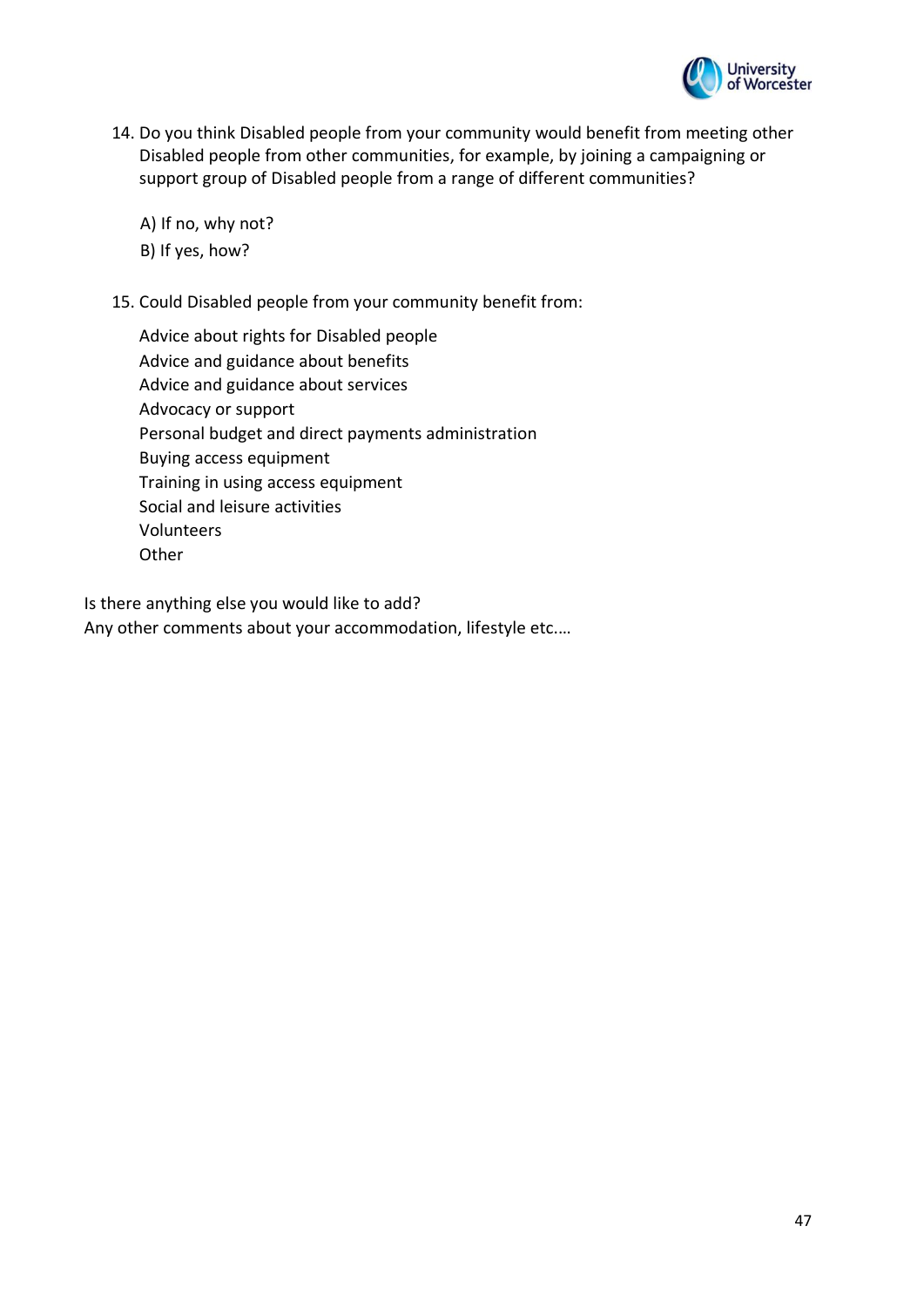

## <span id="page-52-0"></span>Appendix 7: Links to websites showing project promotion

University of Worcester press release:

[https://www.worcester.ac.uk/about/news/2019-university-research-will-look-at](https://www.worcester.ac.uk/about/news/2019-university-research-will-look-at-experiences-of-disabled-people-within-gypsy-roma-and-travelling-communities)[experiences-of-Disabled-people-within-gypsy-roma-and-travelling-communities](https://www.worcester.ac.uk/about/news/2019-university-research-will-look-at-experiences-of-disabled-people-within-gypsy-roma-and-travelling-communities)

Shaping Our Lives press release:

[https://www.shapingourlives.org.uk/resources/our-resources/our-latest-work/including](https://www.shapingourlives.org.uk/resources/our-resources/our-latest-work/including-missing-voices-hearing-the-voices-of-disabled-people-in-gypsy-roma-and-traveler-communities)[missing-voices-hearing-the-voices-of-Disabled-people-in-gypsy-roma-and-traveler](https://www.shapingourlives.org.uk/resources/our-resources/our-latest-work/including-missing-voices-hearing-the-voices-of-disabled-people-in-gypsy-roma-and-traveler-communities)[communities](https://www.shapingourlives.org.uk/resources/our-resources/our-latest-work/including-missing-voices-hearing-the-voices-of-disabled-people-in-gypsy-roma-and-traveler-communities)

Romani Arts promotion:

<http://www.romaniarts.co.uk/including-missing-voices/>

Cardiff Third Sector Council:

<https://www.c3sc.org.uk/news/6319-including-missing-voices>

Travellers Times promotion:

[https://www.travellerstimes.org.uk/news/2019/08/missing-voices-researchers-want-hear-](https://www.travellerstimes.org.uk/news/2019/08/missing-voices-researchers-want-hear-disabled-gypsies-roma-and-travellers)[Disabled-gypsies-roma-and-travellers](https://www.travellerstimes.org.uk/news/2019/08/missing-voices-researchers-want-hear-disabled-gypsies-roma-and-travellers)

Viewpoint website promotion:

[http://www.hertsviewpoint.co.uk/news-stories-collection/shaping-our-lives-insight](http://www.hertsviewpoint.co.uk/news-stories-collection/shaping-our-lives-insight-including-missing-voices)[including-missing-voices](http://www.hertsviewpoint.co.uk/news-stories-collection/shaping-our-lives-insight-including-missing-voices)

Inclusion London promotion:

[https://www.inclusionlondon.org.uk/campaigns-and-policy/act-now/including-missing](https://www.inclusionlondon.org.uk/campaigns-and-policy/act-now/including-missing-voices-listening-to-disabled-people-in-gypsy-roma-and-traveller-communities/)[voices-listening-to-Disabled-people-in-gypsy-roma-and-traveller-communities/](https://www.inclusionlondon.org.uk/campaigns-and-policy/act-now/including-missing-voices-listening-to-disabled-people-in-gypsy-roma-and-traveller-communities/)